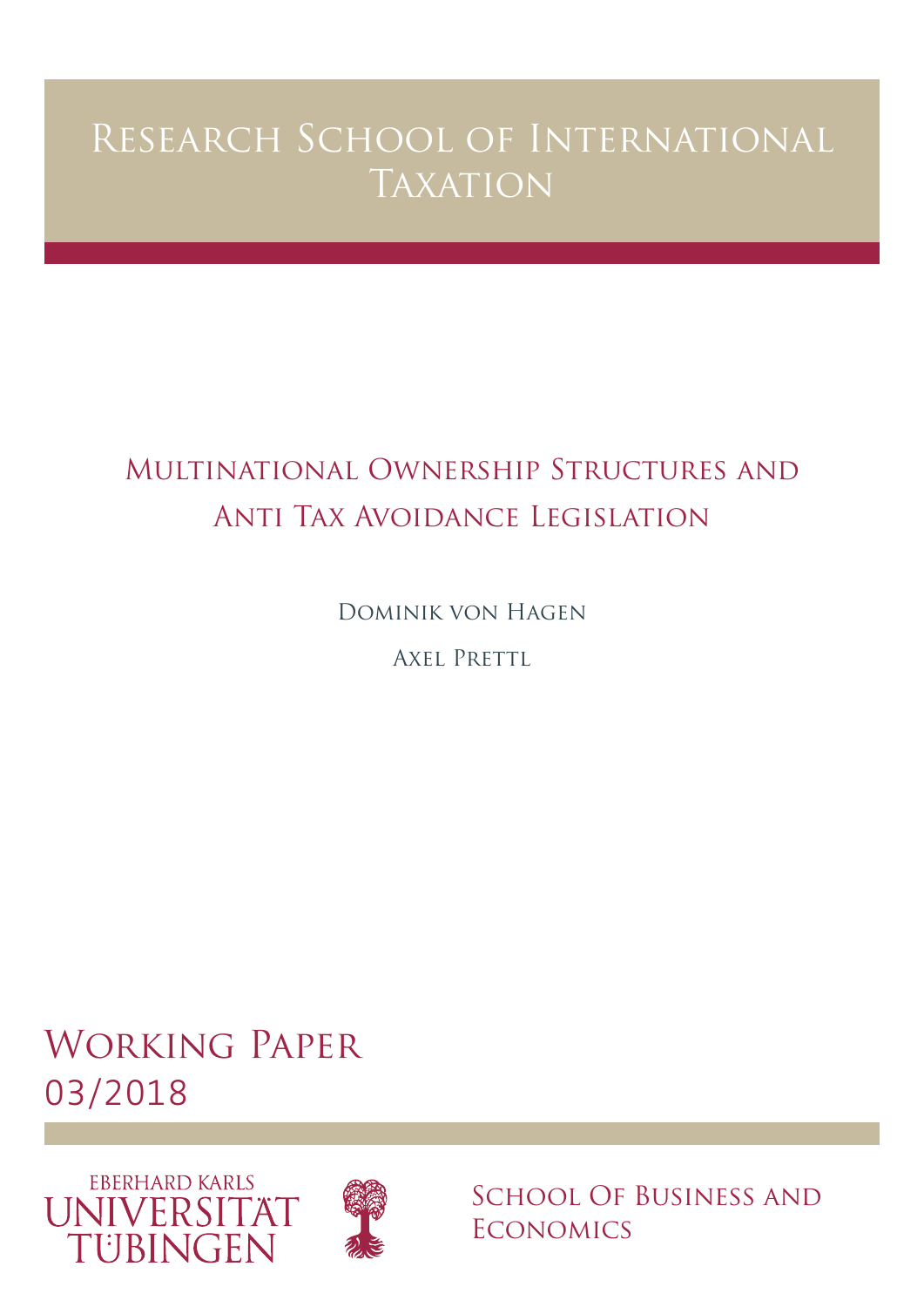## **Multinational Ownership Structures and Anti Tax Avoidance Legislation**\*

Dominik von Hagen<sup>a</sup>

Axel Prettl<sup>b</sup>

This version: April 2018

**Abstract:** We investigate the influence of controlled foreign corporation (CFC) rules on cross-border merger and acquisition (M&A) activity on a global scale. CFC rules are one main anti tax avoidance measure and potentially lead to immediate taxation of foreign subsidiaries' income at the parent level, without the necessity of repatriation. Analyzing a large corporate M&A data set using three econometric methods, we show how CFC rules distort global ownership patterns. First, we show that the probability of being the acquirer of a low-tax target decreases if CFC rules may be applicable to this target's income. Second, we show that CFC rules alter the acquirer's choice of targets' location. Third, we show that CFC rules negatively affect the probability of being the acquirer in cross-border M&As. Altogether, our study shows that for affected acquirer countries, CFC rules lead to less M&A activity in low-tax countries due to a reduced ability to shift income. This behavior change could result in an increase in global corporate tax revenue.

**Keywords:** International taxation • CFC rules • Mergers and acquisitions • Ownership structure • Multinational entities

**JEL Classification:** F23 • G34 • H25 • H26 • H32 • H73

\*The authors gratefully acknowledge the constructive comments and suggestions from Lisa De Simone, Michael Devereux, James Hines, Patrick Kline, Rebecca Lester, Edward Maydew, Daniel Reck, Martin Ruf, Ulrich Schreiber, Johannes Voget, Danny Yagan, seminar participants at Stanford University, the University of North Carolina at Chapel Hill, Mannheim University, Tuebingen University, and workshop participants at the 2017 European Accounting Association Annual Congress and the 2018 ZEW Public Finance Conference. Finally, we thank for support by the German Research Foundation (DFG – Deutsche Forschungsgemeinschaft). Any errors, however, remain the responsibility of the authors.

<sup>a</sup>Dominik von Hagen, Chair of Business Administration and Taxation, Business School, University of Mannheim, 68131 Mannheim, Germany; E-mail: vonhagen@bwl.unimannheim.de

<sup>b</sup>Axel Prettl, Chair of International Business Taxation, Faculty of Economics and Social Sciences, University of Tuebingen, 72074 Tuebingen, Germany; E-mail: axel@prettl2.de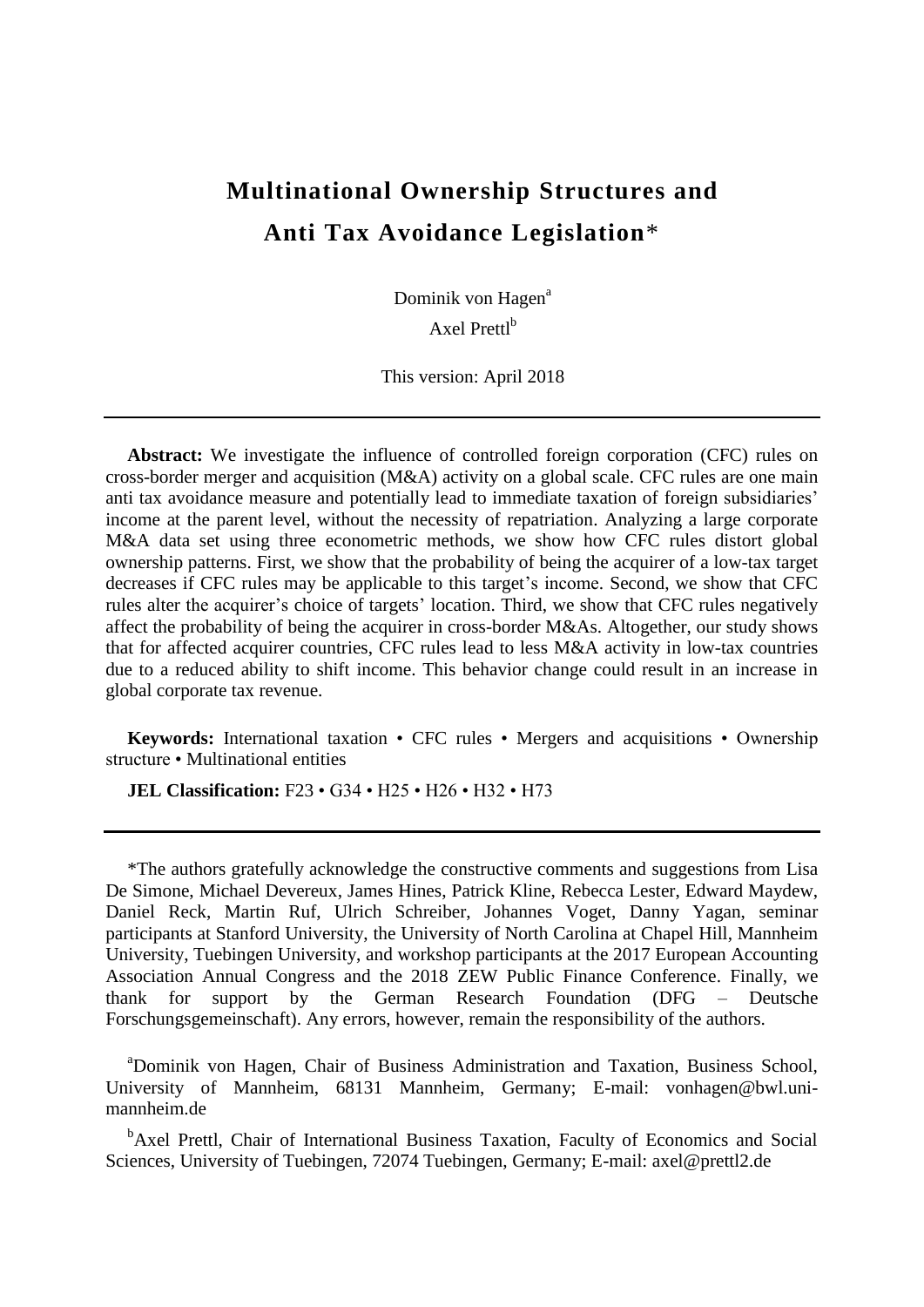## **1 Introduction**

1

Empirical literature provides extensive evidence of tax motivated income shifting strategies within multinational enterprises  $(MNEs)$ .<sup>1</sup> Over the past years, tax policy makers have discussed several anti tax avoidance measures to fight against income shifting as the "Base Erosion and Profit Shifting" (BEPS) project of the Organisation for Economic Cooperation and Development (OECD) or the Anti Tax Avoidance Directive (ATAD) of the European Union (EU) (European Council (2016)) show. The latter one, for example, mandates all EU member states to implement certain anti tax avoidance measures by 2019. We investigate how regulations like these impact ownership structures of multinational corporations on a global scale.

Anti tax avoidance measures have expanded rapidly in recent years. One current example is the US Tax Cuts and Jobs Act of 2017 that strengthened US controlled foreign corporation (CFC) rules by introducing the additional Global Intangible Low-Taxed Income (GILTI) rule.<sup>2</sup> As one of the most prominent anti tax avoidance measures, CFC rules trigger tax at an MNE's parent level and usually work as follows: If an MNE's foreign subsidiary fulfills certain requirements, at least part of its income is taxed in the MNE's parent country where CFC legislation is enacted, even if no repatriation takes place.<sup>3</sup> While tax revenue of the subsidiary's country is not directly affected by CFC rules, these laws make typical income shifting strategies into low-tax countries less attractive for an MNE (e.g., Altshuler and Hubbard (2003), Ruf and Weichenrieder (2012)), since these strategies no longer reduce the MNE's global tax burden. As such, CFC legislation attempts to prevent income shifting behavior of MNEs, while reducing potential competitive disadvantages of purely national companies, without income shifting opportunities. In our study, we investigate to what extent CFC rules affect one important form of foreign direct investment (FDI): cross-border mergers and acquisitions (M&As).

<sup>&</sup>lt;sup>1</sup> Income shifting is understood as reducing taxable income in high-tax countries by, for example, royalty or interest payments from high-tax to low-tax subsidiaries. See, e.g., Huizinga and Laeven (2008), Weichenrieder (2009), Grubert (2012), Dharmapala and Riedel (2013) or Guenther et al. (2017). No differentiation between "income" or "profit" shifting is necessary in this paper and the reader may see those terms as equivalent.

 $2$ <sup>2</sup> The CFC rules in the US are more broadly known as "Subpart F income" rules.

<sup>&</sup>lt;sup>3</sup> Typically, three requirements are crucial for CFC rule application in the MNE's parent country: Low taxation of the foreign subsidiary, passive income of the subsidiary, and minimum ownership in the subsidiary. There is a high degree of variation in how CFC rules are specified, e.g., regarding what is considered low taxation or regarding a passive-to-active-income ratio that may trigger CFC rule application.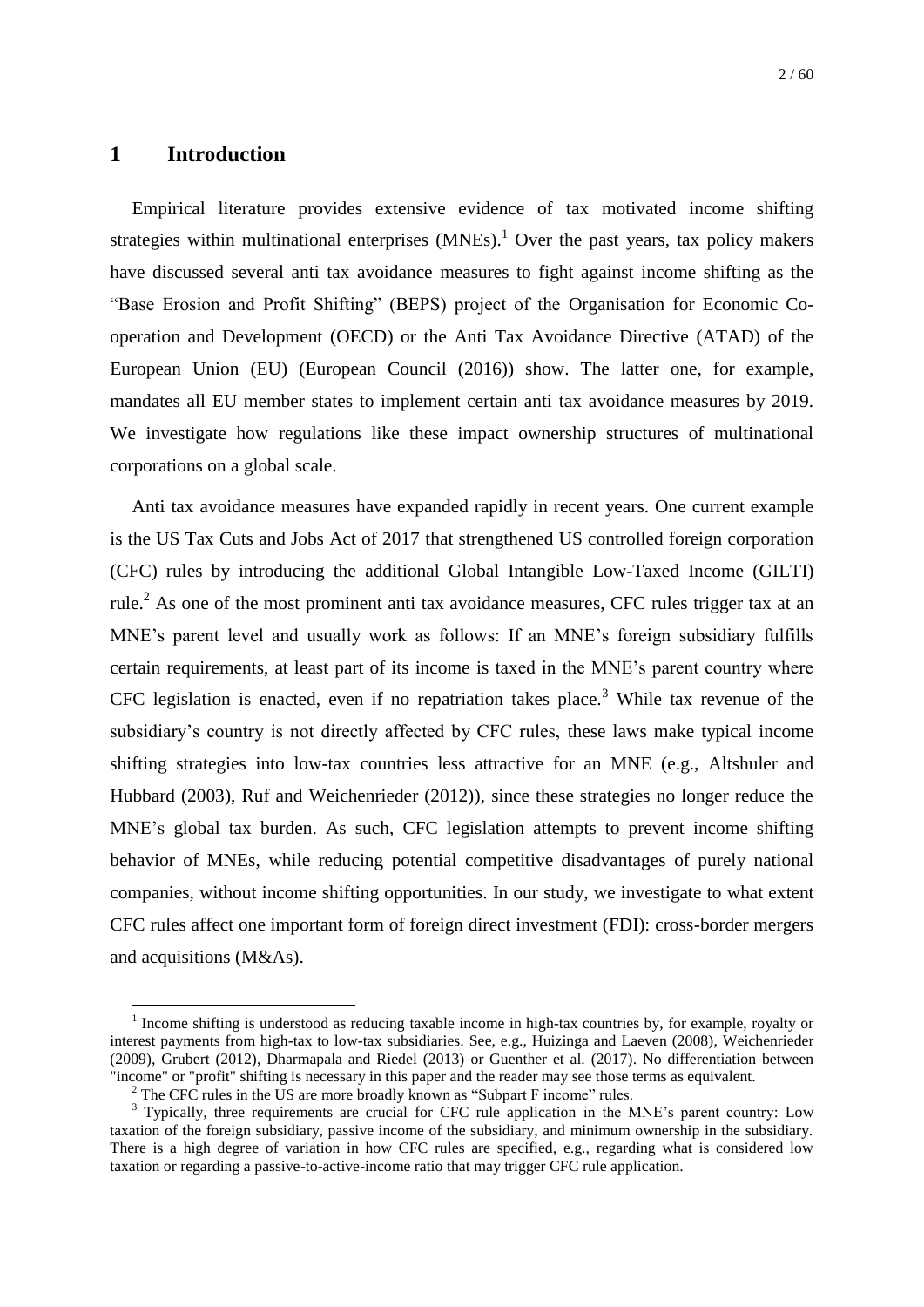If a firm decides to engage in tax avoidance or to extend its existing tax avoidance strategies, it could try to establish a foreign subsidiary in a low-tax country as an income shifting vehicle, where profits are taxed at a low rate. There are two common ways to establish a foreign subsidiary: greenfield investment in a new firm or buying an existing firm. Our study focuses on the latter. Therefore, the existence and strength of CFC rules could impact cross-border M&As and, thereby, ownership structures of MNEs and on their location decisions.

We investigate to what extent CFC rules influence ownership patterns on a global scale by analyzing the effect of CFC legislation on cross-border M&As. In our diverse econometric analyses, we investigate a large data set of worldwide M&A deals with more than 14,000 observations and a hand-collected detailed CFC rule data set of 29 countries, extended by countries that do not have CFC legislation, for the period 2002 to 2014. Besides graphical analyses, we apply multinomial and binomial choice models where we control for various firm- and country-specific variables to isolate the effect of CFC rules and their changes in our sample. As our identification strategy, we use differences in low tax rate thresholds of CFC rules and in statutory corporate income tax rates (STRs), which both vary over time and between countries. We find that CFC rules impact cross-border M&A activity in two ways.

First, we detect that CFC legislation alters the acquisition behavior of low-tax targets. In particular, we observe that the probability of acquiring a low-tax target is negatively influenced by potential CFC rule application on the low-tax target's income. Our explanation for this finding is that MNEs with parents in non-CFC rule countries (non-CFC rule MNEs) calculate higher reservation prices for low-tax targets than MNEs with parents in CFC rule countries (CFC rule MNEs), because these targets may be used as valuable income shifting vehicles within non-CFC rule MNEs. CFC rule MNEs, on the other side, fear the application of CFC legislation on low-tax targets' income, which decreases after-tax cash flows. Hence, they calculate lower reservation prices for cross-border M&As with targets located in low-tax countries than non-CFC rule MNEs. However, the economic magnitude of this effect is rather low: A ten percentage-point increase in additional CFC rule taxation leads to a 0.5% lower likelihood that an acquisition takes place.

Second, we detect that CFC legislation distort the direction of cross-border M&As between firms. In particular, we observe that if a firm acquires another non-domestic firm, CFC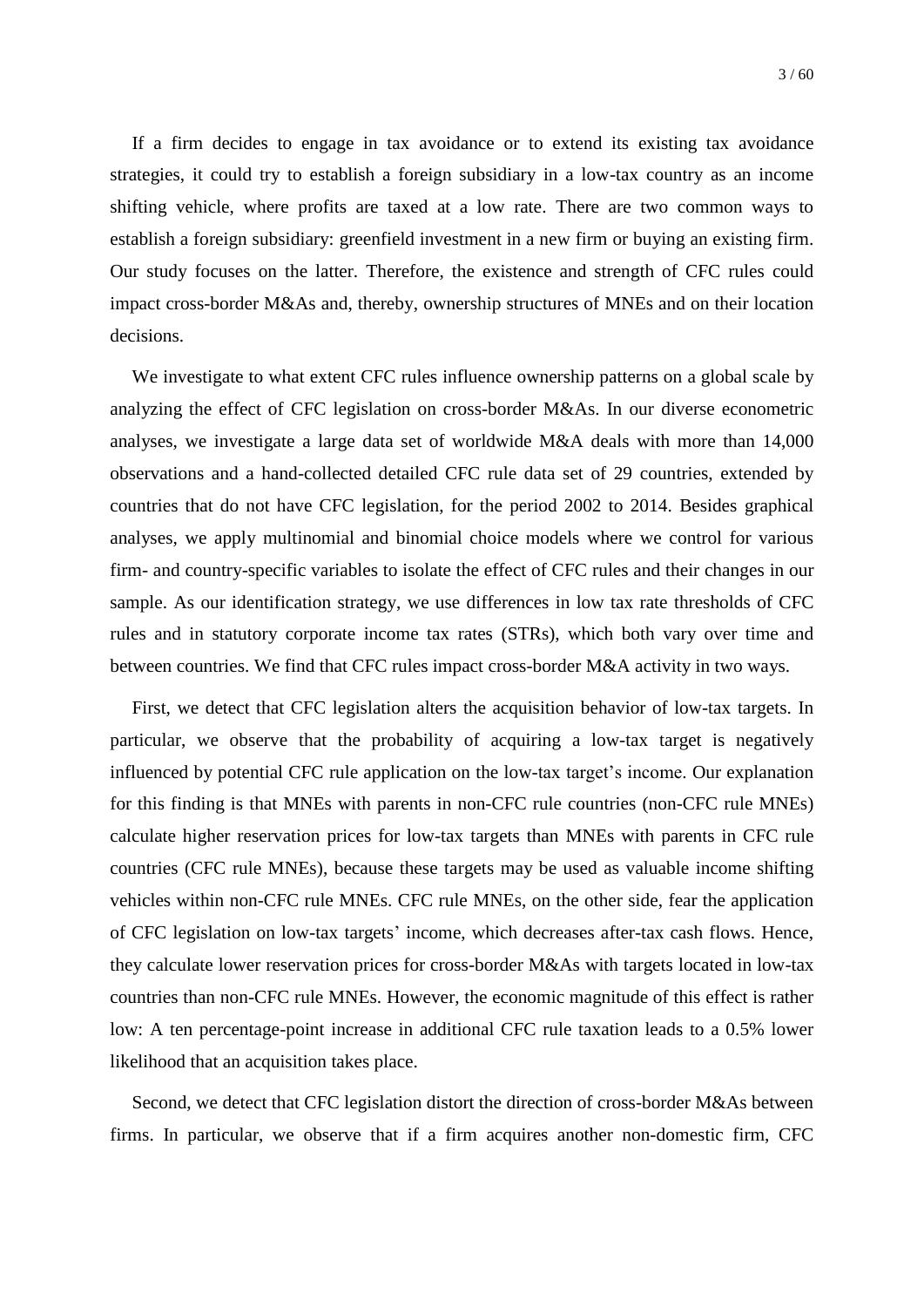legislation negatively affect the M&A direction, i.e., which firm becomes the acquirer and, thereby, the parent of the newly formed MNE. This finding is in line with previous research by Voget (2011), who detects that the presence of CFC rules increases the number of headquarters relocation. However, our approach differs from Voget (2011) in two ways: (1) by using a different identification strategy as we consider cross-border M&As in general and not the specific form of headquarters relocation, and (2), by analyzing M&A observations from a different and larger database.

Our paper contributes to tax research and policy considerations in three ways. First, we contribute to empirical tax research on the effects of CFC rules on firm behavior, where little research has been undertaken so far (see Section [2\)](#page-5-0). To our knowledge, two studies show the effect of CFC legislation from two countries on passive investment in foreign subsidiaries (Altshuler and Hubbard (2003), Ruf and Weichenrieder (2012)) and another two studies show the effect of CFC rules on headquarters relocation and real investment in foreign subsidiaries (Voget (2011), Egger and Wamser (2015)). Our study focuses on the effect of CFC legislation on firm ownership patterns, which has not yet been investigated. As Egger and Wamser (2015) point out, the reason why there are only a few empirical studies on CFC rules may be due to the difficulty of isolating the effect of anti tax avoidance measures on MNEs who operate in multiple jurisdictions and avail complex group interrelations with respect to, for example, financing decisions. In addition, the effect of CFC legislation is difficult to identify as the applicability of CFC rules depends on the foreign subsidiary's characteristics as well as its host-country's characteristics. To overcome these identification difficulties, we investigate the effect of CFC legislation on the decision to integrate foreign firms into an MNE, which can be clearly identified via observed cross-border M&As. Moreover, we leverage the details of each country's CFC legislation by considering individual components of these laws such as tax rate thresholds and passive-to-active-income ratio thresholds.

Second, we contribute to empirical research in the field of M&As and their tax-related determinants. Indeed, there are many empirical studies on the effect of tax regulations on M&As from various perspectives, for example, repatriation taxes (Voget (2011), Hanlon et al. (2015), Edwards et al. (2016), Feld et al. (2016a)), international double taxation (Huizinga and Voget (2009), Huizinga et al. (2012), von Hagen and Pönnighaus (2017)) or capital gains taxes (Ayers et al. (2003), Ayers et al. (2007), Feld et al. (2016b), Huizinga et al. (2017)). However, besides Voget (2011), our study is the first that compares the effect of anti tax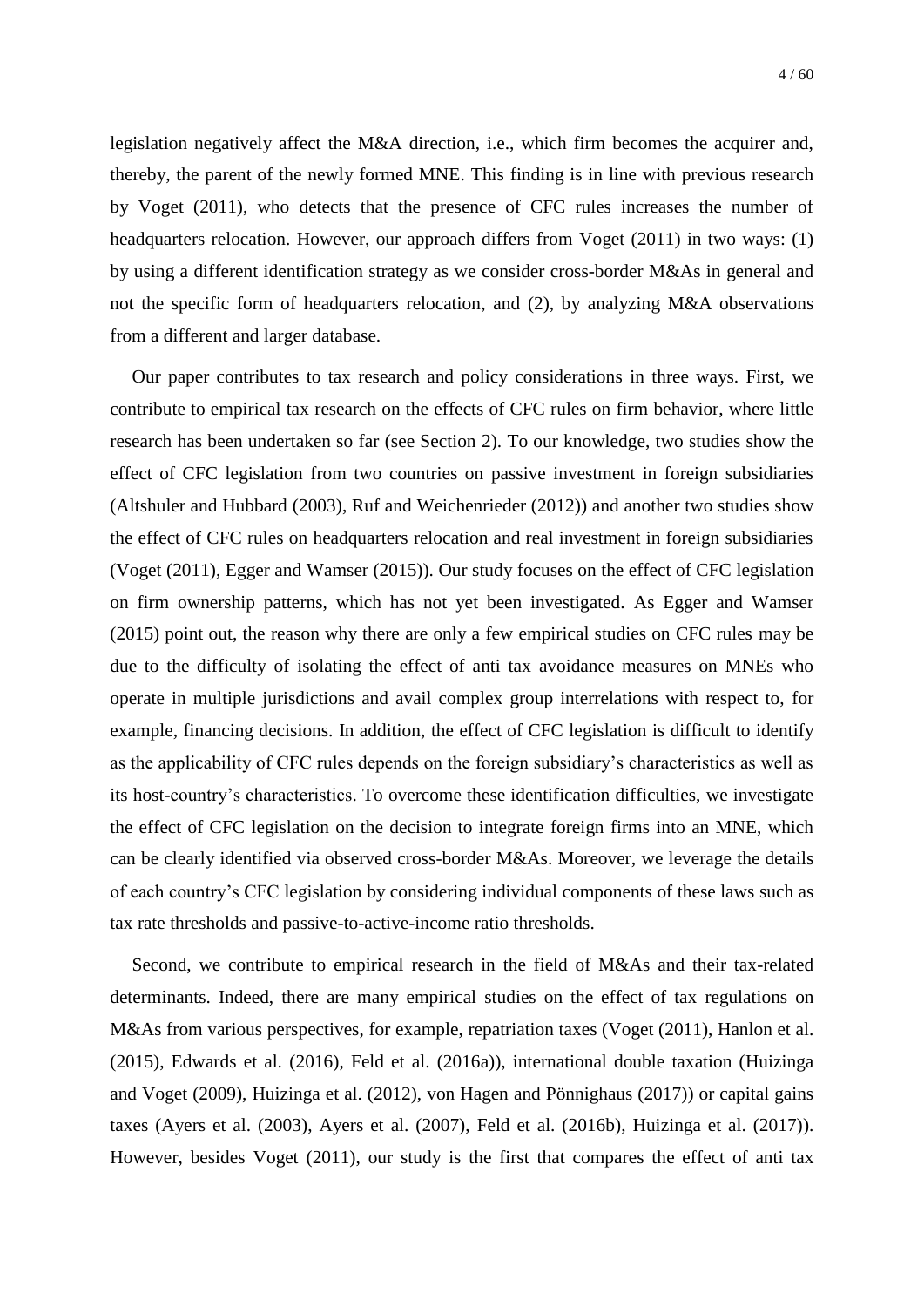avoidance measures, and in particular the effects of the increasingly important CFC rules, on M&A activity over various countries. Since CFC legislation is present in 29 OECD, G20 and EU countries as shown in [Figure 1,](#page-35-0) the strand of literature dealing with location choices of MNEs and their tax-related elements is highly important.

Third, understanding how CFC rules influence M&A activity on a global scale is also of economic interest, as cross-border M&As are an important form of FDI: In 2016, the value of cross-border M&As accounted globally for 869 billion USD, which slightly exceeded the value of announced greenfield projects (828 billion USD, UNCTAD (2017)). Hence, our analysis on distortionary tax effects on cross-border M&As, and thereby on international ownership structures, is also of interest from a global economic and not only from countries' tax policy perspective. While we show that these distortionary effects from CFC rules are rather small so far, the distortions may increase due to ongoing tax policy changes globally.

The remainder of this paper proceeds as follows. Section [2](#page-5-0) gives a brief review of empirical tax literature on CFC rules and on M&A activity. Section [3](#page-7-0) provides our analysis of the effect of CFC rules on the acquisition of low-tax targets. Section [4](#page-24-0) analyzes the effect of CFC rules on the direction of cross-border M&As. Finally, Section [5](#page-29-0) sets forth our conclusions.

### <span id="page-5-0"></span>**2 Literature review**

1

Despite the far-reaching consequences of CFC rules on MNEs' income shifting abilities and tax burdens, empirical studies on the effects of CFC rules on firm behavior are scarce.<sup>4</sup> Altshuler and Hubbard (2003) find that tightening US CFC rules in 1986 has substantially reduced tax planning opportunities with financial services firms in low-tax countries; three years later, Altshuler and Grubert (2006) show that the so-called check-the-box rule, which may allow for an escape from CFC rules for US MNEs, abolished these effects. Voget (2011) detects in his study about international taxation and the relocation of headquarters that the presence of CFC rules increases the number of those legal structure movements. For a panel

<sup>&</sup>lt;sup>4</sup> A typical profit shifting strategy looks as follows: An MNE equips a subsidiary in a low-tax country with intellectual property (IP) and equity. This subsidiary then may license IP to the parent or subsidiaries in high-tax countries that pay transfer prices (royalties) in exchange for using IP. Further, the low-tax subsidiary may provide debt to the parent or subsidiaries in high-tax countries that pay interest in exchange for the internal loan. Taken together, the royalty and interest expenses reduce taxable income in high-tax countries and increase income in low-tax countries.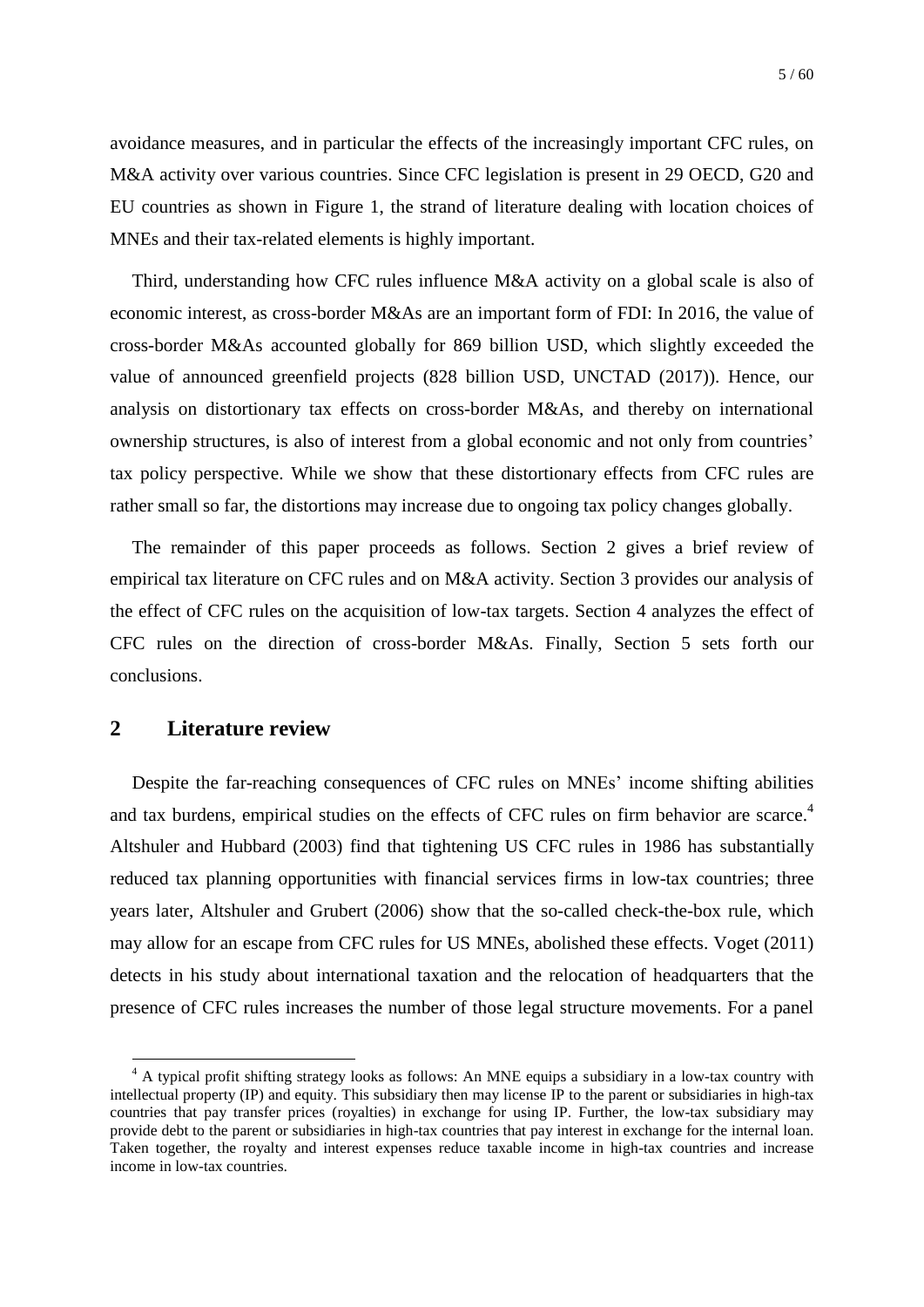of German MNEs, Ruf and Weichenrieder (2012) detect that German CFC rules are effective in reducing passive investments in low-tax countries. These studies show that CFC rules reach the intended goal of reducing income shifting opportunities with low-tax subsidiaries. However, Egger and Wamser (2015) find that German MNEs, whose subsidiaries are subject to CFC rules, also show significantly lower fixed assets in these subsidiaries. They conclude that CFC rules lead to an increase in cost of capital if subsidiaries are treated by CFC rules. Hence, by influencing real activity abroad, the application of CFC rules can also have nonintended "real" effects. These findings contradict the theoretical thoughts from Weichenrieder (1996) who shows that certain characteristics of CFC rules, such as an accepted passive-to active-income ratio, can lower the cost of capital in foreign subsidiaries under certain circumstances. A recent study from Haufler et al. (2017) shows from a theoretical perspective that CFC rules together with thin-capitalization rules should play a role in an optimal tax mix. In another recent empirical study, Prettl (2018) shows how CFC rules affect income shifting behavior focusing on financial profits in foreign subsidiaries.

The effect of various taxes on M&A activity has been extensively addressed in empirical literature. Hanlon et al. (2015) analyze the effect of locked-out cash of US MNEs on their cross-border M&A activity. This locked-out cash is not repatriated due to high repatriation tax costs to the US as the worldwide taxation system for dividends was operated in the US until  $2017<sup>5</sup>$  The authors show that this locked-out cash is used in foreign M&As, which is considered less value-enhancing by the market. Similarly, Edwards et al. (2016) find that firms with high amounts of locked-out cash engage in less profitable M&As. Feld et al. (2016a) show that acquirers from countries operating a territorial taxation system for foreign dividends have a competitive advantage on the cross-border M&A market to acquirers from countries operating a worldwide taxation system for foreign dividends. Huizinga and Voget (2009) find that the prospect of higher international double taxation of foreign dividends decreases the probability of attracting parent firms in a cross-border M&A. Finally, several studies investigate the effect of capital gains taxes on M&A activity. Such taxes could be seen as additional transaction costs, as the seller may be subject to capital gains taxation upon selling the target. Several studies show that this so-called lock-in effect affects M&A activity (e.g., Ayers et al. (2003), Ayers et al. (2007), Feld et al. (2016b), Huizinga et al. (2017)). About ownership structures in general, for example, Badertscher et al. (2013), McGuire et al.

1

 $5$  Which is confirmed by another, more recent study from Nessa (2017).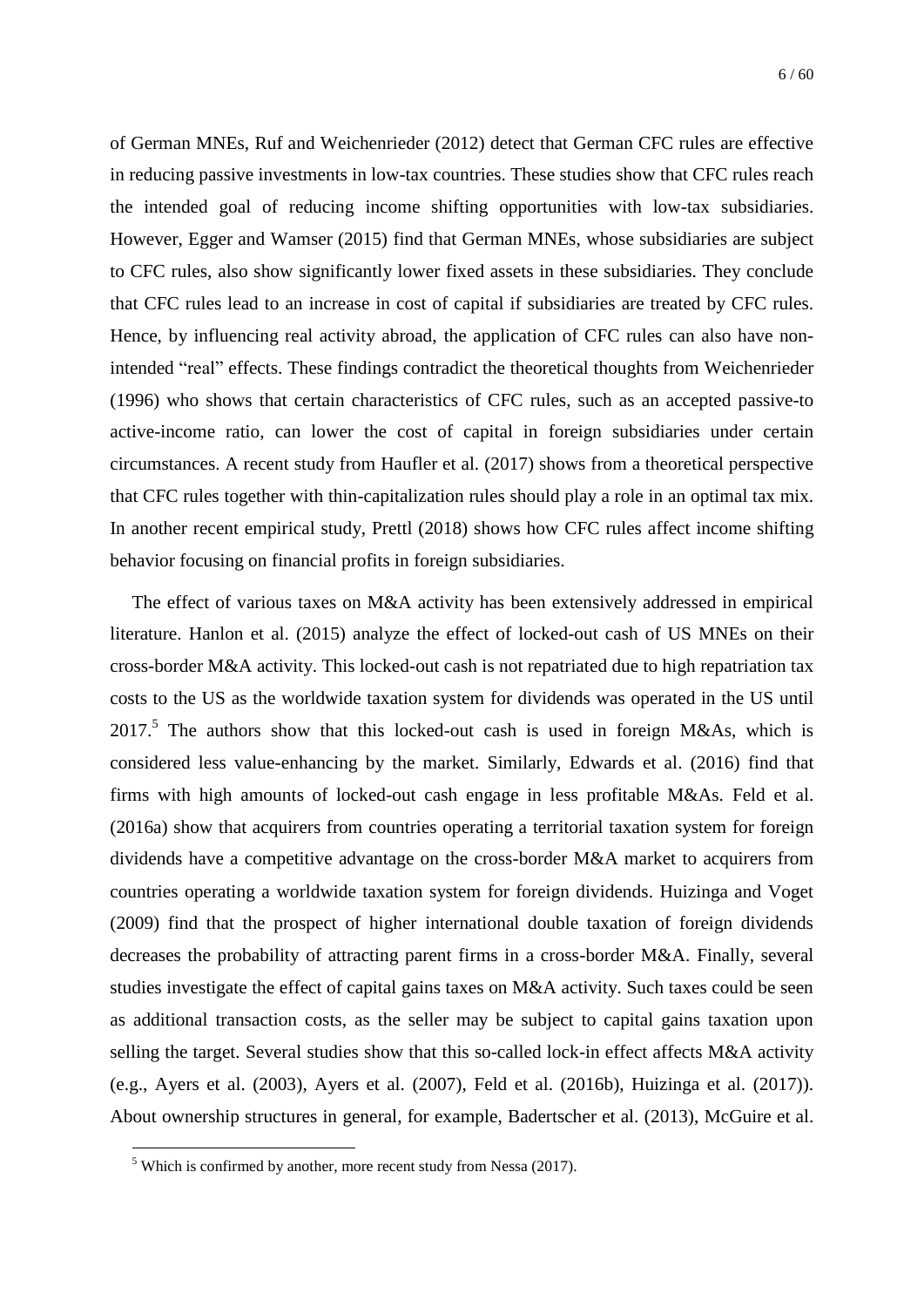(2014), Khan et al. (2017) and McClure et al. (2018) have shown that firm shareholding and decisions are influenced by tax avoidance possibilities or vice versa. Yet, an empirical study on the effect of anti tax avoidance measures and specifically CFC rules on M&A activity has not been undertaken to our knowledge.

We aim to contribute to the scarce literature on CFC rules by investigating to what extent CFC rules affect an important form of FDI—cross-border M&A activity—which accounts for almost 1 trillion USD of FDI in 2016 (UNCTAD (2017)). A comparable analysis has not yet been undertaken. In particular, in Section [3,](#page-7-0) we investigate how CFC rules influence the acquisition of low-tax targets that potentially fall under the scope of CFC rules. In Section [4,](#page-24-0) we investigate how CFC rules influence the direction of cross-border M&As between firms, i.e., which firm becomes the acquirer and, thereby, the parent of the newly formed MNE.

## <span id="page-7-0"></span>**3 CFC rules and the acquisition of low-tax targets**

#### <span id="page-7-1"></span>**3.1 Hypothesis development**

<u>.</u>

Non-CFC rule MNEs face fewer constraints in implementing income shifting strategies within their group than CFC rule MNEs, because CFC rules aim at income shifted to low-tax subsidiaries within the MNE and, thereby, make typical income shifting strategies less attractive for an MNE. $<sup>6</sup>$  Following the argumentation and findings of Egger and Wamser</sup> (2015), CFC rules even increase the cost of capital of subsidiaries that fall under the scope of CFC rules. Consequently, it is less attractive for a CFC rule MNE to acquire a low-tax target that may fall under the scope of CFC rules compared to a non-CFC rule MNE. Put differently, for a non-CFC rule MNE, a low-tax target could function—in addition to other synergies—as an income shifting vehicle within the MNE. This additional function could make a candidate target more valuable for this MNE compared to a CFC rule MNE without such income shifting opportunities. Due to this competitive advantage, non-CFC rule MNEs may calculate

<sup>&</sup>lt;sup>6</sup> In our analysis on the effects of CFC rules on cross-border M&A activity, we consider CFC rules in the country of the MNE's parent to be relevant. The reason is straightforward: On the one side, a non-CFC rule MNE gets into a worse tax position if the acquisition is done via a CFC rule subsidiary; hence, the MNE would not acquire through this subsidiary. In support of this reasoning, Lewellen and Robinson (2014) find that the likelihood of choosing a subsidiary as a holding firm within an MNE is significantly lower if that subsidiary resides in a CFC rule country. On the other side, a CFC rule MNE does not get into a better tax position if the acquisition is done via a non-CFC rule subsidiary, because the parent's CFC rule would overall still be applicable in the MNE.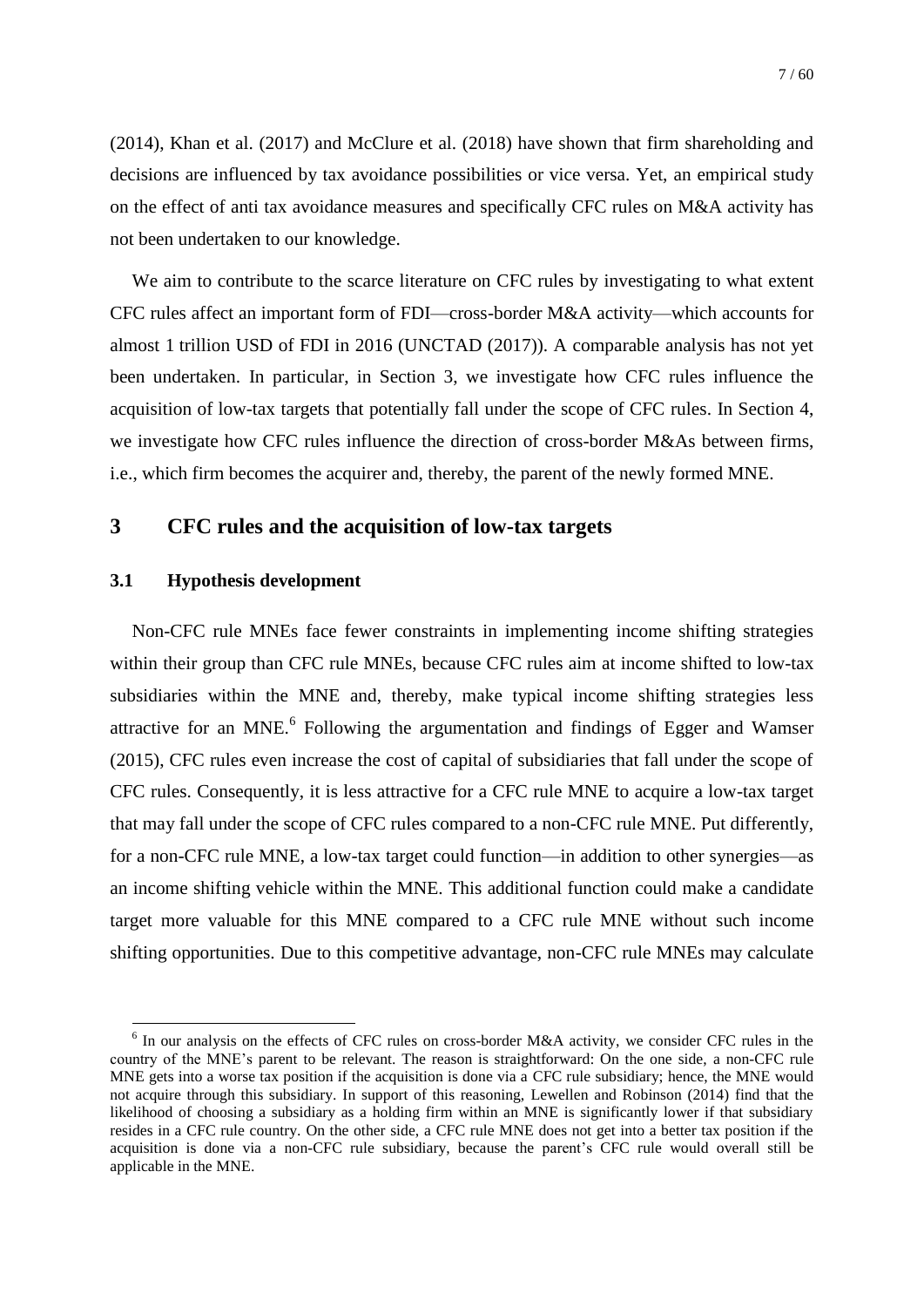higher reservation prices for foreign low-tax targets compared to CFC rule MNEs. We, therefore, hypothesize the following, stated in alternative form:

**Hypothesis 1a**: In a set of candidate acquirers from various countries bidding for a given foreign low-tax target, the probability of being the actual acquirer is higher for a non-CFC rule MNE compared to an MNE that potentially has to apply CFC rules on this target's income.

Hypothesis 1a investigates the influence of CFC rules on the likelihood of acquiring a given target that acquirers from various countries bid for. We also take the "opposite" perspective that a given acquirer has the choice to buy a target out of a pool of targets from various countries. Based on the reasoning above—it is less attractive for a CFC rule MNE to acquire a low-tax target that may fall under the scope of CFC rules compared to a target that does not fall under the scope of CFC rules—we hypothesize the following, stated in alternative form:

**Hypothesis 1b**: In a set of candidate targets from various countries, the probability of being the actual target from a given acquirer is lower for targets that potentially fall under the scope of CFC rules of this acquirer compared to targets that do not fall under the scope of CFC rules of this acquirer.

#### **3.2 Empirical approach**

#### **3.2.1 Acquirer perspective**

1

Our empirical approach to analyze Hypothesis 1a, i.e., the probability of being the actual acquirer country among several candidate acquirer countries, follows the common assumption in M&A literature that M&As reflect synergies from combining two firms with all assets being priced at their fair value (e.g., Mitchell and Mulherin (1996), Becker and Fuest (2010), Feld et al. (2016a)) where

$$
V_{ijk} = \alpha C F C_{ijk} + \beta^T \mathbf{x}_{ijk} + \varepsilon_{ijk} \tag{1}
$$

is the value of target *k* in country *j* if it was owned by an acquirer from country  $i$ .<sup>7</sup> The term  $CFC_{ii}$  reflects the higher burden of potential taxation of target income due to CFC rules in the acquirer country *i* if the target is located in country *j*. The variable vector  $x_{ijk}$  and the residual

<sup>&</sup>lt;sup>7</sup> We suppress a time subscript *t* in the interest of readability of the model.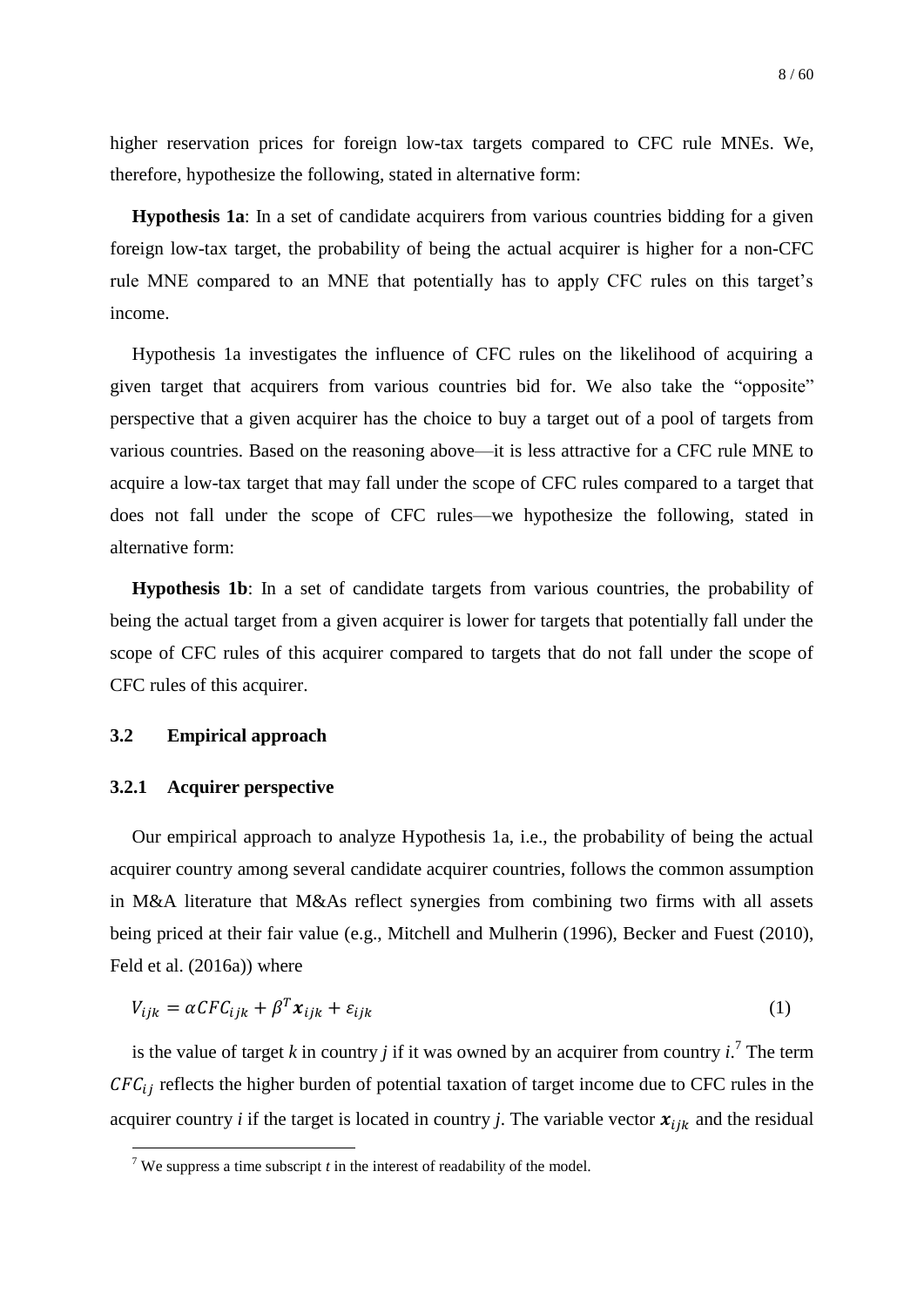$\varepsilon_{ijk}$  contain various observable and unobservable variables to capture owner-country-specific synergies realized through a potential M&A. Coefficients  $\alpha$  and  $\beta^T$  are the estimated parameters. This approach builds upon the methodology used by Feld et al. (2016a), where the target is the same for every concerned potential M&A; therefore, we automatically account for target firm, target country and year fixed effects as they equally effect all candidate acquirers. Hence, these fixed effects do not need to be included. To control for acquirer country differences and specific effects, we include acquirer country fixed effects as well. In robustness checks, we also include specific target and acquirer firm controls and account for country-pair specific effects.

We use the fact that a foreign firm from country *i* will acquire a target if the value for this target is higher than for any other candidate acquirer from country *h*, i.e.,

$$
V_{ijk} \ge V_{hjk}, \ \forall \ h \in (1, \dots, I), \tag{2}
$$

where *I* indicates the number of candidate acquirer countries. We analyze the probability that a particular acquirer buys a target, depending on potential application of CFC rules in the country of that particular acquirer and given that we know that the transaction takes place, which is given by:

$$
P(V_{ijk} > V_{hjk} | CFC_{1jk}, \mathbf{x}_{1jk}, \dots, CFC_{ljk}, \mathbf{x}_{ljk}) = \frac{exp(\alpha CFC_{ij} + \beta X_{ijk})}{\sum_{l=1}^{I} exp(\alpha CFC_{lj} + \beta X_{ljk})} \quad \forall \ h ,
$$
 (3)

where *I* stands for the candidate acquirer countries.<sup>8</sup> Expression (3) considers a choice model assuming that M&As reflect synergies from combining two firms and that acquirers value the individual firms and the M&A correctly at their fair value. In particular, the dummy variable in this choice model takes the value of 1 if acquirer *i* chooses alternative *k* in country *j*. Using conditional logit and mixed logit regression models, we aim to calculate Expression  $(3)$ .<sup>9</sup> Due to potential correlation between alternatives, the mixed logit approach with random drawing of observations allows us to model (i) random variations in the response probability to changes in variables, (ii) unrestricted substitution patterns, and (iii) correlated unobserved factors.

1

 $8$  As in Feld et al. (2016a) at this point it is sufficient to analyze the matching of target firms with acquiring countries instead of the matching of target firms with particular acquiring firms, for which the construction of an appropriate choice set would be challenging and we do not have data in this regard. Instead, the accounted country-specific effects include variations in the number of candidate acquiring firms across countries.

<sup>&</sup>lt;sup>9</sup> The presented multinomial choice model is based on Feld et al. (2016a), p. 15, and can be understood as the polar case of a zero-sum world in which the gain of one acquirer is automatically the loss of all other acquirers.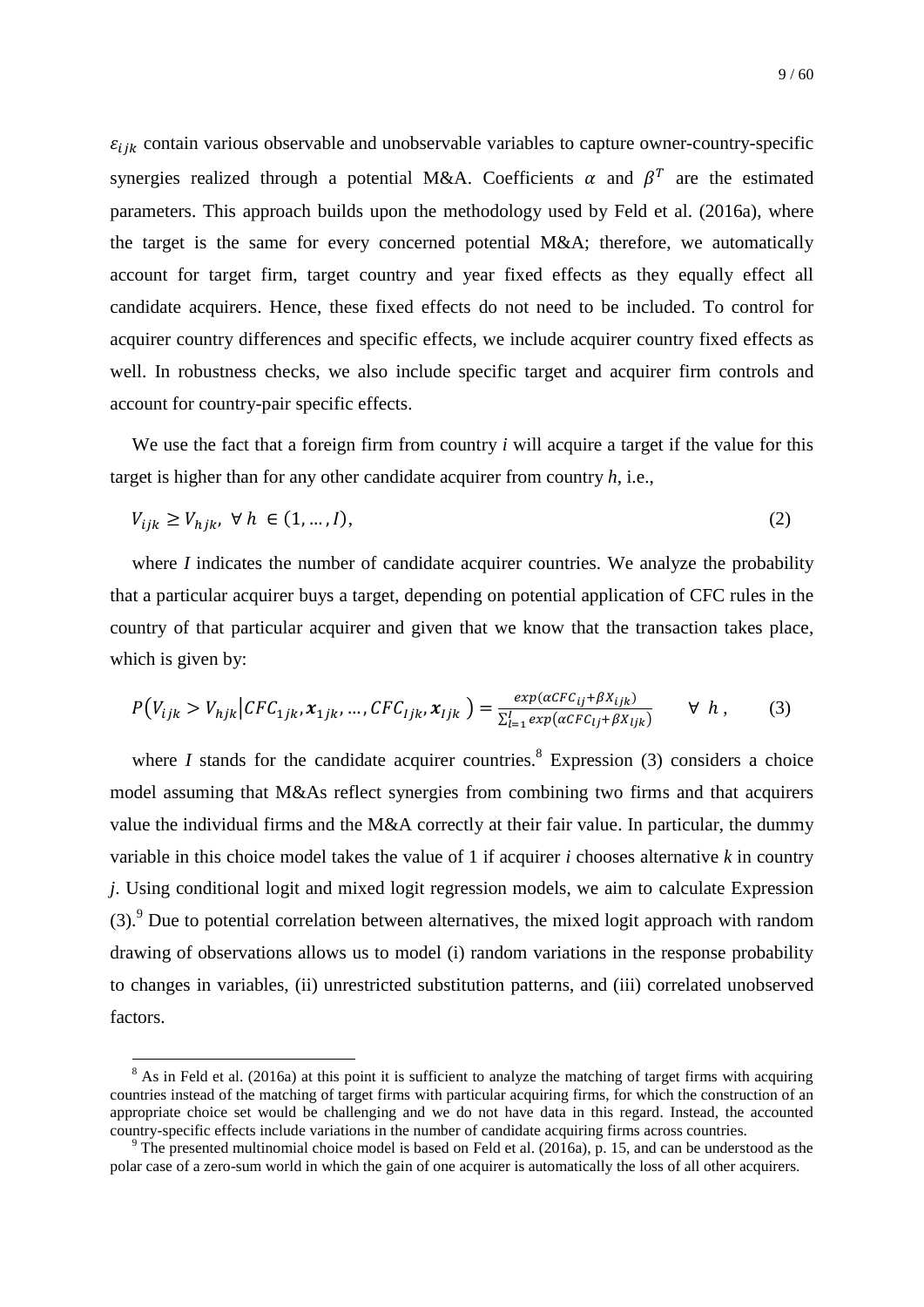#### *Identification*

1

Our identification strategy is mainly based on acquirer CFC rules and target STRs. In particular, whether a certain target is potentially treated by CFC rules is due to substantial variation of CFC rules among candidate acquirer countries and, in addition, variation in STRs among target countries. For example, if a candidate acquirer country lowers the low tax rate threshold of its CFC rules, some targets in various countries that were previously captured by the CFC rule are now not affected anymore. Whereas, if a target country lowers its STR, targets located in this country may now be considered low-tax targets by some CFC rules. [Figure](#page-39-0) 5 in the Appendix shows a stylized variation of the main identification, which captures variation observed in our data set, i.e., changes in CFC rules, their application, and STRs between and within countries over time.<sup>10</sup>

In our first approach, the difference between CFC rules among candidate acquirer countries is shown by a simple dummy variable. This dummy variable is coded one if a CFC rule is enacted in acquirer country *i* and is potentially applicable on target income, i.e., the STR in target country *j* is below the minimum low tax rate threshold of the CFC rule of the candidate acquirer country *i*. Almost all observed CFC rules have such a threshold to determine whether a foreign subsidiary's country is considered a low-tax country. Hence, the first variable of interest is constructed as

$$
CFC^{dummy} = \begin{cases} 1, & \text{if } t_{i_{threshold}} > t_j \text{ or country i applies CFC} \\ & \text{rules without a tax rate threshold} \\ 0, & \text{otherwise,} \end{cases} \tag{4}
$$

where  $t_{itthreshold}$  is the tax rate threshold of the CFC rule of the candidate acquirer country  $i$ and  $t_i$  is the STR in the target country *j*.

In this first approach, the treatment effect is assumed to be homogeneous, as we are pooling treatments of different intensities. In a second approach, we consider heterogeneity by using the tax rate differential between the home and host countries as a finer metering of the

<sup>&</sup>lt;sup>10</sup> The reasons for CFC rule changes are manifold. On occasion, CFC rules themselves get changed due to government policy reasons such as protecting their tax base. Usually, these CFC rule implementations and law changes result from self inflicted policy reasons, but sometimes they are stipulated by others (for example, by the mentioned intergovernmental BEPS and ATAD initiatives). The mentioned low-tax threshold of CFC rules is often bound to the country's STR in a way that this threshold is, for example, set at 60% of the acquirer country's own STR. If that STR changes, what happens quite frequently in the observed time span, the threshold changes as well, which affects then only some potential target countries and helps our identification.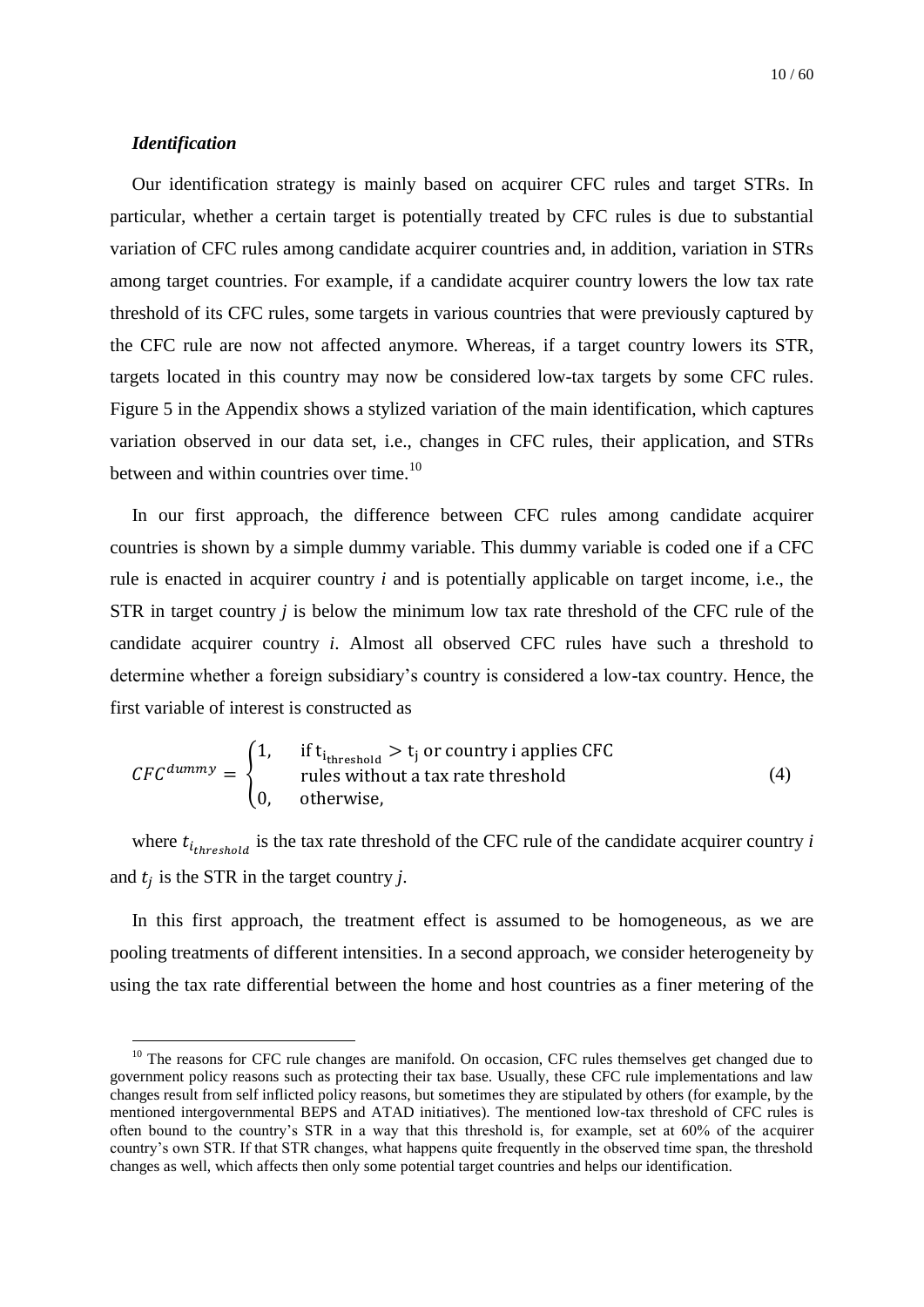treatment. In particular, we consider the additional taxes payable due to CFC rule application if the target is used as a income shifting vehicle<sup>11</sup>:

$$
CFC^{diff} = \begin{cases} \tau_i - \tau_j, & \text{if } t_{i_{threshold}} > t_j \text{ or country i applies CFC} \\ \text{rules without a tax rate threshold} \\ 0, & \text{otherwise.} \end{cases} \tag{5}
$$

For both approaches, we expect a negative sign of the regression coefficients  $\alpha$  according to Hypothesis 1a and 1b derived in Section [3.1.](#page-7-1)

In our robustness test, we check whether our results are robust to considering effective average tax rates (EATRs) as CFC rules usually take into account the effective tax burden of the foreign low-tax subsidiary.<sup>12</sup> Since we do not observe the effective tax burden of the targets, we use country-level EATRs from the Oxford University Centre for Business Taxation to determine whether a target may fall under the scope of CFC rules:

$$
CFC^{diffEATR} = \begin{cases} \tau_i - \tau_j, & \text{if } t_{i_{threshold}} > t_{i_{EATR}} \text{ or country } i \text{ applies CFC} \\ \text{rules without a tax rate threshold} \\ 0, & \text{otherwise.} \end{cases} \tag{6}
$$

In a further robustness test, we consider the scope of income included by the CFC rule. While some CFC rules only include passive income of the subsidiary, some CFC rules include passive and active income. Therefore, we let the treatment effect differ in this regard:

$$
CFC^{taxbase} = \begin{cases} \tau_i, & \text{if } t_{i_{thresh}} > t_j \text{ or country i applies CFC} \\ & \text{rules without a tax rate threshold} \\ & \text{and has a full income tax base} \\ \frac{(\tau_i + \tau_j)}{2}, & \text{if } t_{i_{thresh}} > t_j \text{ or country i applies CFC} \\ & \text{rules without a tax rate threshold} \\ & \text{and has a passive income tax base} \\ \tau_j, & \text{otherwise.} \end{cases} \tag{7}
$$

According to this differentiation, all targets are taxed at their STR. Further, this differentiation takes into account the additional CFC rule tax burden—assuming that active and passive income in the target are at the same height—in the following way: If CFC rules include the full target income once triggered, the total tax burden is set to the acquirer STR. If

1

 $\tau_i$   $\tau_i$  (and not fully  $\tau_i$ ) are the additional taxes because the observed CFC rules grant a credit for the taxes paid by the foreign subsidiary in its host country.

 $12$  For more about effective tax rates see, for example, Dyreng et al. (2017).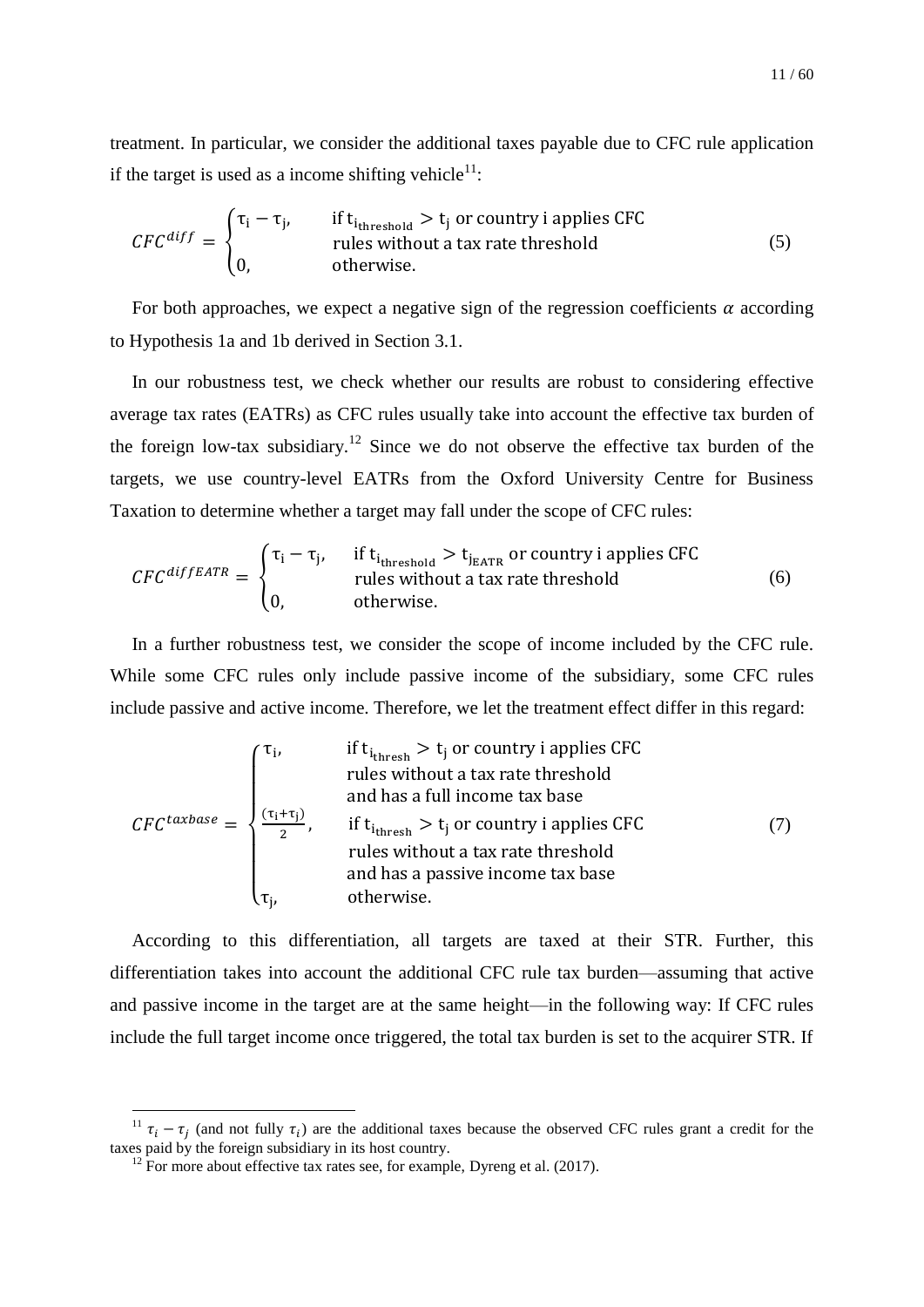CFC rules include only target's passive income once triggered, the total tax burden is set to the average between target and acquirer STR.

Following Feld et al. (2016a) we include several control variables in our regressions. We control for STR and economic indicators, such as GDP per capita, GDP growth, stock market capitalization per GDP and credits granted to private sector per GDP in the country of the candidate acquirer. Further, we control for several distance variables, such as the distance between the acquirer and target country, whether the acquirer and target have a common language, whether the acquirer and target were ever in a colonial relationship and whether the legal system of the acquirer and target country have common legal origins. The sources of the variables can be found in [Table 3.](#page-42-0)

#### <span id="page-12-0"></span>**3.2.2 Target Perspective**

1

The approach presented above takes an *acquirer perspective* by analyzing why a given target is bought by an acquirer from a specific country (Hypothesis 1a). In a second analysis, we follow the same logic but take a *target perspective* by analyzing why a given acquirer chooses to buy a target from a specific country (Hypothesis 1b).<sup>13</sup>

Building on Expression (1), we use the fact that a foreign firm will acquire a target in country *j* if the value for this target is higher than for any other candidate target from country *g*, i.e.,

$$
V_{jik} \ge V_{gik}, \ \forall \ g \in (1, \dots, J), \tag{8}
$$

where *J* indicates the number of candidate target countries. We analyze the probability that an acquirer buys a particular target, depending on potential application of CFC rules in the country of the acquirer and given that we know that the transaction takes place, which is given by:

$$
P(V_{jik} > V_{gik} | CFC_{1ik}, \mathbf{x}_{1ik}, \dots, CFC_{jik}, \mathbf{x}_{jik}) = \frac{exp(\alpha CFC_{ji} + \beta X_{jik})}{\sum_{l=1}^{J} exp(\alpha CFC_{li} + \beta X_{lik})} \quad \forall g,
$$
 (9)

where *J* stands for the candidate target countries.<sup>14</sup> Expression (9) considers again a choice model assuming that M&As reflect synergies from combining two firms and that acquirers

 $13$  Such a target perspective is also taken by Arulampalam et al. (2017).

 $14$  As in Feld et al. (2016a) at this point it is sufficient to analyze the matching of target firms with acquiring countries instead of the matching of target firms with particular acquiring firms, for which the construction of an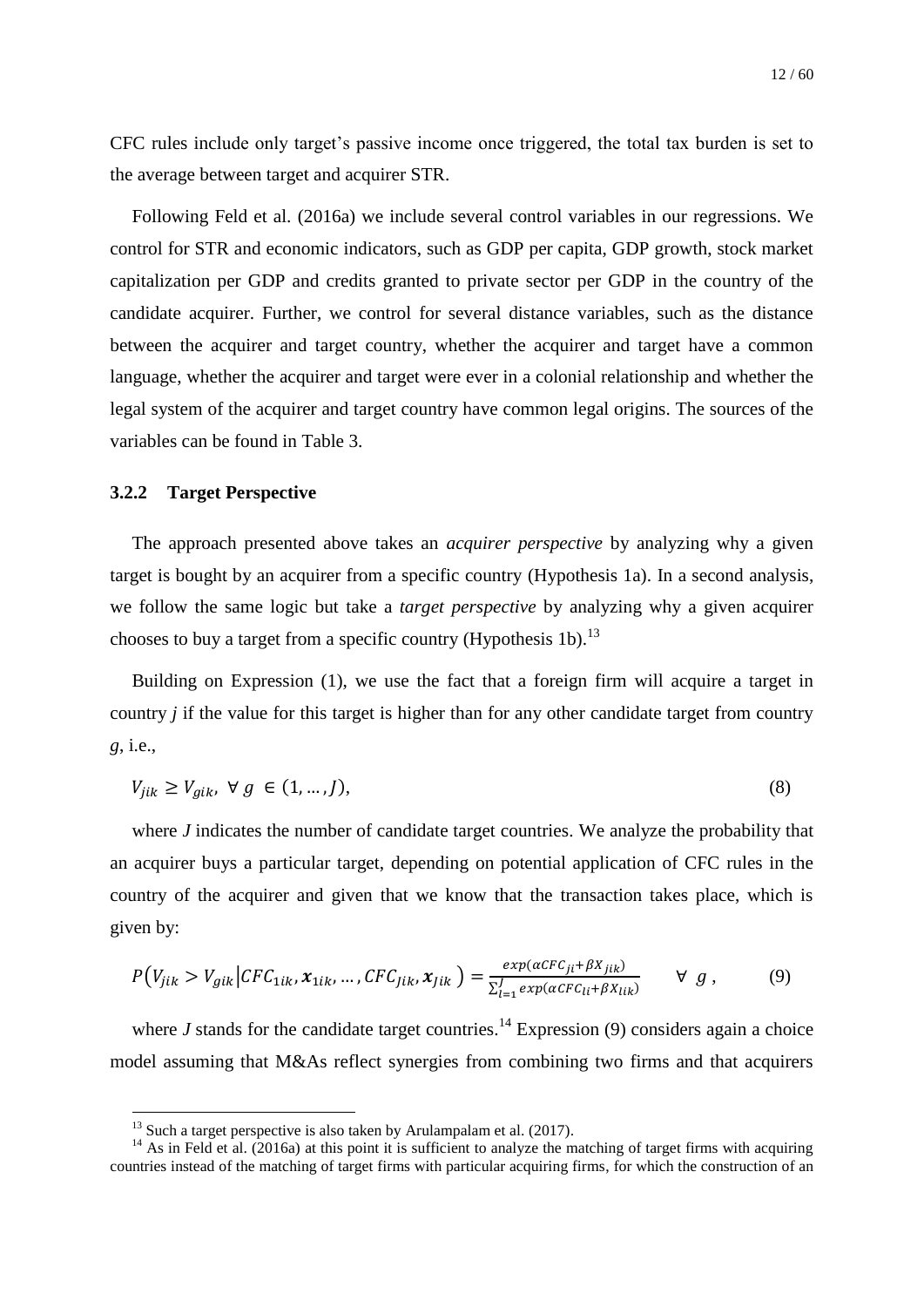value the individual firms and the M&A correctly at their fair value. In particular, the dummy variable in this choice model takes the value of 1 if acquirer *i* chooses target *k* in country *j*. Using conditional logit and mixed logit regression models, we aim to calculate Expression  $(9)$ .<sup>15</sup> Due to the correlation between alternatives, the mixed logit approach with random drawing of observations allows us to model (i) random variations in the response probability to changes in variables, (ii) unrestricted substitution patterns, and (iii) correlated unobserved factors. We use the same CFC variable differentiation method as in the acquirer perspective described above with the same identification strategy.

Following Feld et al. (2016a) and Arulampalam et al. (2017), we include several control variables as well in this perspective. We control for STR and economic indicators, such as GDP per capita, GDP growth, stock market capitalization per GDP and credits granted to private sector per GDP in the country of the candidate target. Further, we control for several distance variables, such as the distance between the acquirer and target country, whether the acquirer and target have a common language, whether the acquirer and target were ever in a colonial relationship and whether the legal system of the acquirer and target country have common legal origins. Additionally, we include variables to control for the institutional framework of the candidate target country, such as corruption control, business start-up cost, unemployment rate and number of listed domestic firms. The sources of the variables can be found in [Table 9.](#page-49-0)

#### <span id="page-13-0"></span>**3.3 Data**

1

Data for the empirical analysis is taken from the Thomson Financial SDC database, which contains worldwide M&A transactions. We have selected all completed M&As for the period 2002 to 2014 through which majority control  $(>50\%)$  of the targets has been attained.<sup>16</sup> Further, for each M&A, country of the acquirer ultimate parent, direct acquirer, target ultimate parent and direct target must be given.<sup>17</sup> In addition, we require that the acquirer ultimate parent and the target reside in different countries and that the acquirer ultimate parent and direct acquirer reside in the same country to reduce the possibility of a subsidiary in a

appropriate choice set would be challenging and we do not have data in this regard. Instead, the accounted country-specific effects include variations in the number of candidate target firms across countries.

<sup>&</sup>lt;sup>15</sup> The presented multinomial choice model builds upon Feld et al. (2016a), and Arulampalam et al. (2017).

<sup>&</sup>lt;sup>16</sup> All observed CFC rules have a participation threshold below or equal to 50% so that the majority control requirement of CFC rules is always fulfilled.

 $17$  Throughout our paper, we use the terms "ultimate parent" and "parent" synonymously.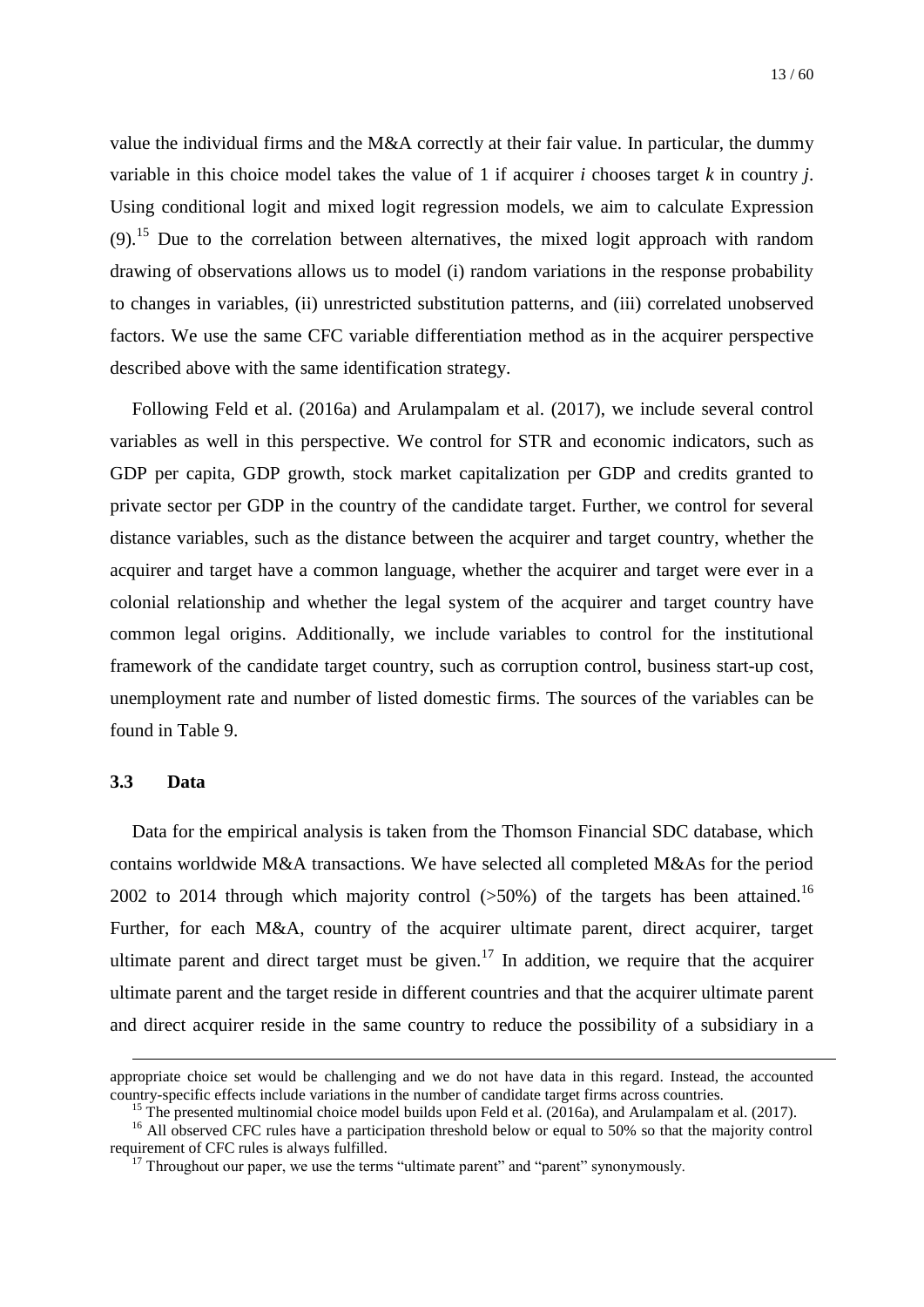third country involved in the M&A. To keep the mixed logit regressions computationally feasible, the set of considered candidate acquirer countries (Hypothesis 1a) or candidate target countries (Hypothesis 1b) is restricted to the 30 most frequent acquirer or target locations.<sup>18</sup> These restrictions leave a sample of 14,421 cross-border M&As involving 55 countries to investigate Hypothesis 1a and a sample of 13,447 cross-border M&As involving 54 countries to investigate Hypothesis 1b. [Table 2](#page-41-0) and [Table 8](#page-48-0) give an overview over the number of acquirer ultimate parents and targets in the respective cross-border M&A sample per country. In line with di Giovanni (2005), we observe that countries with the largest financial markets have most observations in both samples. Further, these tables provide information on whether CFC rules are implemented in those countries.

Data on CFC rules is based on IBFD European Tax Handbook (2002-2016), various corporate tax guides (Ernst & Young (2004-2016), Deloitte (2015), KPMG (2003-2015)) and the specific tax law of each country. We have sampled various dimensions of CFC rules for the period 2002 to 2014, such as:

- tax rate threshold that triggers CFC rule,
- country lists that trigger (blacklists) or do not trigger (whitelists) CFC rule,
- threshold for passive-to-active-income ratio that triggers CFC rule,
- whether active or only passive income of CFCs is included at the parent level, or
- significant exemptions to CFC rule.

#### **3.4 Results**

1

#### <span id="page-14-0"></span>**3.4.1 Graphical analysis**

In this section, we graphically analyze whether acquisition behavior is affected by CFC rules. In particular, [Figure 2](#page-36-0) shows variation in acquisition behavior of acquirers from countries with and without CFC rules via density distributions. We observe that acquirers from CFC-rule countries rather buy targets in high-tax countries, whereas acquirers from non-CFC rule countries rather buy targets in low-tax countries.

<sup>&</sup>lt;sup>18</sup> To investigate Hypothesis 1a, important control variables are missing for Guernsey, Luxembourg and Taiwan so that we effectively consider 27 candidate acquirer countries. To investigate Hypothesis 1b, important control variables are missing for Indonesia and Sweden so that we effectively consider 28 candidate target countries.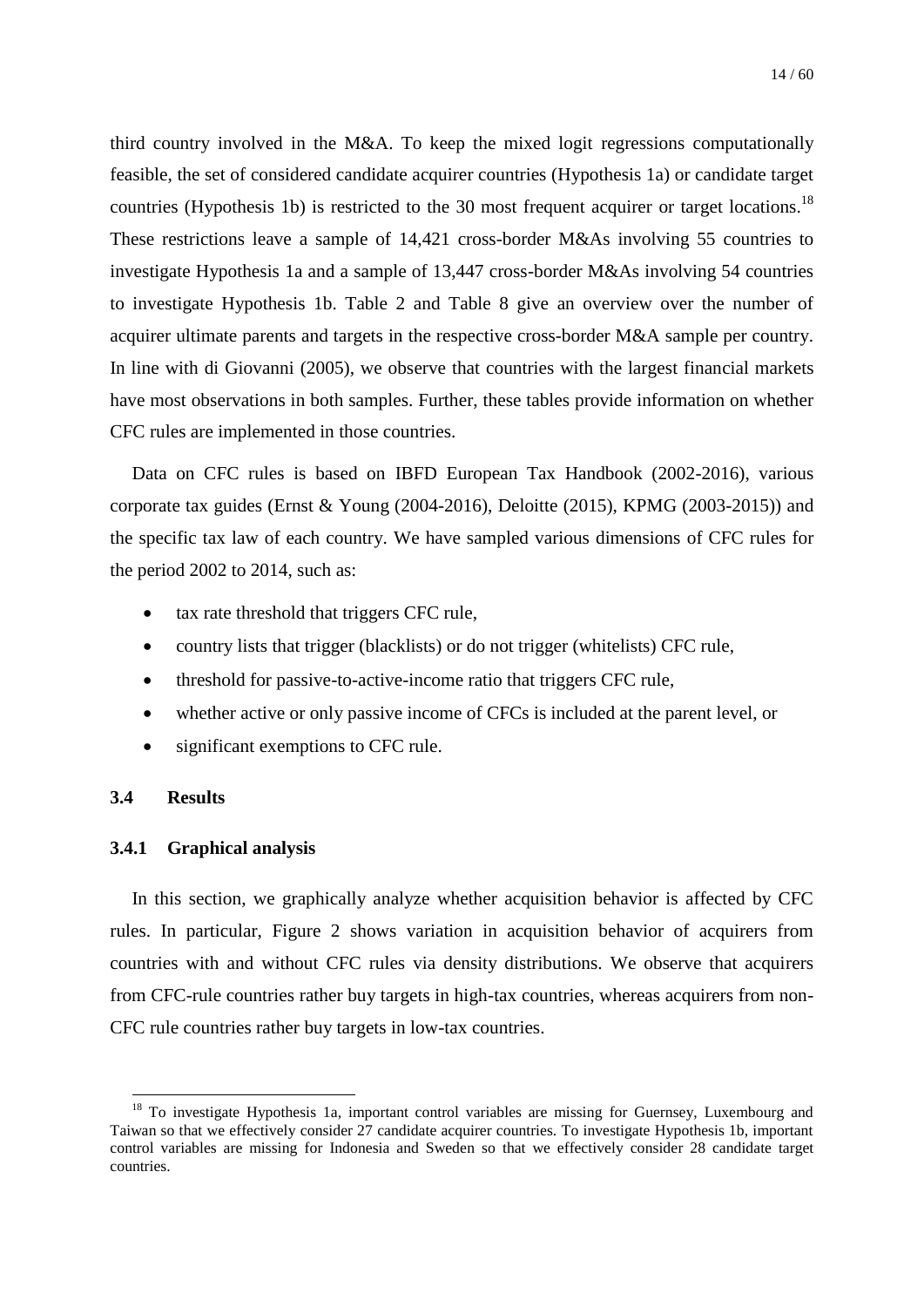Further, we analyze the acquisition behavior of acquirers from CFC rule countries regarding targets that have a lower STR than the acquirer. In particular, [Figure 3](#page-37-0) shows the distribution of targets depending on whether their STR is below or above the low tax rate threshold of the acquiring country's CFC rule. One can see that observed acquisitions increase significantly if the target is located in a country slightly above the low tax rate threshold. The summed up number of acquisitions included in the 5% range above the low tax rate threshold accounts for more than 40% of all observed acquisitions. This indicates that acquirers from CFC rule countries choose targets with an STR slightly above the low tax rate threshold, most likely to facilitate tax savings via income shifting opportunities as there are no other obvious or known reasons for acting that clearly on a random threshold.<sup>19</sup> In other words, these acquirers can shift income to lower taxed countries without potential CFC rule application; however, they are somewhat restricted in that behavior compared to acquirers from non-CFC rule countries. This may indicate that CFC rules could lead to overall higher global taxation of firm profits due to tighter income shifting possibilities.

Finally, we investigate the issue of potential non-application of CFC rules within the European Economic Area (EAA) due of the Cadbury-Schweppes ruling of the European Court of Justice in 2006. This ruling triggered a substantial mitigation of the application of CFC rules within the EEA. In simple words, the low tax rate threshold of CFC rules could be circumvented by a potential acquirer inside the EEA if the EEA target was still in compliance with another, less rigorous threshold about the passive-to-active-income ratio of that target. In line with this argumentation, Ruf and Weichenrieder (2013) find evidence for a relative increase in passive investments in low-tax EEA subsidiaries and a parallel decrease in passive investments in non-EEA subsidiaries. [Figure 4](#page-38-0) show that acquirers from the EAA acquired more low-tax EAA targets after 2006.

<u>.</u>

 $19$  For anecdotic evidence, we asked accountants, participants on conferences and workshops, as well as colleagues, but no other reason than profit shifting behavior seems to be plausible to explain this behavior.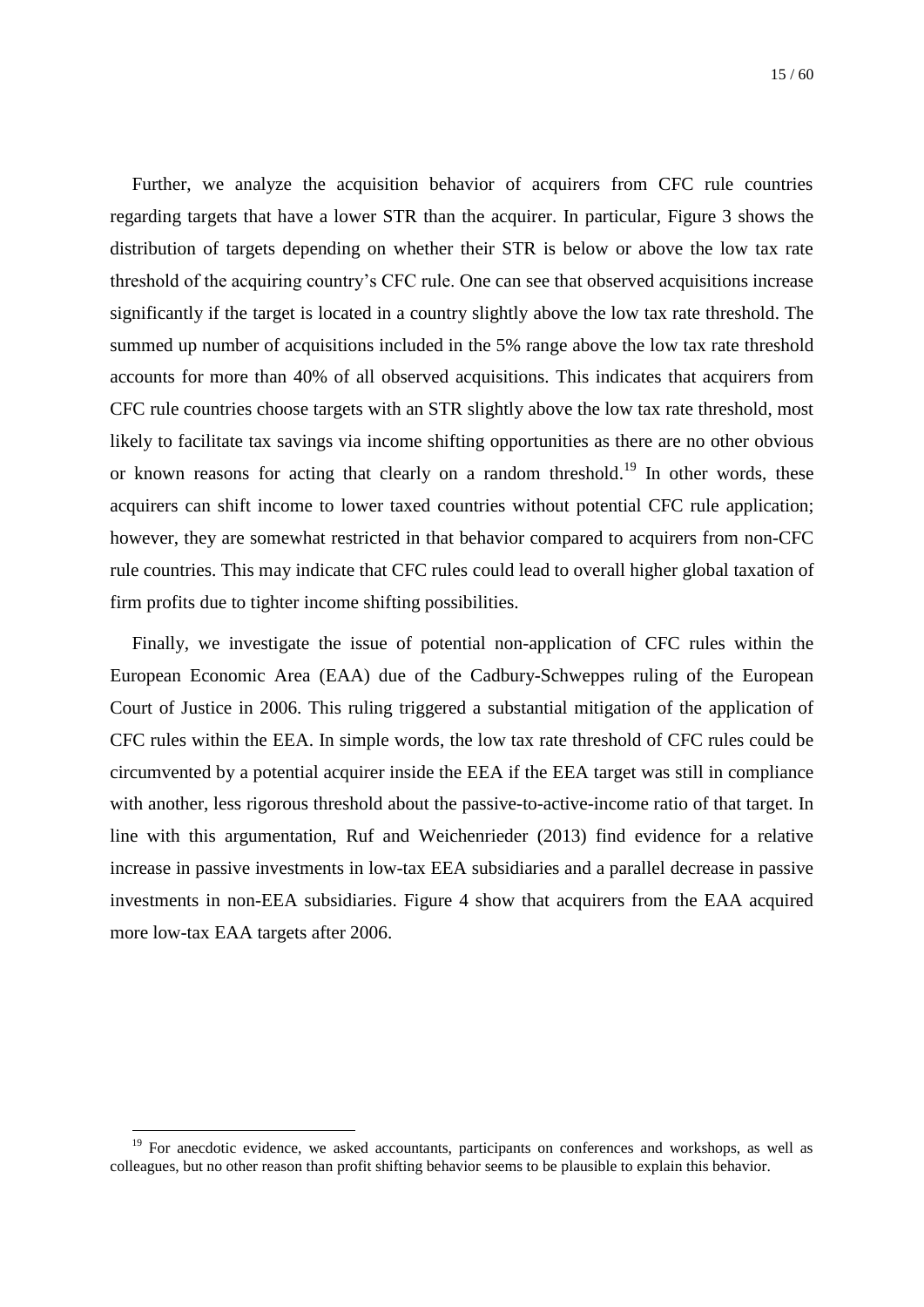<span id="page-16-1"></span>Taken together, the graphical analysis suggests that acquirers are affected by CFC rules in their acquisition behavior.<sup>20</sup> In the following, we investigate whether this graphical evidence is confirmed in a multivariate regression analysis.

#### <span id="page-16-0"></span>**3.4.2 Acquirer perspective**

#### *Results*

1

[Table 4](#page-43-0) presents the baseline results of different multinomial choice models to test Hypothesis 1a on the influence of CFC rules on the likelihood of being the acquirer country of a given target (acquirer perspective). For each deal, the dependent variable equals one for the actual acquirer country of origin and zero for all other counterfactual acquirer countries. For definitions, data sources and summary statistics of all variables see [Table 3.](#page-42-0)

In the conditional logit regression (1),  $CFC^{dummy}$  from expression (4) is the variable of interest, which indicates potential taxation via CFC rules in the acquirer country via a dummy variable approach. We observe a negative coefficient, which suggests that potential taxation in the acquirer country due to CFC rule application has a negative influence on the probability of being the acquirer country for a given target. To be more specific, we consider  $CFC^{diff}$ from expression (5) in regression (2).  $CFC^{diff}$  is a continuous variable and takes values between 0 and 0.409; it measures the magnitude of a potential additional tax burden due to CFC rule application and the coefficient is significantly negative. The substantially lower *p*value of  $CFC^{diff}$  ( $p<0.000\%$ ) compared to  $CFC^{dummy}$  ( $p=19.9\%$ ) is probably due to introducing heterogeneity to the treatment effect by considering the specific tax rate differential between the acquirer and target country in case CFC rules apply. The coefficient of -1.4569 implies as average partial effect that if the target is potentially treated by CFC rules and the difference between acquirer STR and target STR increases by 1%, the likelihood of acquiring this target decreases by 0.05%.

Taken together, we provide evidence that potential CFC rule application on a target's income reduces the probability of acquiring this target; this finding supports Hypothesis 1a. However, the calculated economic effect seems to be very low for small STR differences. Therefore, countries should not expect large negative effects of CFC rule implementation on

 $20$  Due to data restrictions, we are not able to analyze if the acquired targets are actually used as profit shifting vehicles. However, there are no other obvious reasons—besides the presented ones—for the observed behavior as CFC rules do not affect foreign subsidiaries if no profit shifting takes place.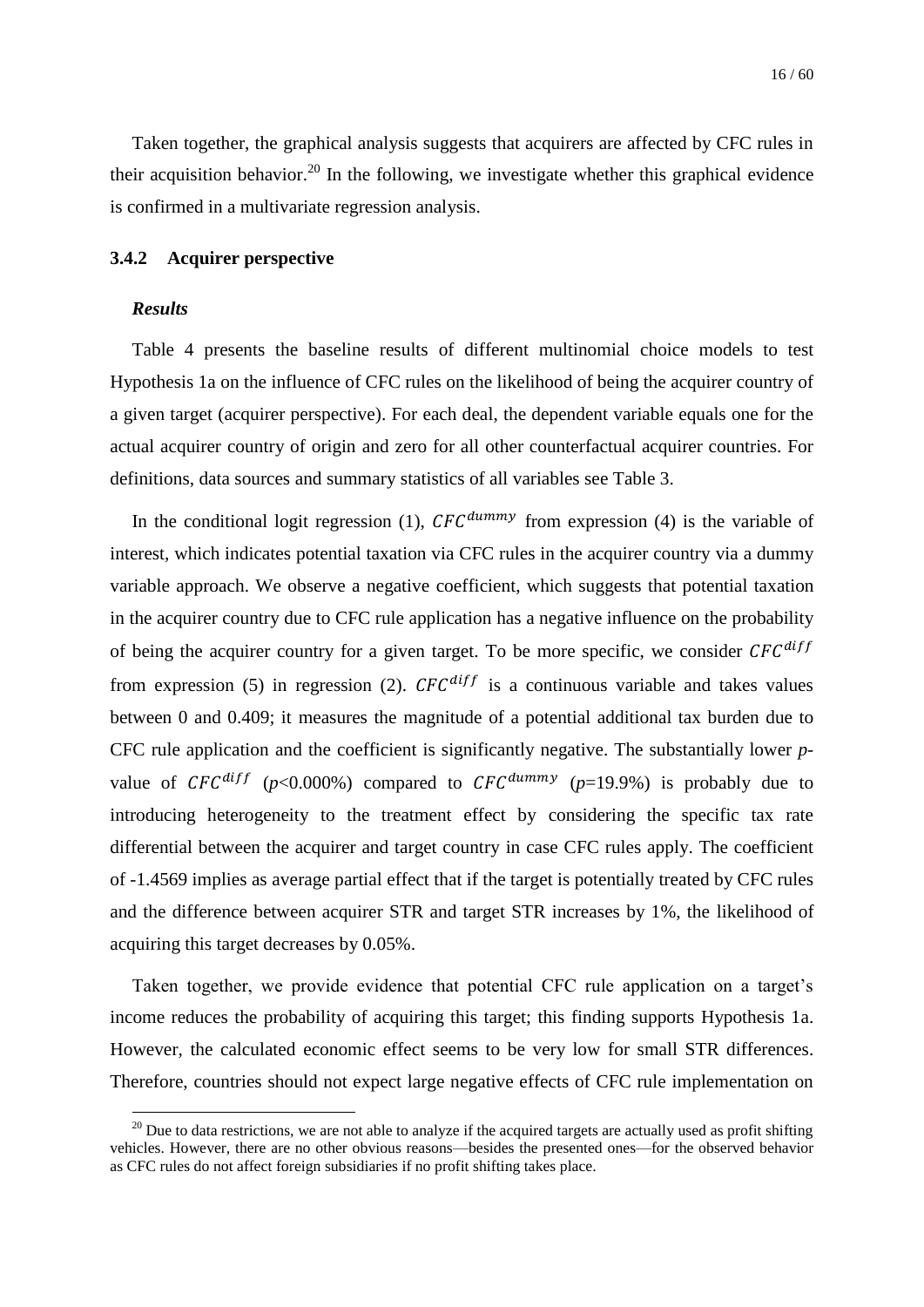their MNE's cross-border M&A activity. Besides the following robustness tests, further reassurance is served in Section [3.4.4.](#page-23-0)

As argued in Feld et al. (2016a), a violation of the assumption of the independence of irrelevant alternatives (IIA) in the conditional logit model could be problematic because estimates may be biased. Further, and in our case potentially even more important, there may be unobserved heterogeneity in how CFC rules affect acquirers' target valuation. To account for such heterogeneity across firms in terms of M&A decisions and to address the IAA assumption, we randomize this heterogeneity and assume it to be normally distributed. Consequently, we randomize our variables of interest by using a mixed logit estimator. This randomization follows a normal distribution with mean *g* and covariance *W*; the parameters are estimated by simulated maximum likelihood with 50 Halton draws.<sup>21</sup> In our mixed logit regressions, we observe that the estimated standard deviations of the normal distribution are highly significant; therefore, we prefer this approach and apply mixed logit regressions in the remaining regressions.

In regression (3), we observe that applying the mixed logit model does not change the basic results as  $CFC^{diff}$  remains significantly negative at the 1% level and quantitatively stable. In regression (4), we cluster the standard errors at the target-country/year level and observe that  $CFC^{diff}$  is significant at the 5% level.

Most control variables are highly significant and show the expected signs. Regarding *STR*, we find a negative effect on the likelihood to be the successful bidder if the bidder is located in a high-tax country. This finding is in line with Becker and Riedel (2012), who find a negative effect of parent STR on investment in foreign subsidiaries. Helpman et al. (2004) show that the productivity level of firms influences their investments abroad and firms with the highest productivity engage in FDI. Similar to other studies, we use GDP per capita and GDP growth as proxies for productivity levels in an acquirer country and find that GDP per capita has a significantly positive coefficient, while GDP growth is insignificant. Hence, a high level of GDP per capita has a positive impact on cross-border M&A activity. Stock market capitalization per GDP has the expected positive coefficient, which indicates that welldeveloped stock markets in the acquirer country offer good financing conditions to raise capital to fund cross-border M&As. The size of the private credit market has no significant

<u>.</u>

 $^{21}$  In untabulated regression results, we find that using 100 Halton draws produces very similar results in both the acquirer and target perspective; these results are available upon request.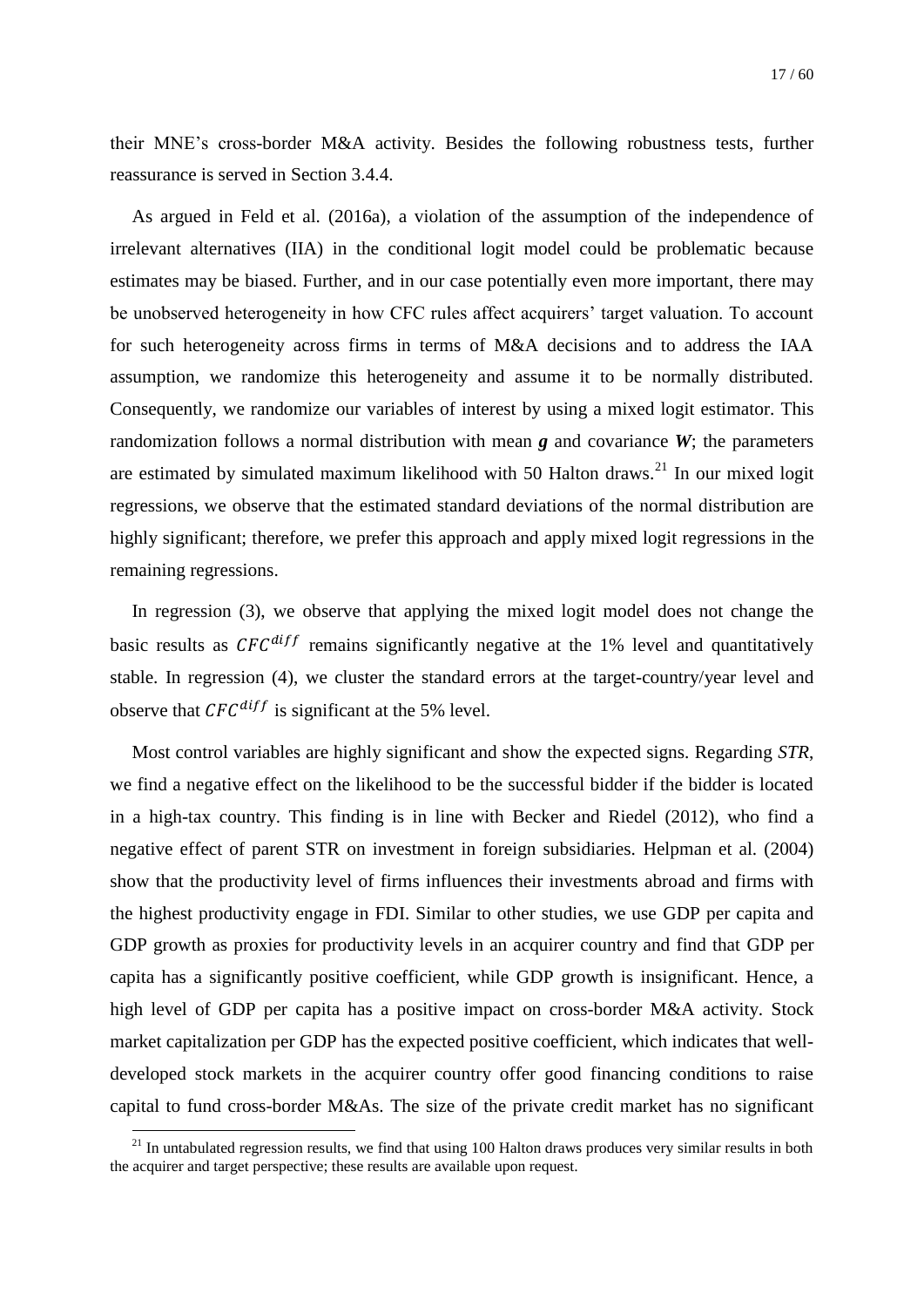effect. Cross-border M&A literature finds that lower bilateral transaction costs between the acquirer and target due to less cultural and geographic distance positively affect M&A activity (e.g., di Giovanni (2005)). In line with these findings, we observe that the distance, a common language, past colonial relationships, and a common legal system show the expected signs and are highly significant.

#### *Robustness tests*

[Table 5](#page-44-0) provides the results of our check on whether our baseline results are robust to specification variations. In regression (1), we include a dummy variable capturing the unilateral method (i.e., the credit or exemption method on foreign dividends) to avoid double taxation on foreign dividends. A country's method to avoid double taxation could be potentially correlated with whether or not this country has CFC rules. The reason is as follows: If a country taxes foreign dividends under the credit method system, income shifted to tax havens will be ultimately taxed upon profit repatriation. However, the important difference between CFC rules and taxing foreign dividends taxation is the timing of taxation: While under CFC rules distinct foreign profits are immediately taxed at the parent level irrespective of dividend distribution, taxation under the pure credit method system can be deferred by the parent company until the actual dividend distribution taxation takes place. Under the exemption method system, profits shifted to tax havens are not taxed upon repatriation and the country may be more prone to introduce CFC rules. Indeed, under the Tax Cuts and Jobs Act of 2017, the US changed their international corporate tax system towards the exemption method system and strengthened its former weak CFC rules by introducing the GILTI rule. To control for this potential interdependency, we include a variable for the method to avoid double taxation and the coefficient of  $CFC^{diff}$  remains significantly negative; however, the coefficient decreases by around half. The significantly positive coefficient of this variable indicates that the likelihood of being the acquirer increases if the acquirer resides in a country that exempts foreign dividends of the target from taxation, which is in line with the result of Feld et al. (2016a).

In regressions (2), (3) and (4), we vary the calculation of our variable of interest by considering target effective average tax rates  $(CFC^{diffEATR})$ , potential non-application of CFC rules within the EEA  $(CFC^{diffEEA})$  and the included income by CFC rules ( $CFC^{taxbase}$ ). In regression (5), we additionally randomize *STR* and in regression (6), we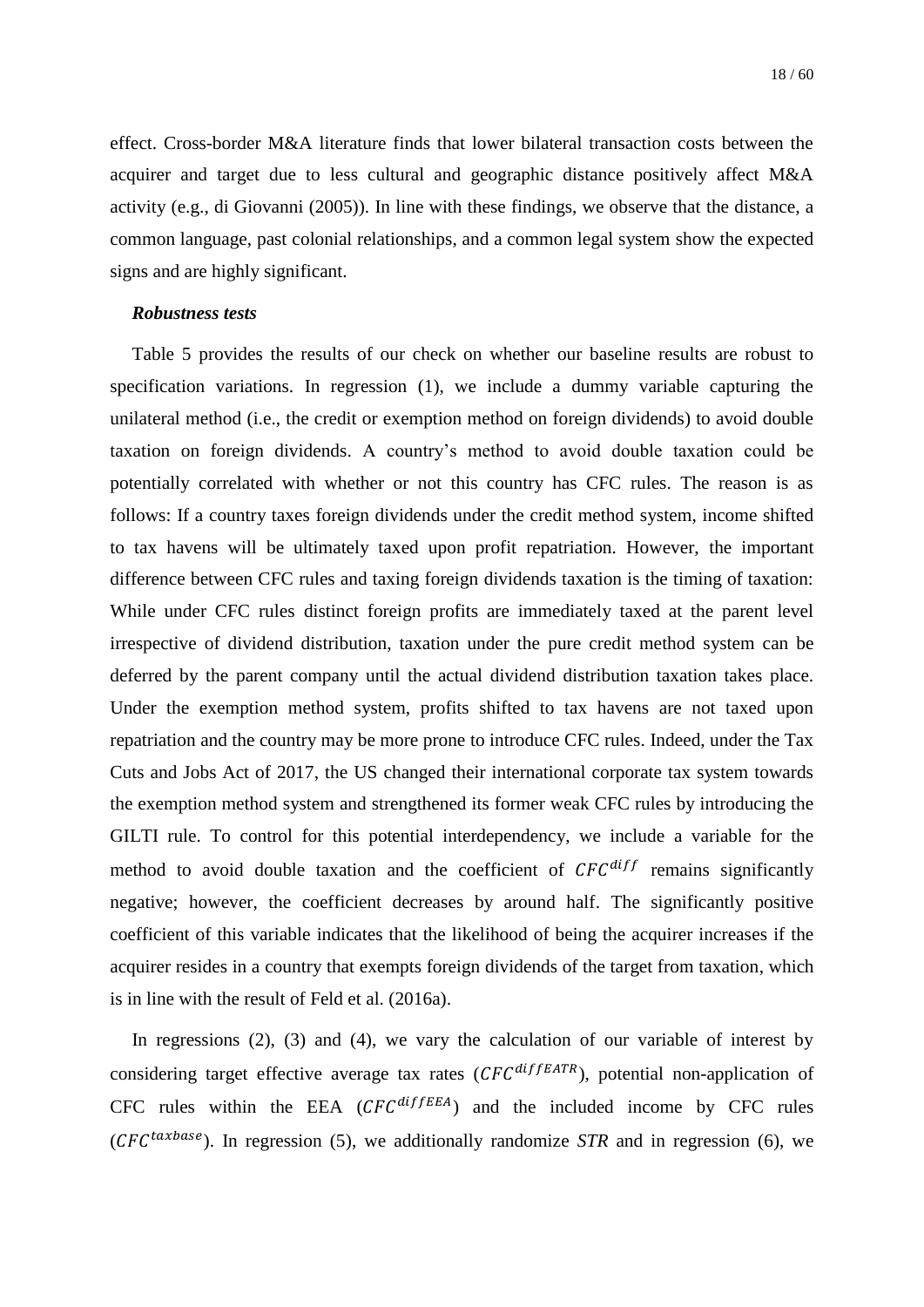exclude acquirers from Australia, Canada and New Zealand because their CFC rules do not explicitly mention a tax rate threshold, where our identification is coming from. Regression (7) excludes the largest acquirer countries (Canada, United Kingdom and United States), which account for around half of our observations. The exclusion of the US further checks for a potential bias due to the so-called check-the-box rule, which was introduced in the US in 1997 and may allow for an escape from CFC rules for US MNEs under specific circumstances by using hybrid entities (e.g., Rego (2003), Altshuler and Grubert (2006), Mutti and Grubert (2009)). Finally, in regression (8), we run an ordinary least squares (OLS) regression with acquirer country, target country and year fixed effects, i.e., assuming that the probability is a linear function of the explanatory variables. The coefficient of  $CFC^{dummy}$  is significantly negative at the 1% level. However, given that the range of probabilities of the logistic regression is from 0.01 to 0.823, assuming a linear function is not appropriate and linear probability regressions lead to biased estimates. Therefore, we do not use OLS regression in our baseline results. We observe that all robustness tests validate our baseline results, both quantitatively and qualitatively.

[Table 6](#page-45-0) provides further robustness tests. In regression (1), we exclude all control variables except for the acquirer country fixed effects to check if there is a bias due to correlation between  $CFC^{diff}$  and the control variables. We find that  $CFC^{diff}$  decreases substantially and remains significant. Further, we check whether our results are robust to differentiating between profitable and loss-making targets in regression (2). Due to missing firm level variables, the sample decreases substantially. We find that the coefficients of  $CFC^{profitable}$ and  $CFC^{non-profitable}$  remain significantly negative. Interestingly, the effect is more pronounced for loss-making targets; the difference between the coefficients is significant at a *p*-value of 1.9% (two-sided). One possible reason could be that non-CFC rule acquirers are more interested in acquiring low-tax loss-making targets than CFC rule acquirers, because non-CFC rule acquirers may shift income to the loss-making targets and, thereby, net out the losses—or even use existing loss carryforwards if possible—of these targets.<sup>22</sup> Finally, regressions (3), (4) and (5) control for target-specific financial data (total assets, return on assets, sales and earnings before interest, taxes, depreciation and amortization) by interacting these consolidated profit and loss statement and balance sheet items with each candidate

1

 $^{22}$  This would be confirmed by Lester and Langenmayr (2017); also see Maydew 1997.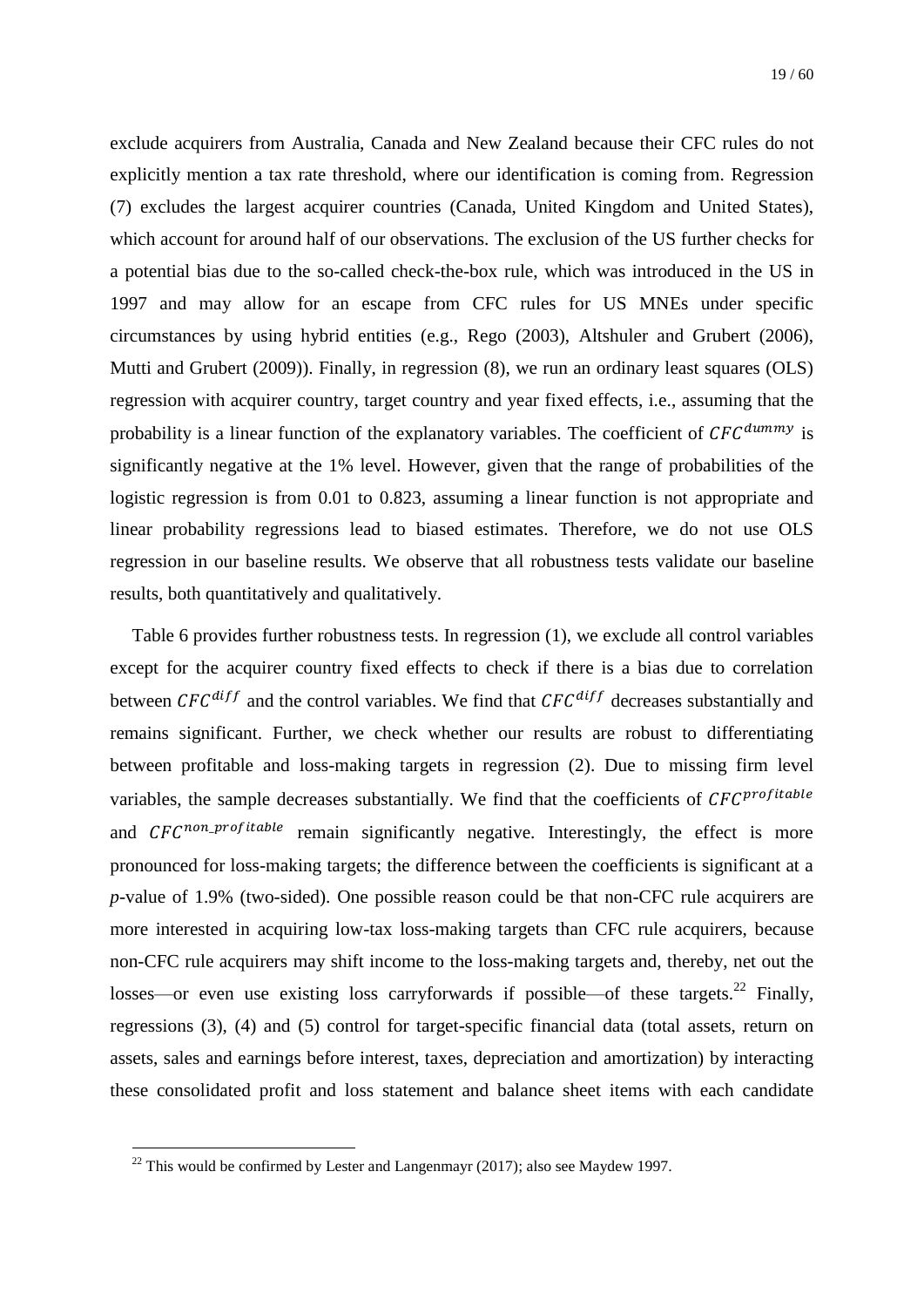<span id="page-20-1"></span>acquirer country. While again the sample size decreases substantially, we observe that  $CFC^{diff}$  remains significantly negative.

#### <span id="page-20-0"></span>**3.4.3 Target perspective**

#### *Results*

<u>.</u>

As described in [3.2.2,](#page-12-0) we analyze for each given acquirer the origin of the eventual target country among a choice set of various target countries. [Table 10](#page-51-0) presents the baseline results of different multinomial choice models to test Hypothesis 1b on the influence of CFC rules on the likelihood of being chosen as the target country of a given acquirer. For each deal, the dependent variable equals one for the actual target country of origin and zero for all other counterfactual target countries. For definitions, data sources and summary statistics of all variables see [Table 9.](#page-49-0)<sup>23</sup>

In the conditional logit regression (1), the dummy variable  $CFC^{dummy}$  has a significantly negative coefficient, which indicates that potential CFC rule application on a candidate target's income has a negative effect on actually choosing the target country as a location.  $CFC^{diff}$  is a continuous variable and takes values between 0 and 0.284; it measures in more detail the magnitude of a potential additional tax burden due to CFC rule application and similar to the result in Section [3.4.2—](#page-16-0)the significance level increases compared to the mere dummy variable approach ( $CFC^{dummy}$ ). In line with Hypothesis 1b, this finding indicates that potential CFC rule application on target's income negatively influences the target location choice of a given acquirer. From a global perspective and with an increasing number of countries introducing or strengthening CFC rules, this finding may further indicate higher overall tax revenue due to potentially less income shifting from firms in high-tax countries. The coefficient of -1.7115 is slightly larger than the coefficient under the acquirer perspective and may indicate that CFC rules have a somewhat stronger effect on target location choice than on who becomes the acquirer. The coefficient implies as average partial effect that if the target is potentially treated by CFC rules and the difference between acquirer STR and target STR increases by 1%, the likelihood of acquiring this targets decreases by 0.06%.

 $^{23}$  The underlying base data in both perspectives are the same. The actual observations in both perspectives differ slightly, which is due to availability restrictions of different necessary control variables.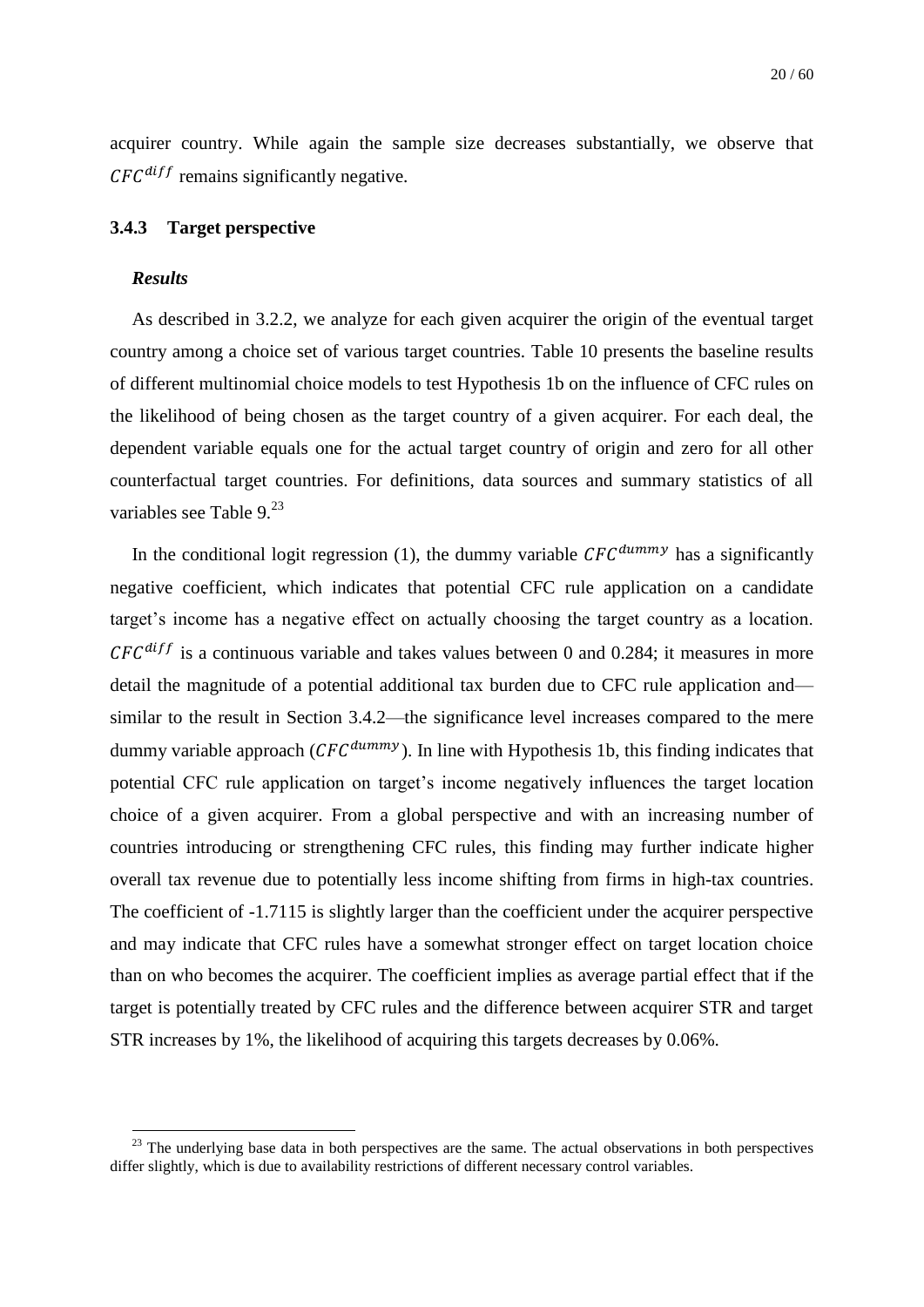To cope with a possible violation of the IIA and the potentially unobserved heterogeneity in how CFC rules affect acquirers' target valuation decisions (see Section [3.4.2\)](#page-16-0), we use again a mixed logit estimator and randomize our variables of interest in the remaining regressions. Again, we observe that the estimated standard deviations of the normal distribution are highly significant; therefore, we prefer this approach and apply mixed logit regressions in the remaining regressions. We observe a further decrease of  $CFC^{diff}$  and the significance level remains stable in regression (3) and regression (4), where we cluster the standard errors at the acquirer-country/year level. In regression (5), we again run an OLS regression and observe a significantly negative coefficient of  $CFC^{diff}$ .

Regarding significant control variables, we observe that STR has a positive effect on target location choice, which is an unexpected result as FDI literature generally suggests a negative effect of host country STR on host country investment (e.g., Feld and Heckemeyer (2011)). An explanation for this result could be that cross-border M&As are less sensitive to host country STRs (e.g., Hebous et al. (2011), Herger et al. (2016)) or that income shifting structures within the acquiring MNE mitigate this effect (e.g., Arulampalam et al. (2017)). Additionally, variation of STR is also used to compose our variable of interest, which may lead to interdependencies. Finally, the significantly positive effect of STR does not prove to be robust.

Regarding control variables, GDP per capita and stock market capitalization per GDP have insignificant coefficients, whereas GDP growth has a significantly positive effect in some regressions, i.e., targets located in growing economies are more likely to be acquired. Further, the control variable for the size of the private credit market has a significantly negative effect on target location choice. The explanation for this finding may be the following: If a target is located in a country with a low ratio of private credits granted to the private sector, the supply of credits may be limited. Consequently, credit supply for internal expansion is limited, which makes targets in these countries more likely to be acquired (Arulampalam et al. (2017)). Similar to the findings in Section [3.4.2,](#page-16-0) we observe that lower bilateral transaction costs between the acquirer and target positively affect target location choice: the distance, a common language and past colonial relationships have the expected significant coefficient; the variable controlling for a common legal system has an expected positive though insignificant estimate. Finally, the control variables for the institutional framework in the candidate target country have significant explanatory power. A high degree of corruption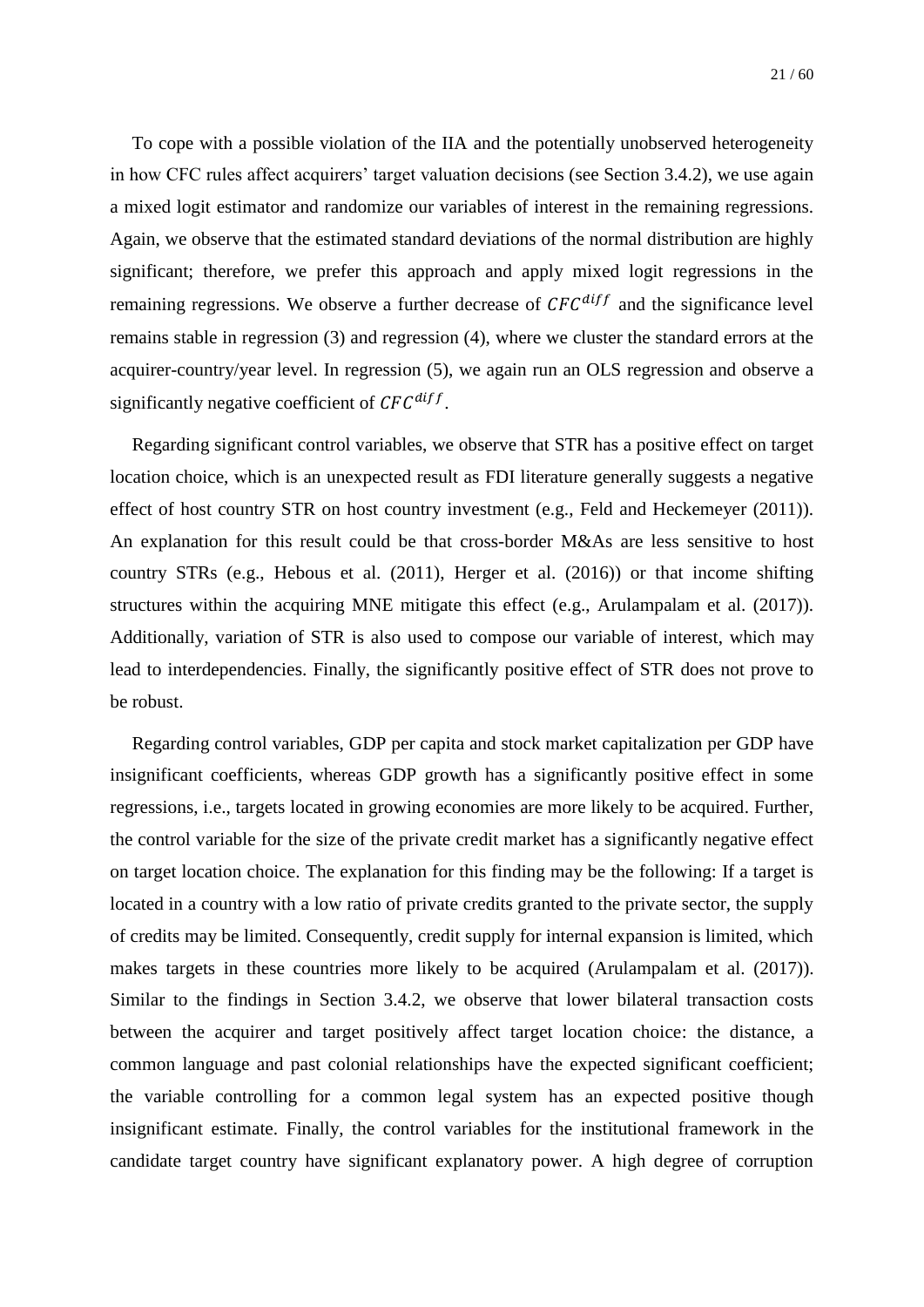control, a large number of listed firms and low business start-up cost increase the chances to be chosen as target location; unemployment rate has an insignificant effect.

#### *Robustness tests*

In [Table 11,](#page-52-0) we provide similar robustness tests as in [Table 5](#page-44-0) and yield similar results. Regressions (1), (2), and (3) take into account target effective average tax rates  $(CFC^{diffEATR})$ , potential non-application of CFC rules within the EEA  $(CFC^{diffEEA})$  and the included income by CFC rules ( $CFC^{taxbase}$ ). In regression (4), we additionally randomize *STR* and in regression (5), we exclude acquirers from Australia, Canada and New Zealand because their CFC rules do not explicitly mention a tax rate threshold. Regression (6) excludes the largest target countries (Germany, United Kingdom and United States), which account for almost half of our observations. In regression (7), we include a variable controlling for the extent of business disclosure as a further variable for the institutional framework in the candidate target country. This variable is not included in our baseline results since its inclusion significantly drops the observation number. Finally, in regression (8), we run an ordinary least squares (OLS) regression. The coefficient of  $CFC^{dummy}$  is significantly negative at the 1% level; however, given that the range of probabilities is from a 0.01 to 0.779, linear probability regressions lead to biased estimates. Therefore, we again do not use OLS regression in our baseline results. We observe that all robustness tests resemble our baseline results, both quantitatively and qualitatively.

[Table 12](#page-54-0) provides further robustness tests yielding similar results as presented in [Table 6.](#page-45-0) In regression (1), we exclude all control variables except for the target country fixed effects to check if there is a bias due to correlation between  $CFC^{diff}$  and the control variables. Again, we find that  $CFC^{diff}$  decreases substantially and remains significant. Further, we check whether our results are robust to differentiating between profitable and loss-making targets in regression (2). We find that the coefficients of  $CFC^{profitable}$  and  $CFC^{non-profitable}$  remain significantly negative; however, in this robustness test, there is no significant difference between the coefficients of  $CFC^{profitable}$  and  $CFC^{non\_profile}$ . Finally, in regressions (3), (4) and (5), we include acquirer-specific financial data (total assets, return on assets, sales and earnings before interest, taxes, depreciation and amortization) by interacting these consolidated profit and loss statement and balance sheet items with each candidate target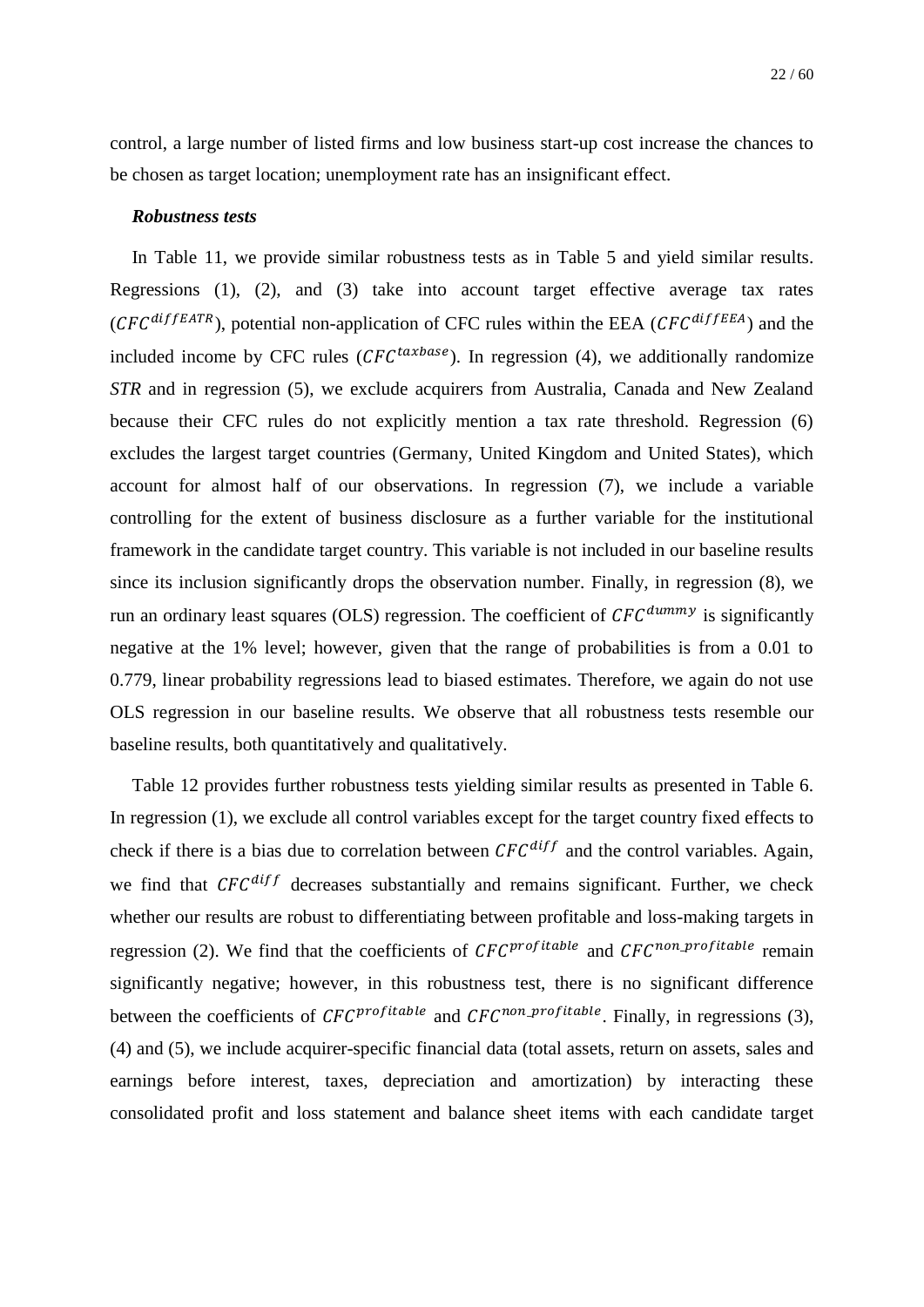<span id="page-23-1"></span>country. We again observe a substantial sample decrease due missing firm level variables, but the results prove to be robust.

#### <span id="page-23-0"></span>**3.4.4 Comparison and further robustness of both perspectives**

So far, we are not able to control for country-pair specific fixed effects. The number of required dummy variables appears to be too large for the logistic regressions as the maximum likelihood estimation did not achieve convergence. But, as presented above, the OLS regressions in [Table 5](#page-44-0) and [Table 11](#page-52-0) show similar results as their logistic counterparts. Therefore, we test with further OLS regressions for various further endogeneity questions that may arise. $^{24}$ 

In [Table 14,](#page-57-0) we include four more regressions from the acquirer and target perspective taken in our analysis above. Regressions (1) and (2) show that even with applied acquirer country-year and target country-year fixed effects, which control for changes within a country over time (e.g., the introduction or change of other anti tax avoidance rules), our results are robust and statistically significant. To interpret these robustness test results better, we used the  $CFC^{dummy}$  variable again. The interpretation of regression (1) yields that if a target is located in a low-tax country in terms of a CFC rule definition, the probability that this target is bought by an acquirer from that CFC rule country is 1.2% lower than from a non-CFC rule country. Regression (2) shows for the target perspective that a target in a specified low-tax country is chosen by an acquirer from a CFC rule country with a 1.8% lower probability.<sup>25</sup>

In the following regressions we apply the most strict fixed effects that we could control for: acquirer country-year, target country-year and country-pair fixed effects. In regressions (3) and (4), we observe non statistical significant results, which are quite smaller in size and even change signs with these strong fixed effect controls. In regressions (5) and (6), the  $CFC^{diff}$  variable is used instead as this specification includes more of the underlying heterogeneity of the observations. In this case, the coefficient for the acquirer perspective stays insignificant, but the coefficient for the target perspective shows statistical significance. In Regression (1) to (6), we keep the sample size at the same level as in the regressions in the previous sub-sections. In Regressions (7) and (8), we drop that restriction and see similar

1

<sup>&</sup>lt;sup>24</sup> Thereby, these regressions do not control for target firm specific effects anymore but different stronger fixed effect controls can by applied.

 $25$  The reader should keep in mind that the preferred regression method for binary variables are logistic methods and, therefore, the numbers presented in this robustness section should be interpreted with caution.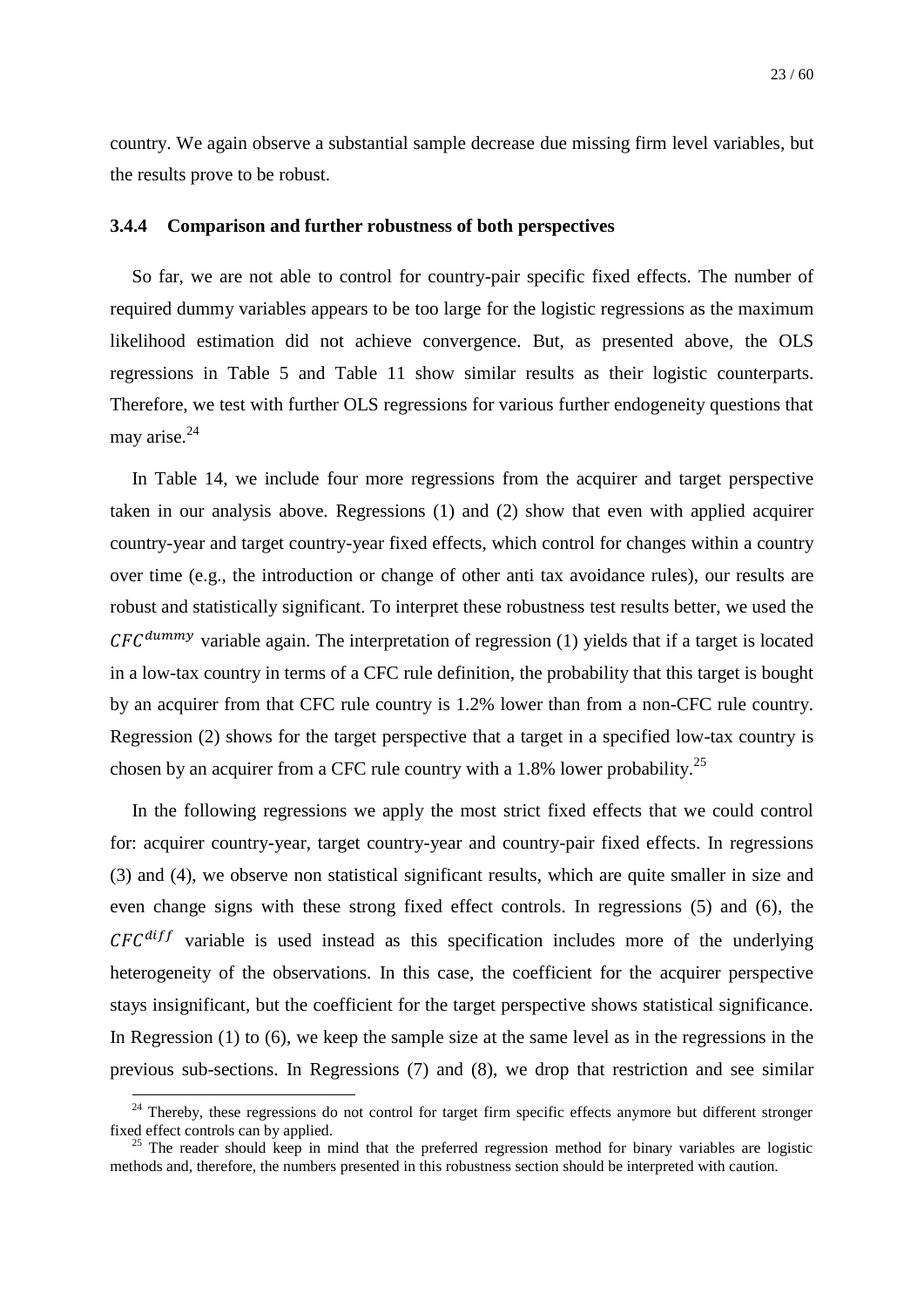results for the full sample size that is used in these calculations where no observations are dropped due to none missing control variables.<sup>26</sup>

Comparing the results from Section [3.4.2,](#page-16-0) [3.4.3](#page-20-0) and [3.4.4](#page-23-0) reveals that the coefficients are always larger in the target perspective version. Additionally, one can observe in the last four regressions in this sub-section that the target perspective results prove to be more robust. These findings suggest that CFC rule influence on M&A decisions is more important on the choice of targets in low-tax countries than on the question of who becomes the new parent of a new target in a low-tax country, which accounts for the two perspectives taken above.

## <span id="page-24-0"></span>**4 CFC rules and the direction of cross-border M&As**

#### <span id="page-24-1"></span>**4.1 Hypothesis development**

<u>.</u>

In this section, we consider the direction of cross-border M&As. In particular, we investigate whether CFC rules affect the decision which firm becomes the parent firm of a newly created MNE through a cross-border M&A. Following the finding of Voget (2011) that CFC rules trigger the relocation of headquarters, we argue that CFC rules negatively influence the direction of a cross-border M&A between two firms from different countries, i.e., we expect that it is more probable that the non-CFC rule firm acquires the CFC rule firm. The reasoning is as follows: If the non-CFC rule firm becomes the new MNE's parent, potential (new) income shifting strategies may arise by setting up or using an already existing tax haven subsidiary within the MNE, which potentially decreases the overall tax burden. These (new) income shifting strategies would not exist if the CFC rule firm became the acquirer due to potential CFC rule application on low-tax subsidiaries' income. We, therefore, hypothesize the following, stated in alternative form:

**Hypothesis 2**: The probability of being the acquiring firm in cross-border M&As is higher for firms in non-CFC rule countries compared to firms in CFC rule countries.

This analysis is different to the analysis presented in Section [3,](#page-7-0) where we investigate whether CFC rules affect the decision to acquire a target if CFC rules are potentially applied to this target's income. By analyzing the effect of CFC rules on the direction of cross-border

<sup>&</sup>lt;sup>26</sup> Due to missing control variables in previous sub-section regressions, some observations had to be dropped.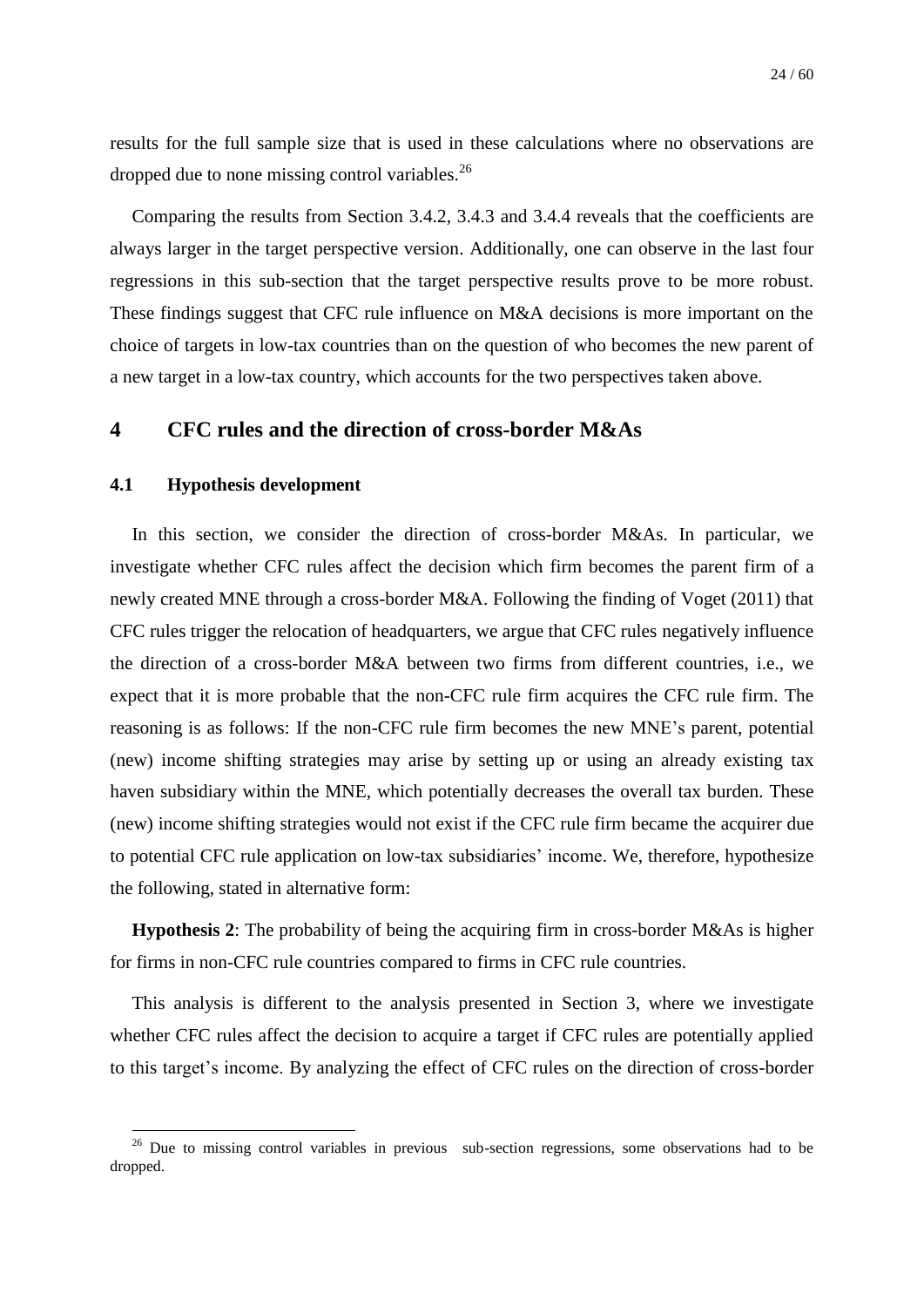<span id="page-25-0"></span>M&As, we consider whether CFC rules negatively affect the choice of who becomes the parent of the newly created MNE.

#### **4.2 Empirical approach**

<u>.</u>

To analyze the direction of observed cross-border M&As, we assume that firm *a* acquires firm *b* and that *a* and *b* do not reside in the same country. Under the assumption that M&As reflect synergies from combining these two firms and that investors value the individual firms and the M&A correctly, it follows that the value when *a* acquires *b*  $(V_{ab})$  is higher than the value when *b* acquires *a* ( $V_{ba}$ ), i.e.,  $V_{ab} - V_{ba} > 0$ . Based on Hypothesis 2 derived under [4.1,](#page-24-1) we argue that CFC rules have an impact on this valuation. In particular, CFC rules lead to a competitive disadvantage for parent firms as those firms have less income shifting opportunities within their group and have to fear potential CFC rule application on low-tax subsidiaries' income, at which these laws are aiming. We consider the following expression to analyze the direction in cross-border M&As, depending on the CFC rules of the two involved firms and given that we know that the transaction takes place:

$$
P(V_{ab} > V_{ba}|X) = E(Y|\Delta CFC + \Delta X) = \frac{exp(\beta(\Delta CFC + \Delta X))}{1 + exp(\beta(\Delta CFC + \Delta X))}
$$
\n(11)

with the dependent variable  $Y = \begin{cases} 1 \\ 0 \end{cases}$ 0 if  $V_{ab} - V_{ba} \le 0$ .

Using logit regression models, we aim to calculate  $P(V_{ab} > V_{ba}|X)$ , i.e., we always consider the setting that *a* acquires *b* ( $V_{ab} - V_{ba} > 0$  in expression (11)). This consideration implies that y, our dependent variable, always takes the value  $1.^{27}$  The variable of interest is  $\Delta CFC$ , which measures the difference in CFC rules between *a* and *b*. We consider two approaches in calculating  $\Delta CFC$ .

First, we construct a CFC dummy variable (*∆CFC\_dummy*) that measures whether CFC rules are present in the residence countries of *a* and *b*. If, for example, the country of *a* does not apply CFC rules (0) and the country of *b* applies CFC rules (1) in the M&A year, *∆CFC\_dummy* takes the value 0-1 = -1.

Second, we consider individual characteristics of CFC rules to allow for more heterogeneity among CFC rules. We construct a CFC variable (*∆CFC\_value*), which is zero

 $^{27}$  The presented binary choice model is based on the methodology used by Huizinga and Voget (2009), pp. 1229ff.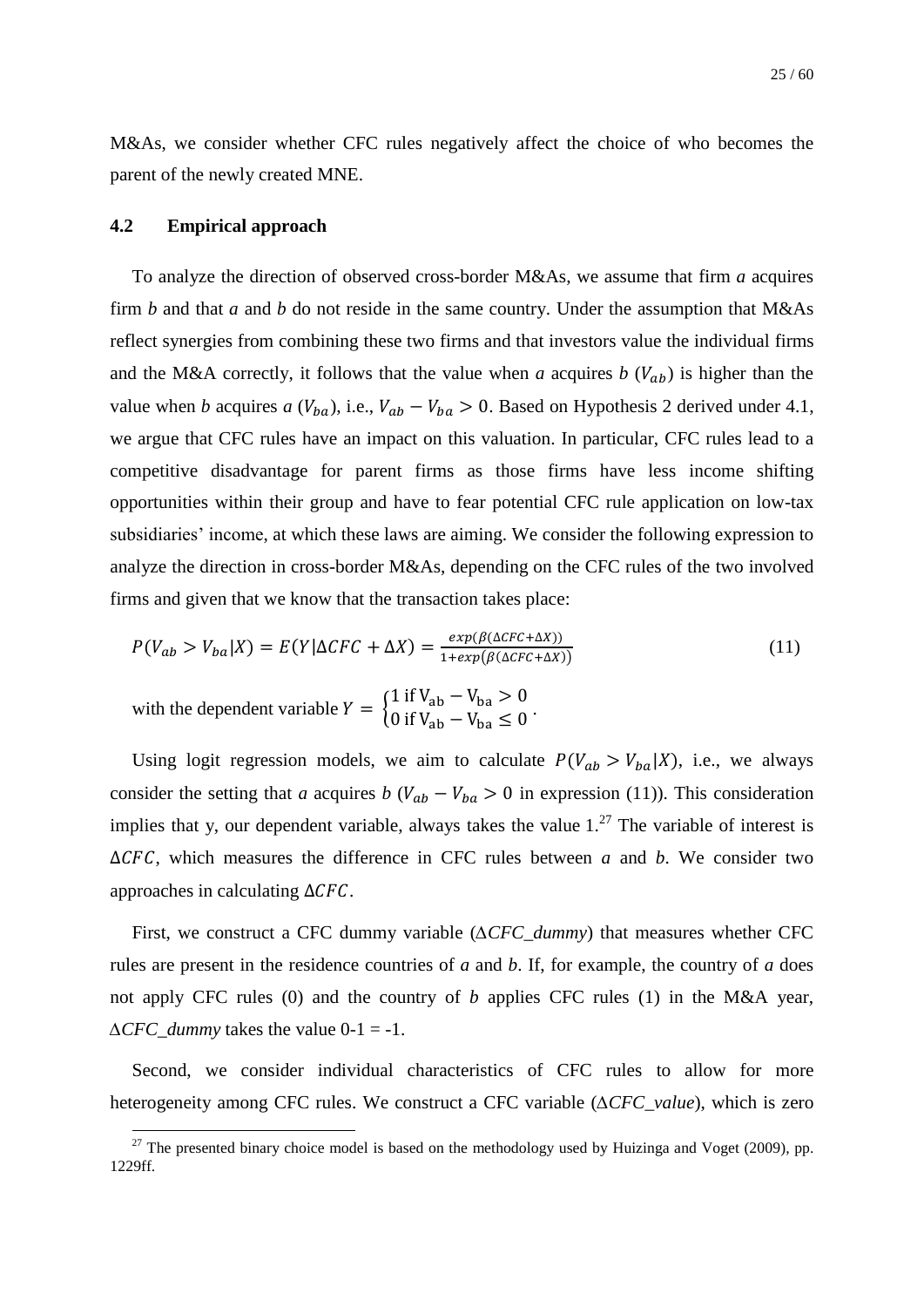for non-CFC rule countries and one for CFC rule countries. In addition to that, we consider the CFC rule countries in more detail and group them regarding their CFC rule harshness among the two main CFC rule features, which can be derived from all observed CFC rules: The lowest possible tax haven STR and the passive-to-active-income ratio accepted by CFC rules. This approach can increase *∆CFC\_value* up to the value 3. Among the CFC rule countries, the lowest possible tax haven STR is set to the tax rate threshold of the CFC rule.<sup>28</sup> For CFC rule countries with a tax haven STR equal or above its median value of 15%, we add 1 to *∆CFC\_value*. Similarly, we consider the passive-to-active-income ratio, which determines the amount of passive income that is allowed so that CFC rules are not triggered. The median value of the passive-to-active-income ratio is 10%; for CFC rule countries with a passive-to-active-income ratio below 10%, we add 1 to *∆CFC\_value*.<sup>29</sup> [Table 1](#page-40-0) provides one country example for each of the four categories of *∆CFC\_value*.

If, for example, a firm residing in the Netherlands acquires a firm residing in the Republic of Korea, *∆CFC\_value* takes the value 0-2 = -2. We expect a negative coefficient for both *∆CFC\_dummy* and *∆CFC\_value*, indicating that it is more likely that the firm without CFC rules or with less harsh CFC rules becomes the acquiring firm. We are aware of the fact that these *CFC\_value* variables have some subjectivity build in, but they account more precise for the individual CFC rule considerations and variations between the countries and over time. Therefore, *CFC\_value* extends our study in this last approach in a meaningful way.

Following Huizinga and Voget (2009), we control for firm characteristics and macroeconomic conditions in the two countries captured by  $\Delta X$ . On the firm level, we include the firms' consolidated financial data. We control for relative size of the two firms (*∆Size*) and expect a positive coefficient, as larger firms are considered more likely to acquire smaller firms. *∆Leverage* considers the difference in leverage ratio between the two firms. Following Desai and Hines (2002), we argue that firms with higher leverage have lower borrowing costs. Thus, these firms have higher borrowing capacity, which makes them more likely to be the acquirer. *∆PTI* measures the relative difference between pre-tax income of the two firms.

1

<sup>&</sup>lt;sup>28</sup> For EEA member states in the years after the decision of the European Court of Justice in the case "Cadbury-Schweppes" (C-194/04) in 2006, we set the tax haven tax rate equal to the lowest STR within the EU, because since this decision, CFC rules are de facto not applicable within the EU. In support of this reasoning, Ruf and Weichenrieder (2013) provide evidence for an increase of profit shifting within the EEA after this decision (see Section [3.4.1\)](#page-14-0).

 $29$  These thresholds are subjective; however, they split the CFC rule countries into two equal halves and allow a grouping of the CFC rule countries according to their relative CFC rule harshness.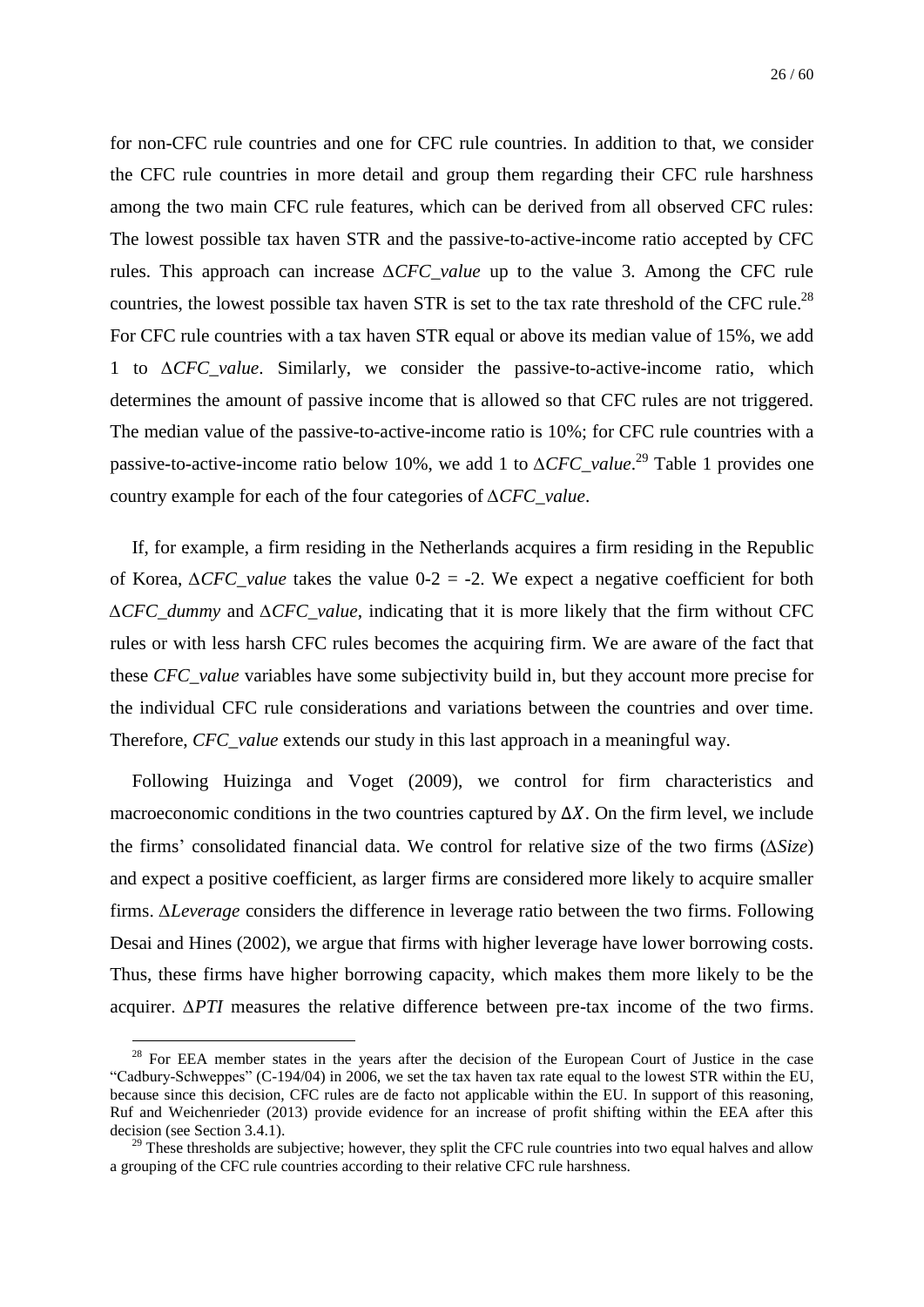Similar to our expectation of *∆Size*, we expect that firms with higher profits are more likely to acquire firms with lower profits.

On the country-level, we control for the difference in STRs (*∆STR*). We have no expectation on its coefficient as high-tax countries may have a better investment environment whereas low-tax countries may attract firms due to tax savings. Based on the finding of Huizinga and Voget (2009) that taxation of dividend repatriation affects M&A direction, we include the difference in both countries' double taxation avoidance method on foreign dividends (*∆DTM*), where 0 (1) stands for the credit (exemption) method. We expect a positive coefficient for this variable. We also include the two countries' relative stock market size (*∆StockMrk*), which proxies for the relative ease to raise capital at stock markets and we expect a positive coefficient. In addition, we include the two countries' relative difference between domestic credits granted to the private sector (*∆CreditMrk*). Similar to the argumentation in Section [3.4.3,](#page-20-0) we argue that if a firm is located in a country with a low ratio of credits granted to the private market, the supply of credit may be limited and, hence, the possibility to finance an acquisition via credit is limited. Thus, we expect a positive coefficient. Finally, to control for the price level in an economy, we include the difference in the inflation rate (*∆Inflation*) between both countries. We have a negative expectation on its coefficient.

Further, we include country fixed effects that reflect whether the country is the acquirer or the target country: For each M&A, the acquirer country gets the value of 1 and the target country gets the value of -1; all other countries get the value of 0 for the respective M&A.

Following Huizinga and Voget (2009), our logit regression is estimated using maximum likelihood estimation without a constant. The reason is straightforward: Since we always consider the setting that firm *a* acquires firm *b* ( $V_{ab} - V_{ba} > 0$  in expression (11)), the dependent variable is always one and, consequently, there is no variation in the dependent variable and the constant would be a perfect fit.

#### **4.3 Data**

The M&A data analyzed in this section are the same as described in Section [3.3](#page-13-0) with two exceptions. First, we relax the restriction to the 30 most frequent acquirer or target locations. Second, we require that the direct acquirer and the direct target reside in the same country as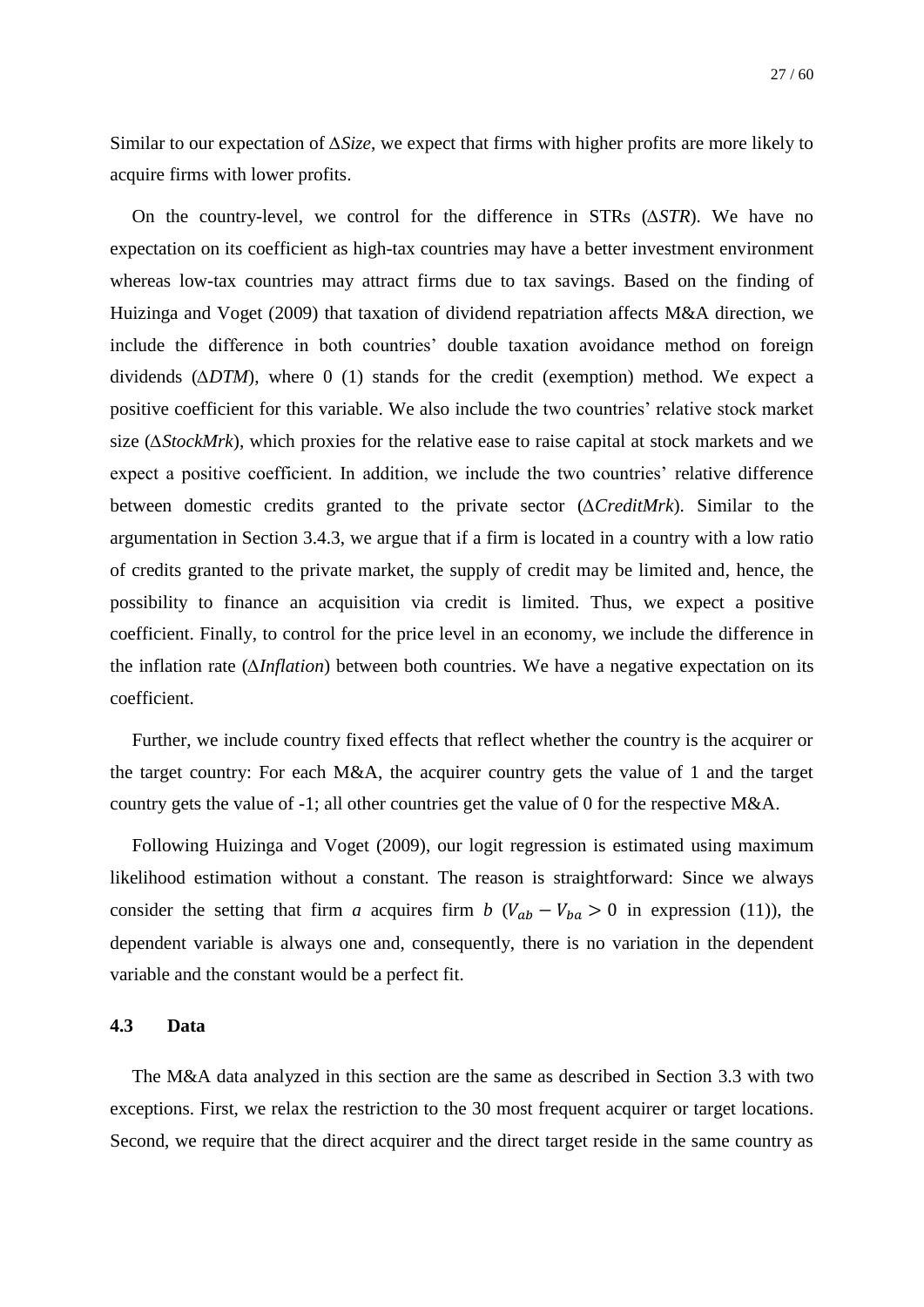<span id="page-28-1"></span>their respective ultimate parent to reduce the possibility of a subsidiary in a third country being involved in the M&A. In addition, as outlined above, we need consolidated financial data of both firms as control variables, which reduces our sample to 1,199 cross-border M&As involving 30 countries.<sup>30</sup> [Table 15](#page-58-0) gives an overview over the number of acquirer ultimate parents and target ultimate parents in this cross-border M&A sample per country. Further, this table provides information on whether CFC rules are implemented in those countries.

#### <span id="page-28-0"></span>**4.4 Results**

1

[Table 17](#page-60-0) shows the results of the binary choice model to test Hypothesis 2 on the influence of CFC rules on the direction of cross-border M&As between two firms, i.e., which firm becomes the acquirer. For definitions, data sources and summary statistics of all variables see [Table 16.](#page-59-0)

In regressions (1) and (2), we find that CFC rules negatively affect the probability which firm becomes the acquirer. In particular, we find a significant coefficient at the 5% level for *∆CFC\_value*. This finding suggests that when two firms perform a cross-border M&A, it is less likely that the firm with the harsher CFC rule becomes the acquiring firm. For the dummy variable approach (*∆CFC\_dummy*), we observe a significantly negative coefficient at the 10% level. Hence, also the mere presence of CFC rules seems to affect cross-border M&A direction. These results prove to be robust in regressions (3) and (4), where we analyze a slightly smaller sample by considering only cross-border M&As directly between the ultimate parents, i.e., the acquirer is the acquirer ultimate parent and the target is the target ultimate parent. In regressions (5) and (6), we consider the same setting as in regressions (3) and (4), but exclude M&As that involve the United States. We do this to check that the results are not biased by potential check-the-box rule application in the US, which may allow for an escape from CFC rules for US MNEs under specific circumstances by using hybrid entities (e.g.,

<sup>&</sup>lt;sup>30</sup> We experience this sharp decrease in cross-border M&A observation due to the lack of important financial control variables. However, this decrease is not due to specific countries or a specific financial control variable. Hence, we assume that the smaller sub-sample is a representative subset of the larger one and that focusing on this subset does not bias our subsequent empirical work. This argumentation follows Huizinga and Voget (2009), p. 1228, who face the same problem using firm level data in an SDC data set and who observe a similar decrease in sample size. To expand our sub-sample, we follow Huizinga and Voget (2009) and use Compustat North America and Compustat Global databases that are together global in coverage to fill-up firm level control variables. We use CUSIP and SEDOL firm identification codes to link the Compustat databases with the SDC database.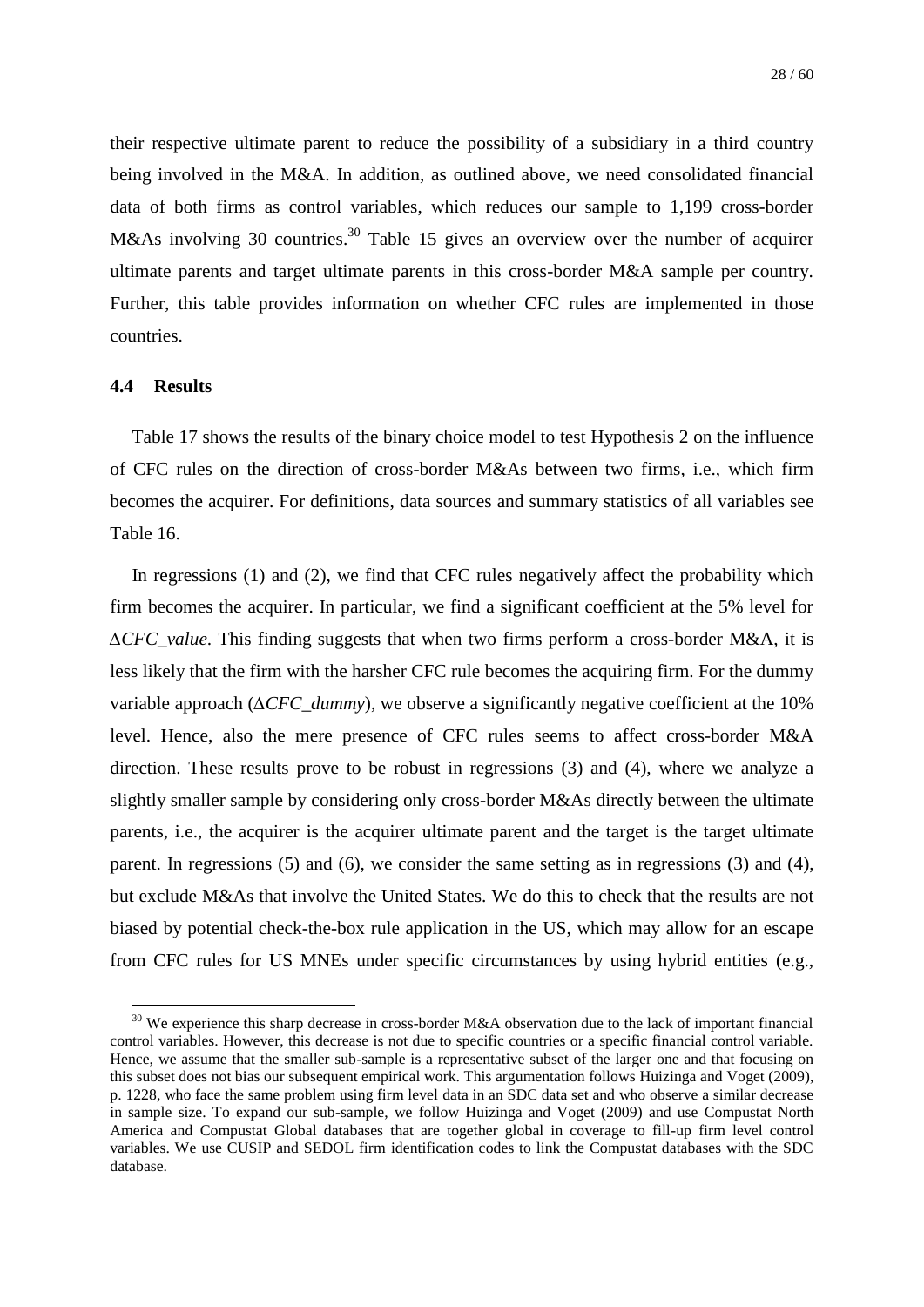Altshuler and Grubert (2006), Mutti and Grubert (2009)). Although this exclusion decreases the sample by more than half, we still observe a significantly negative estimate for *∆CFC\_dummy*. The coefficient of *∆CFC\_value* remains also negative; however, its *p*-value drops to 19.4%.

Taken together, we provide evidence for Hypothesis 2 that the direction of cross-border M&As between firms is negatively affected by the presence and harshness of CFC rules. This finding contributes to previous research documenting that headquarters relocation is influenced by CFC rules (Voget (2011)). Our interpretation of this finding is that if the non-CFC rule firm acquirers the CFC rule firm, new income shifting opportunities may potentially come up within the newly formed MNE, which may decrease the tax burden in the future. If the CFC rule firm acquires the non-CFC rule firm, these income shifting opportunities are rather unattractive due to CFC rules in the new parent country. In addition, the CFC rule firm has to fear potential CFC rule application on low-tax subsidiaries' income if such subsidiaries are already present in the acquired firm. The firms involved in the M&As are quite large with an average value of total assets of the acquirers (targets) of 38.3 (2.4) bio. USD. Hence, it is reasonable to assume that at least some of the involved firms are already MNEs with implemented income shifting strategies within their group if no CFC rules are present in the ultimate parent country.

Regarding control variables, we find, as expected, that firm size has a significantly positive impact on the likelihood of being the acquiring firm and, in most regressions, firm profitability, firm leverage, STR and stock market size have a significantly positive effect on M&A direction. Credit market size has an unexpected negative effect in most regressions. We observe non-significant estimates for inflation rate and the method to avoid double taxation.

## <span id="page-29-0"></span>**5 Conclusion**

In this study, we investigate the impact of an increasingly important anti tax avoidance measure on cross-border M&A activity of corporations on a global scale. In particular, we consider important characteristics of CFC legislation from a variety of countries and apply different logit regression models on a large worldwide cross-border M&A data set. Considering individual M&As, we find that the probability of being the acquirer of a low-tax target decreases if CFC rules may be applicable on this target's income. This finding implies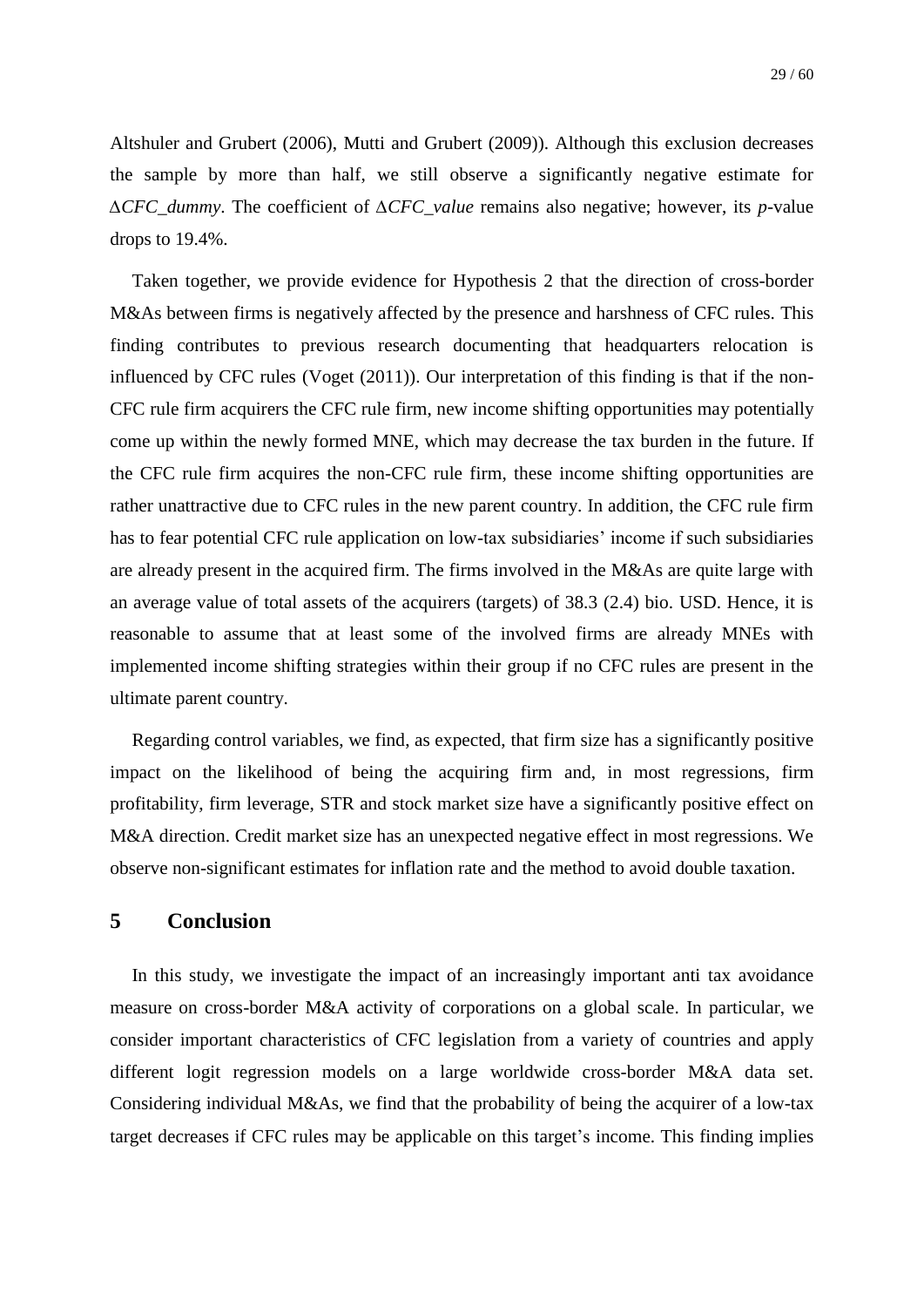that acquirers from non-CFC rule countries have a competitive advantage in bidding for targets in low-tax countries. This is explained by a higher reservation price of these non-CFC rules acquirers due to potential firm value increasing income shifting opportunities after the M&A. Further, we show that the acquirer's location choice of a target is negatively affected if the target may fall under the scope of CFC legislation of an acquirer. The reasoning behind this result is the same as before but the underlying perspective is different. Thereby, we find evidence that CFC rules affect M&A activity on the bidding side, i.e., non-CFC rule acquirers have competitive advantages in bidding for a given target, and on the target side, i.e., low-tax targets are rather acquired by non-CFC rule acquirers. These two findings provide robust evidence that CFC legislation distorts ownership of low-tax targets although the economic magnitude of the effects is rather small. Finally, we show that CFC rules negatively affect the direction of cross-border M&A, i.e., countries with CFC legislation are less likely to attract parent firms in a newly created MNE after M&As.

However, our results should not be interpreted as suggesting that countries should get rid of CFC rules if undesired tax distortions of M&As, which can lead to ownership inefficiencies, shall be mitigated. Moreover, our findings suggest that CFC legislation seems to reach the intended goal of reducing income shifting opportunities with low-tax subsidiaries in our cross border M&A context. In other words, our results suggest that the specific way of investing in foreign low-tax countries to shift income afterwards is limited by existing CFC rules in the acquirer country. Therefore, CFC legislation can be used by countries to counteract tax avoidance behavior of their MNEs, which could result in an increase in tax revenue on an overall global scale. However, the shown effects are of small economic magnitude, which indicates that CFC rules do not distort M&As to a high degree. Therefore, national tax policy makers do not have to fear a large negative impact of CFC legislation on their MNEs' cross-border M&A activity.

Nevertheless, the parallel presence and non-presence of CFC rules across countries is problematic to a certain degree due to competitive disadvantages on the cross-border M&A market and potentially tax-biased ownership structures on a global scale. Thereby, we contribute to a strand of literature where little research has been undertaken so far. Further, our findings are particularly interesting in light of current tax policy developments. While the BEPS project of the OECD suggests an implementation of effective CFC rules in the OECD and G20 countries (OECD/G20 (2015)), the European Council even issued a legally binding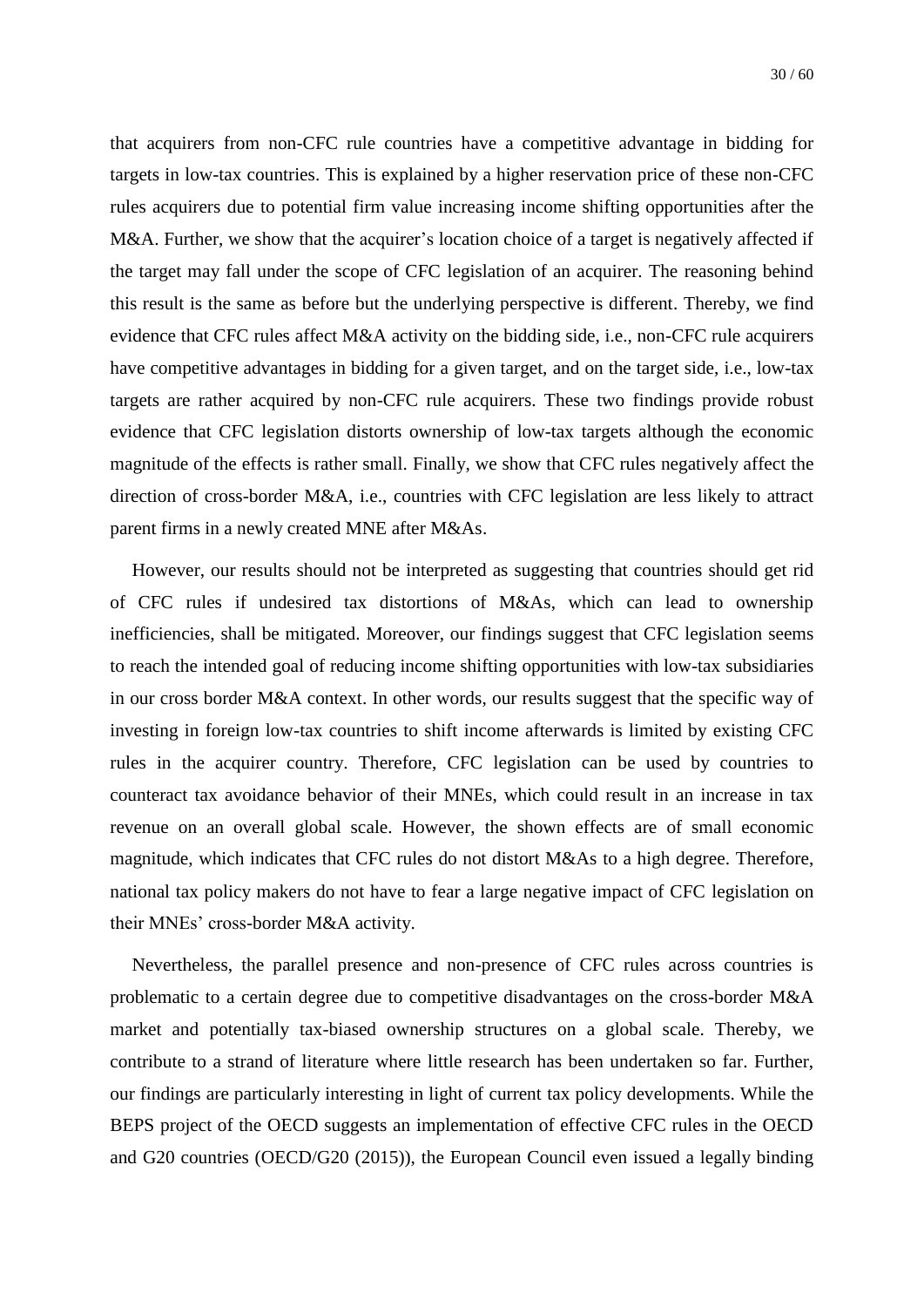directive requiring EU member states to implement CFC legislation by 2019 (European Council (2016)). In other words, at the latest from 2019 onwards, firms residing in the EU may face competitive disadvantages in M&A activities due to tax legislation, compared to firms residing in OECD and G20 member states, which do not follow the BEPS project's suggestion to implement effective CFC rules and lower their MNEs' tax avoidance opportunities. Although our finding's magnitude based on historic data is rather small in size, it indicates that more coordination regarding countries' international tax law seems to be necessary for tax induced distortion not to be increased due to upcoming tax rule changes. This is of particular relevance if tax avoidance behavior of MNEs is considered unfavorable on a global scale and intended measures to counteract this behavior are supposed to be fruitful.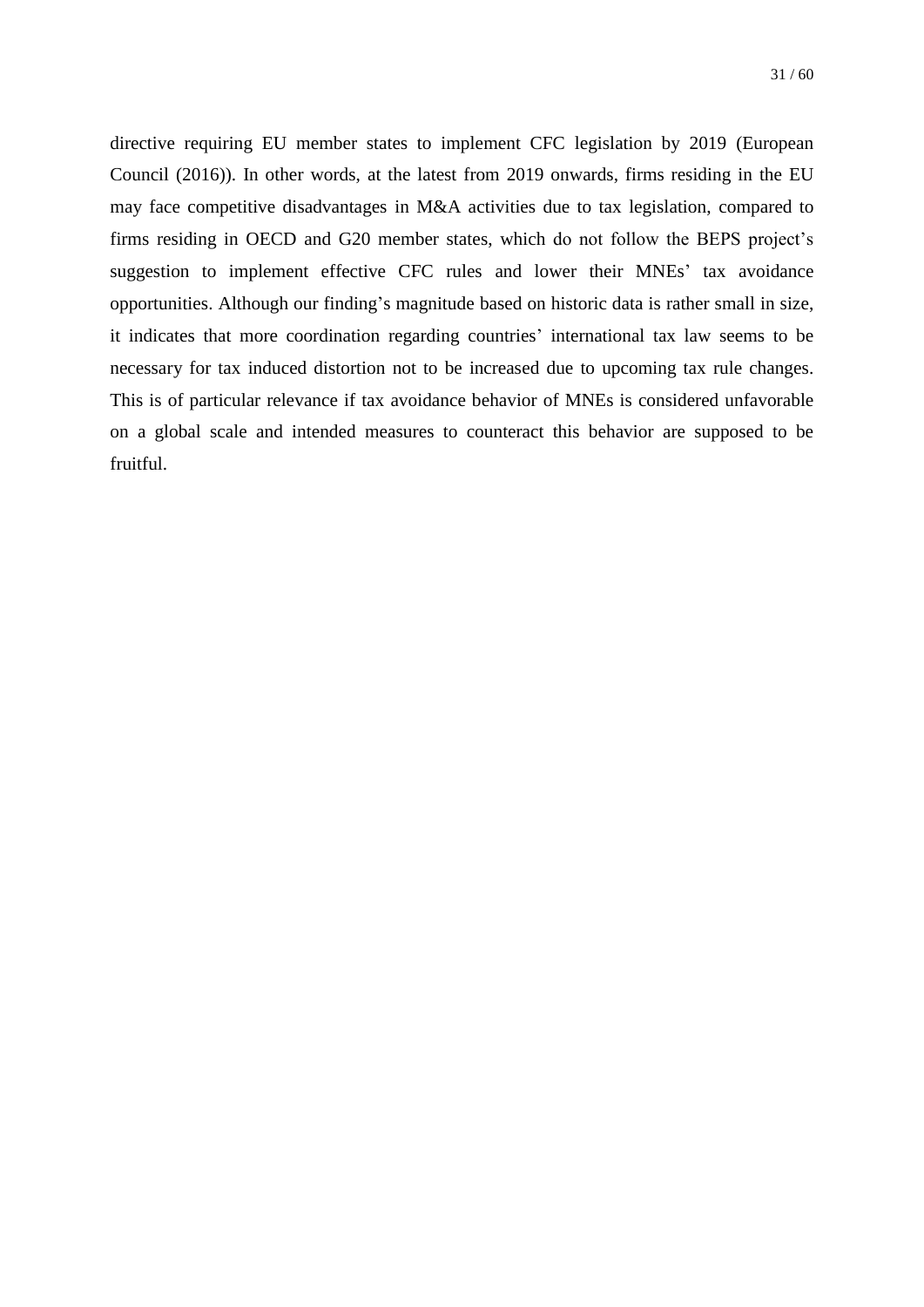## **References**

- Altshuler, R., and H. Grubert. 2006. Governments and multinational corporations in the race to the bottom. *Tax Notes International* 41: 459–474.
- Altshuler, R., and G. Hubbard. 2003. The effect of the tax reform act of 1986 on the location of assets in financial services firms. *Journal of Public Economics* 87: 109–127.
- Arulampalam, W., M. Devereux, and F. Liberini. 2017. Taxes and the location of targets. *Working Paper (Oxford University Centre for Business Taxation Working Paper 17/04)*.
- Ayers, B., C. Levanowicz, and J. Robinson. 2003. Shareholder taxes in acquisition premiums: The effect of capital gain taxation. *The Journal of Finance* 58: 2783–2801.
- Ayers, B., C. Levanowicz, and J. Robinson. 2007. Capital gains taxes and acquisition activity: Evidence on the lock-in effect. *Contemporary Accounting Research* 24: 315–344.
- Badertscher, B., S. Katz, and S. Rego. 2013. The separation of ownership and control and corporate tax avoidance. *Journal of Accounting and Economics* 56: 228–250.
- Becker, J., and C. Fuest. 2010. Taxing foreign profits with international mergers and acquisitions. *International Economic Review* 51: 171–186.
- Becker, J., and N. Riedel. 2012. Cross-border tax effects on affiliate investment Evidence from European multinationals. *European Economic Review* 56: 436–450.
- Compustat Global. Standard and Poor's Compustat Global Database.
- Compustat North America. Standard and Poor's Compustat North America Database.
- Deloitte. 2015. Guide to Controlled Foreign Company Regimes. https://www2.deloitte.com/al/en/pages/tax/articles/guide-to-controlled-foreign-companyregimes.html, last checked: 30.10.2017.
- Desai, M., and J. Hines. 2002. Expectations and expatriations: Tracing the causes and consequences of corporate inversions. *National Tax Journal* 55: 409–440.
- Dharmapala, D., and N. Riedel. 2013. Earnings shocks and tax-motivated income-shifting: Evidence from European multinationals. *Journal of Public Economics* 97: 95–107.
- di Giovanni, J. 2005. What drives capital flows? The case of cross-border M&A activity and financial deepening. *Journal of International Economics* 65: 127–149.
- Dyreng, S., M. Hanlon, E. Maydew, and J. Thornock. 2017. Changes in corporate effective tax rates over the past 25 years. *Journal of Financial Economics* 124: 441–463.
- Edwards, A., T. Kravet, and R. Wilson. 2016. Trapped cash and the profitability of foreign acquisitions. *Contemporary Accounting Research* 33: 44–77.
- Egger, P., and G. Wamser. 2015. The impact of controlled foreign company legislation on real investments abroad: A multi-dimensional regression discontinuity design. *Journal of Public Economics* 129: 77–91.
- Ernst & Young. 2004-2016. Worldwide Corporate Tax Guides. http://www.ey.com/gl/en/services/tax/global-tax-guide-archive, last checked: 30.10.2017.
- European Council. 2016. Laying Down Rules Against Tax Avoidance Practices that Directly Affect the Functioning of the Internal Market (Council Directive (EU) 2016/1164 of 12 July 2016). [http://eur-lex.europa.eu/legal](http://eur-lex.europa.eu/legal-content/EN/TXT/PDF/?uri=CELEX:32016L1164&from=EN)[content/EN/TXT/PDF/?uri=CELEX:32016L1164&from=EN,](http://eur-lex.europa.eu/legal-content/EN/TXT/PDF/?uri=CELEX:32016L1164&from=EN) last checked: 30.10.2017.
- Feld, L., and J. Heckemeyer. 2011. FDI and taxation: A meta-study. *Journal of Economic Surveys* 25: 233–272.
- Feld, L., M. Ruf, U. Scheuering, U. Schreiber, and J. Voget. 2016a. Repatriation taxes and outbound M&As. *Journal of Public Economics* 139: 13–27.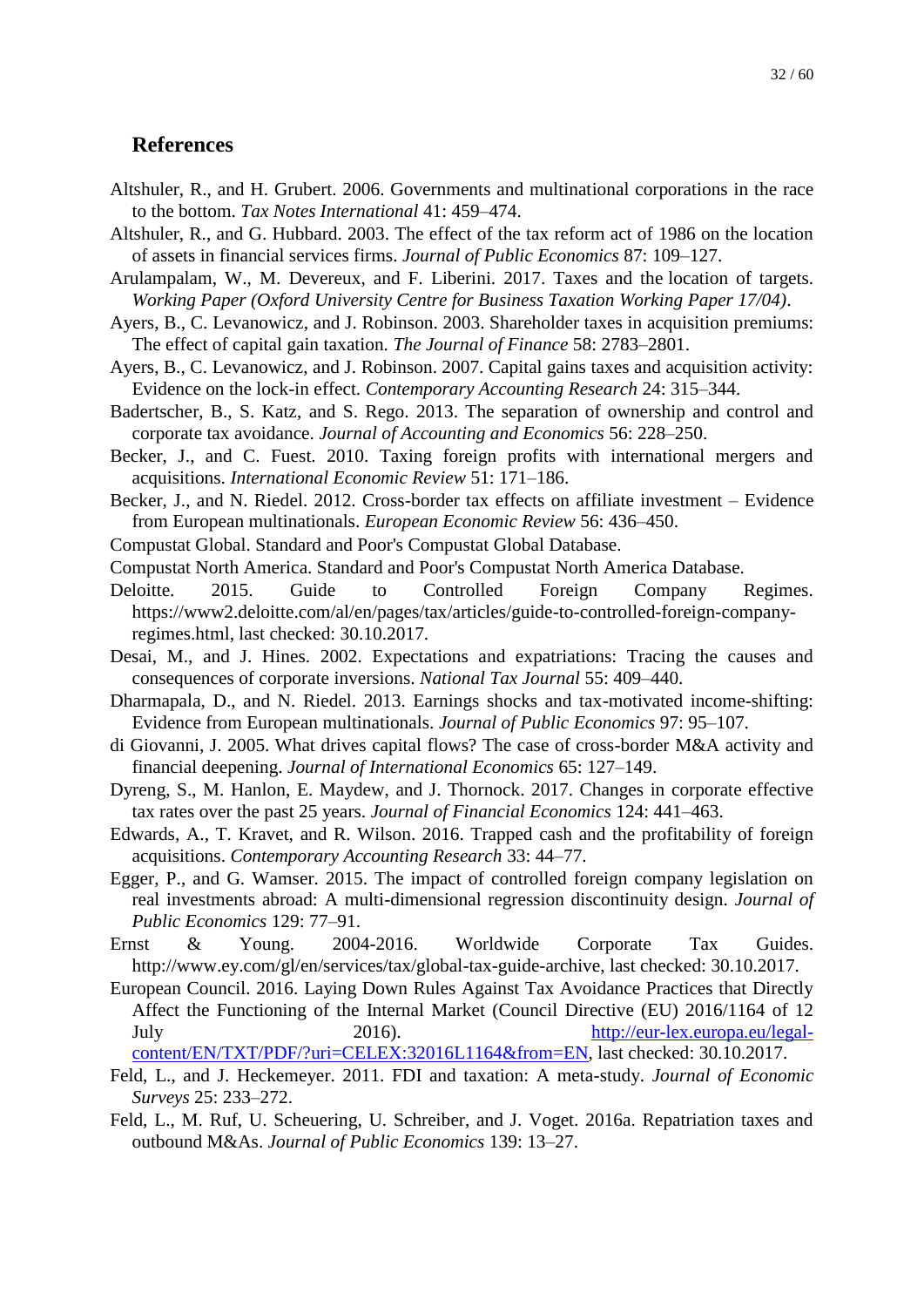- Feld, L., M. Ruf, U. Schreiber, M. Todtenhaupt, and J. Voget. 2016b. Taxing away M&A: The effect of corporate capital gains taxes on acquisition activity. *Working Paper (ZEW Discussion Paper 16/007)*.
- Grubert, H. 2012. Foreign taxes and the growing share of U.S. multinational company income abroad: Profits, not sales, are being globalized. *National Tax Journal* 65: 247–282.
- Guenther, D., S. Matsunaga, and B. Williams. 2017. Is tax avoidance related to rirm risk? *The Accounting Review* 92: 115–136.
- von Hagen, D., and F. Pönnighaus. 2017. International Taxation and M&A Prices. *Working Paper (ZEW Discussion Paper 17/040)*.
- Hanlon, M., R. Lester, and R. Verdi. 2015. The effect of repatriation tax costs on U.S. multinational investment. *Journal of Financial Economics* 116: 179–196.
- Haufler, A., M. Mardan, and D. Schindler. 2017. Double tax discrimination to attract FDI and fight profit shifting: The role of CFC rules. *Working Paper (Oxford University Centre for Business Taxation Working Paper 17/02)*.
- Head, K., T. Mayer, and J. Ries. 2010. The erosion of colonial trade linkages after independence. *Journal of International Economics* 81: 1–14.
- Hebous, S., M. Ruf, and A. Weichenrieder. 2011. The effects of taxation on the location decision of multinational firm: M&A versus greenfield investment. *National Tax Journal* 64: 817–838.
- Helpman, E., M. Melitz, and S. Yeaple. 2004. Export versus FDI with heterogenous firms. *American Economic Review* 94: 300–316.
- Herger, N., C. Kotsogiannis, and S. McCorriston. 2016. Multiple taxes and alternative forms of FDI: Evidence from cross-border acquisitions. *International Tax and Public Finance* 23: 82–113.
- Huizinga, H., and L. Laeven. 2008. International profit shifting within multinationals: A multi-country perspective. *Journal of Public Economics* 92: 1164–1182.
- Huizinga, H., and J. Voget. 2009. International taxation and the direction and volume of cross-border M&As. *The Journal of Finance* 64: 1217–1249.
- Huizinga, H., J. Voget, and W. Wagner. 2012. Who bears the burden of international taxation? Evidence from cross-border M&As. *Journal of International Economics* 88: 186–197.
- Huizinga, H., J. Voget, and W. Wagner. 2017. Capital gains taxation and the cost of capital: Evidence from unanticipated cross-border transfers of tax bases. *Journal of Financial Economics* forthcoming.
- IBFD European Tax Handbook. 2002-2016. European Tax Handbook, Amsterdam (Netherlands): International Bureau of Fiscal Documentation.
- Khan, M., S. Srinivasan, and L. Tan. 2017. Institutional ownership and corporate tax avoidance: New evidence. *The Accounting Review* 92: 101–122.
- KPMG. 2003-2015. Corporate tax rates table. https://home.kpmg.com/xx/en/home/services/tax/tax-tools-and-resources/tax-ratesonline/corporate-tax-rates-table.html, last checked: 30.10.2017.
- Lester, R., and D. Langenmayr. 2017. Taxation and corporate risk-taking. *The Accounting Review* forthcoming.
- Lewellen, K., and L. Robinson. 2014. Internal ownership structures of U.S. multinational firms. *Working Paper (SSRN) , Available at SSRN:<https://ssrn.com/abstract=2273553>*.
- Mayer, T., and S. Zignago. 2011. Notes on CEPII's distance measures: The GeoDist database. *Working Paper (CEPII Working Paper 2011/25)*.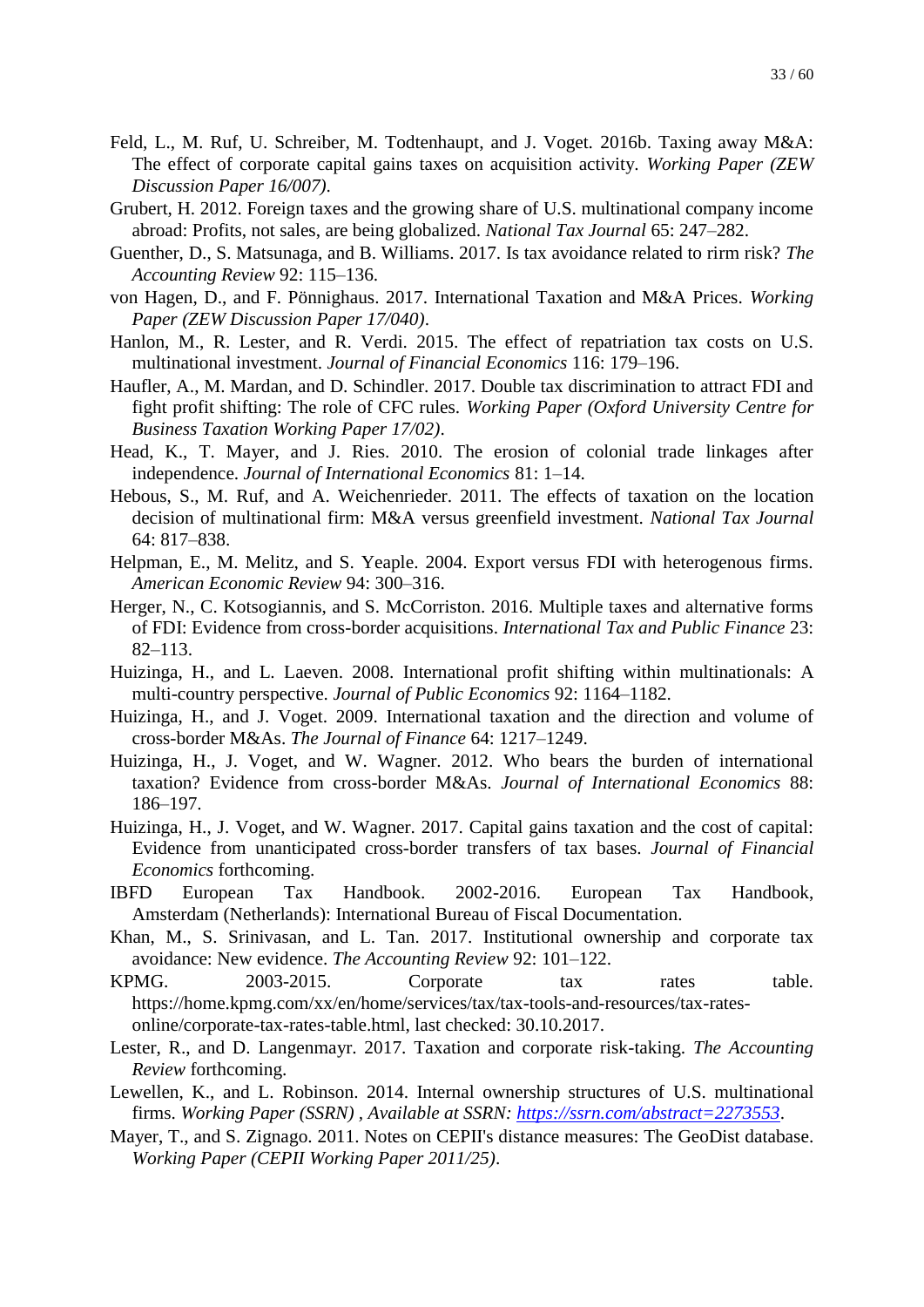- McClure, R., R. Lanis, P. Wells, and B. Govendir. 2018. The impact of dividend imputation on corporate tax avoidance: The case of shareholder value. *Journal of Corporate Finance* 48: 492–514.
- McGuire, S., D. Wang, and R. Wilson. 2014. Dual class ownership and tax avoidance. *The Accounting Review* 89: 1487–1516.
- Melitz, J., and F. Toubal. 2014. Native language, spoken language, translation and trade. *Journal of International Economics* 93: 351–363.
- Mitchell, M., and H. Mulherin. 1996. The impact of industry shocks on takeover and restructuring activity. *Journal of Financial Economics* 41: 193–229.
- Mutti, J., and H. Grubert. 2009. The effect of taxes on royalties and the migration of intangible assets abroad. *International Trade in Services and Intangibles in the Era of Globalization*: 111–137.
- Nessa, M. 2017. Repatriation tax costs and U.S. multinational companies' shareholder payouts. *The Accounting Review* 92: 217–241.
- OECD/G20. 2015. Base Erosion and Profit Shifting Project Explanatory Statement. [http://dx.doi.org/10.1787/9789264263437-en,](http://dx.doi.org/10.1787/9789264263437-en) last checked: 30.10.2017.
- Oxford University Centre for Business Taxation. CBT Tax Database. [https://www.sbs.ox.ac.uk/faculty-research/tax/publications/data,](https://www.sbs.ox.ac.uk/faculty-research/tax/publications/data) last checked: 30.10.2017.
- Prettl, A. 2018. Profit shifting & CFC rules The thin bridge between worldwide and territorial corporate tax systems. *Working Paper (SSRN), Available at SSRN: <https://papers.ssrn.com/abstract=3102553>* .
- Rego, S. 2003. Tax-avoidance activities of U.S. multinational corporations. *Contemporary Accounting Research* 20: 805–833.
- Ruf, M., and A. Weichenrieder. 2012. The taxation of passive foreign investment: Lessons from German experience. *Canadian Journal of Economics* 45: 1504–1528.
- Ruf, M., and A. Weichenrieder. 2013. CFC legislation, passive assets and the impact of the ECJ's Cadbury-Schweppes decision. *Working Paper (CESifo Working Paper 4461)*.
- SDC Platinum. Thomson Reuters SDC Platinum Database.
- UNCTAD. 2017. World Investment Report Investment and the Digital Economy, Geneva (Switzerland): United Nations Publications.
- Voget, J. 2011. Relocation of headquarters and international taxation. *Journal of Public Economics* 95: 1067–1081.
- Weichenrieder, A. 1996. Anti-tax-avoidance provisions and the size of foreign direct investment. *International Tax and Public Finance* 3: 67–81.
- Weichenrieder, A. 2009. Profit shifting in the EU: Evidence from Germany. *International Tax and Public Finance* 16: 281–297.
- World Bank. World Bank Open Data. [http://data.worldbank.org,](http://data.worldbank.org/) last checked: 30.10.2017.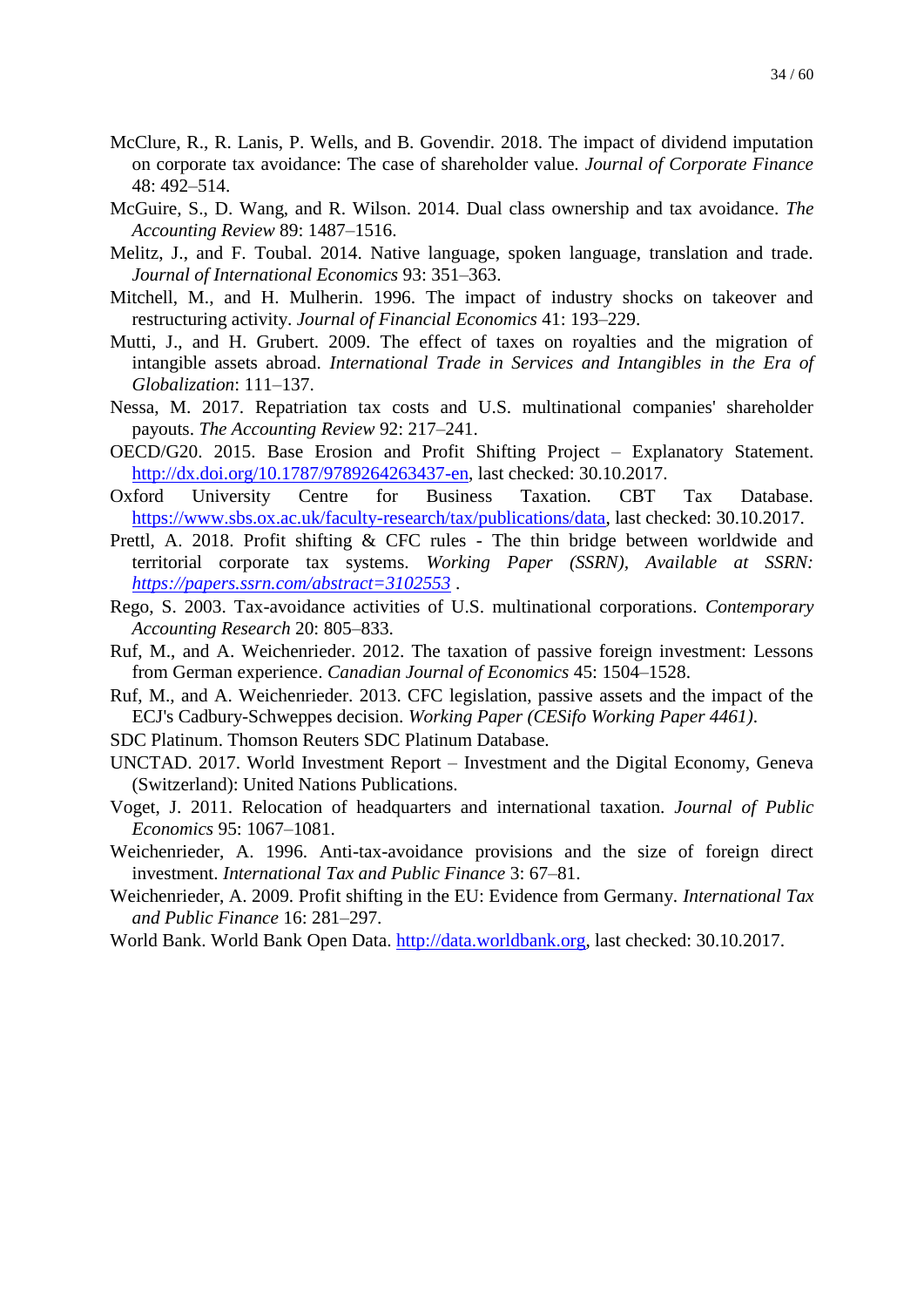## **Figures and Tables**



<span id="page-35-0"></span>**Figure 1. Presence of CFC rules over time for 49 countries (OECD, G20 and EU member countries).**

This figure provides an overview on which countries have implemented CFC rules. *Source: Own data collection.*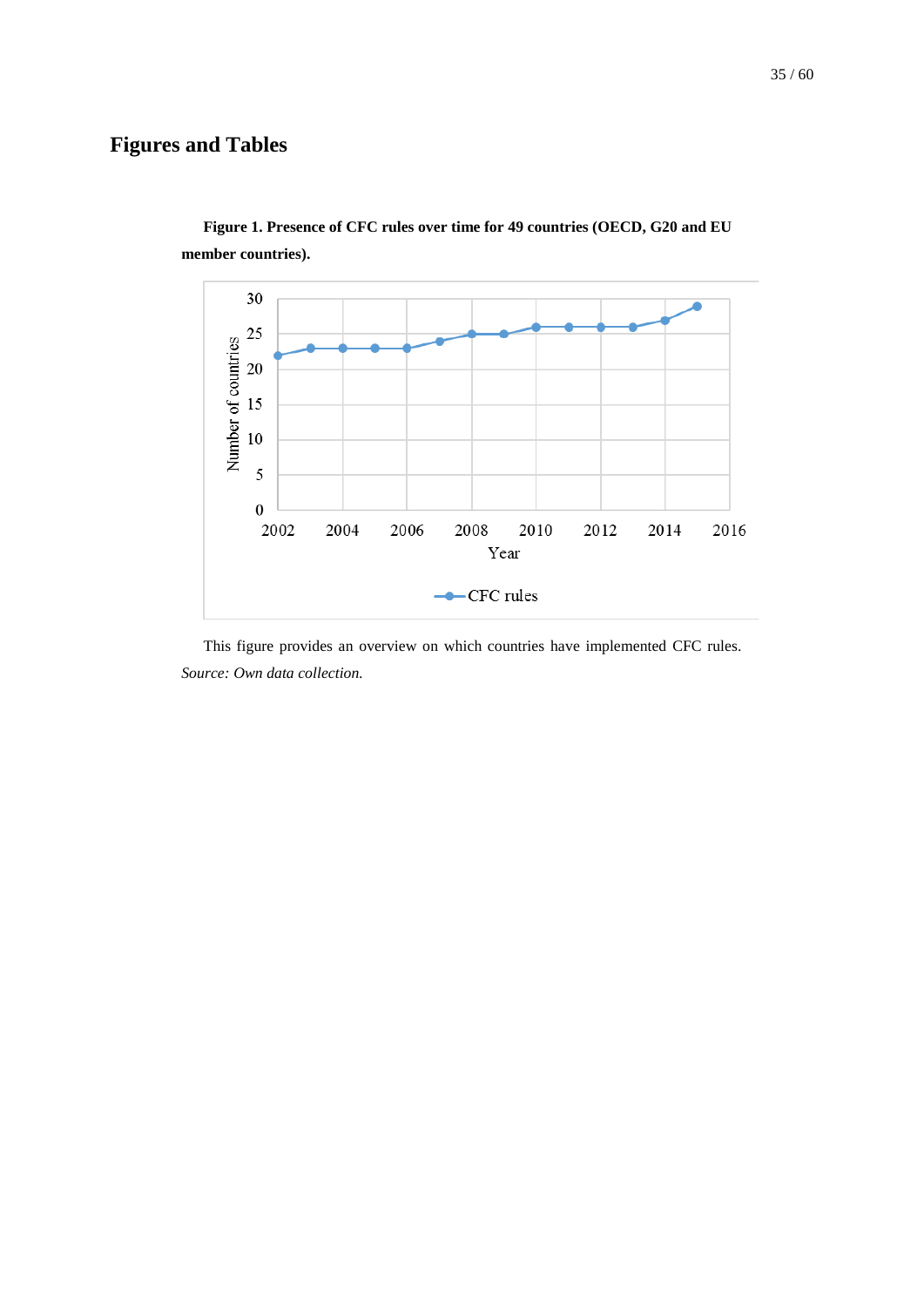

<span id="page-36-0"></span>**Figure 2. Distribution of target country STR.**

This figure shows the distribution of target country STR depending on whether the acquirer country applies CFC rules or not. It is clearly visible that acquirers from CFC rule countries acquire less low-tax targets than acquirers from non-CFC rule countries. *Source: M&A data set.*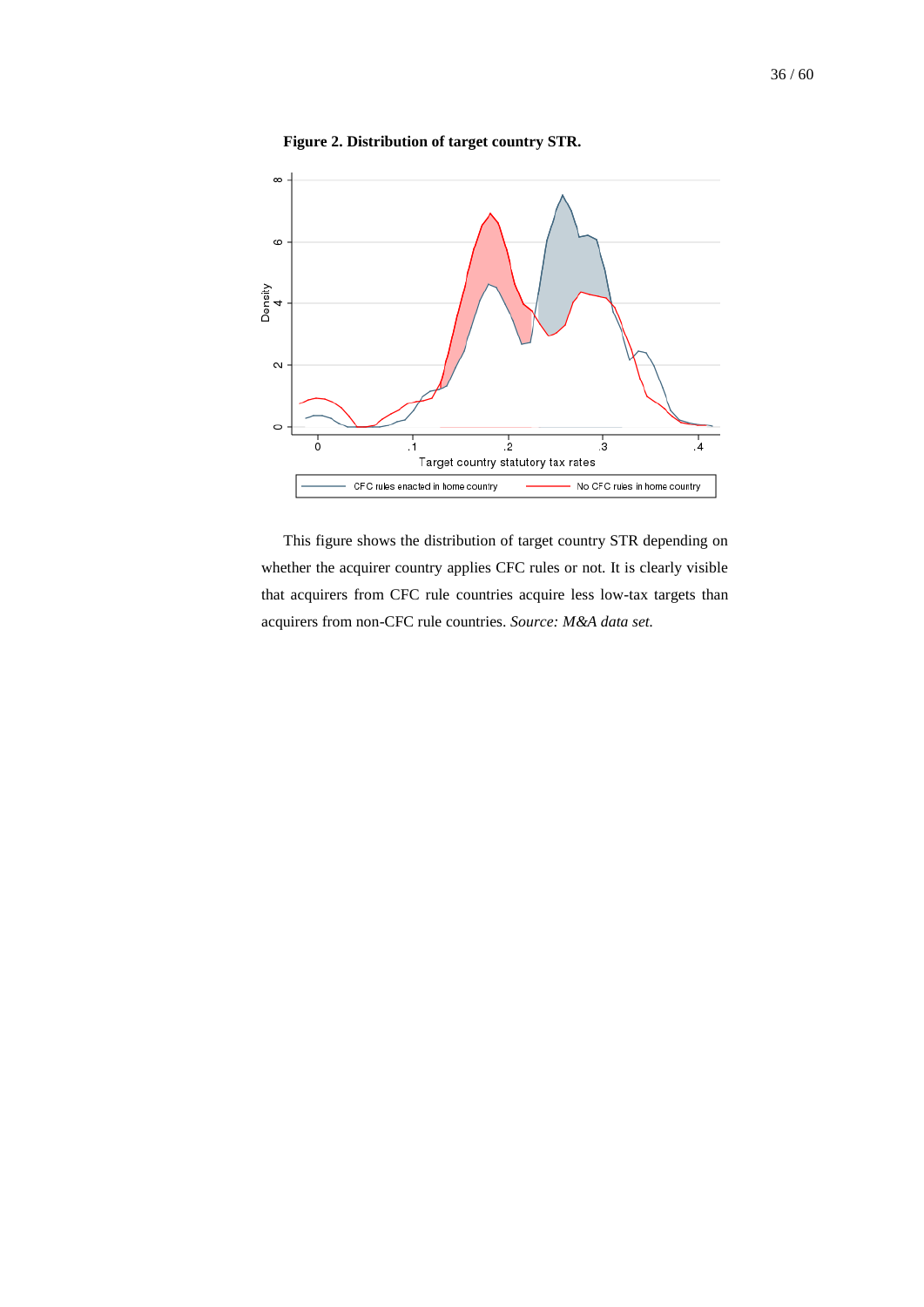

<span id="page-37-0"></span>**Figure 3. Distribution of cross-border M&As for acquirers from CFC rule countries.**

This figure shows the distribution of acquired targets around the low tax rate threshold of CFC rules if target STR is lower than acquirer STR. It is clearly visible that acquirers from CFC rule countries acquire less targets if these targets have an STR below the low tax rate threshold. *Source: M&A data set.*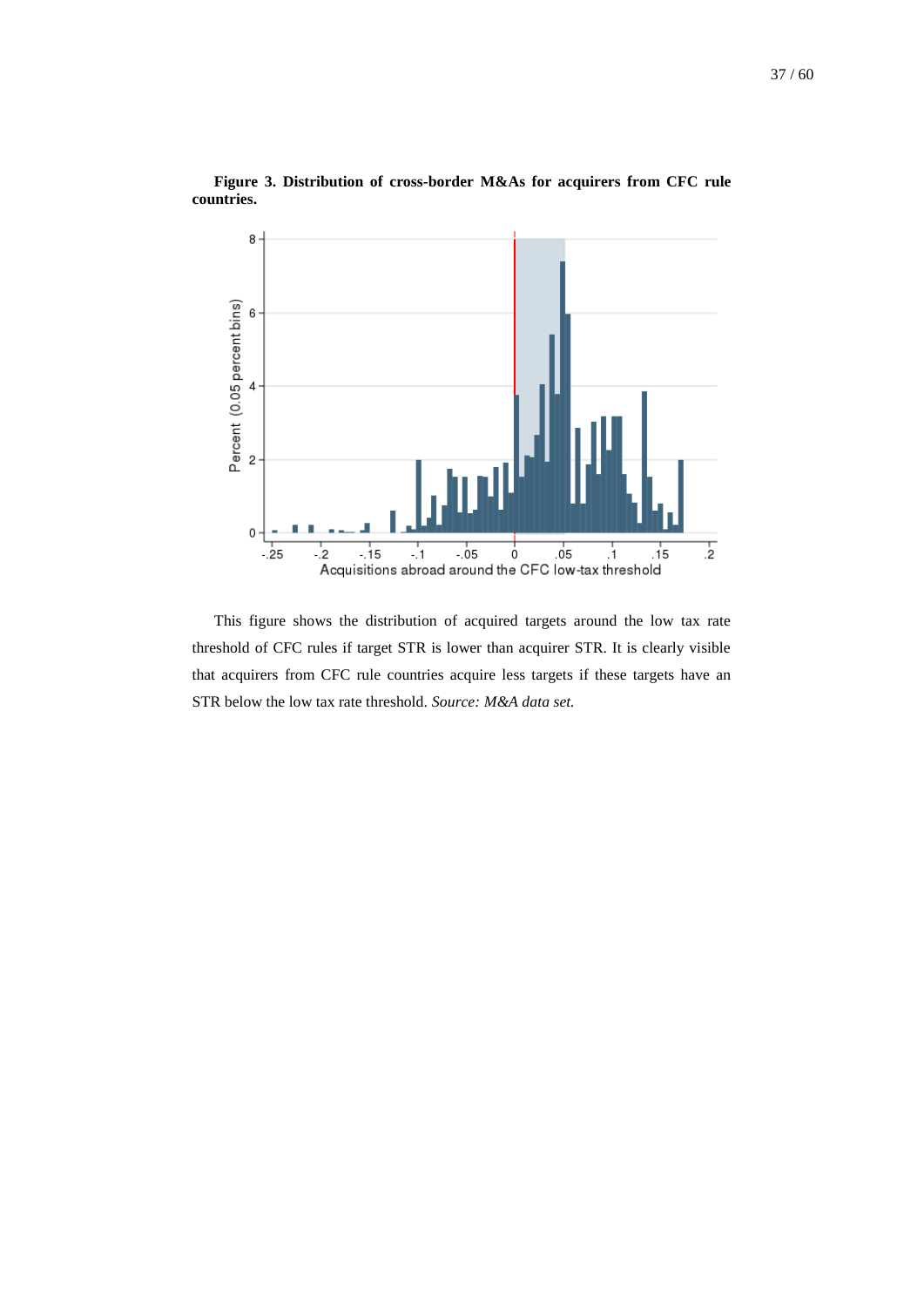

<span id="page-38-0"></span>**Figure 4. Distribution of cross-border M&As for acquirers from CFC rule countries within the EAA before and after the Cadbury-Schweppes ruling in 2006.**

This figure shows the distribution of acquired targets around the low tax rate threshold of CFC rules if target STR is lower than acquirer STR and acquirer and target reside within the EEA. It is clearly visible that that acquisitions after the Cadbury-Schweppes ruling in 2006 increased in low-tax countries. *Source: M&A data set.*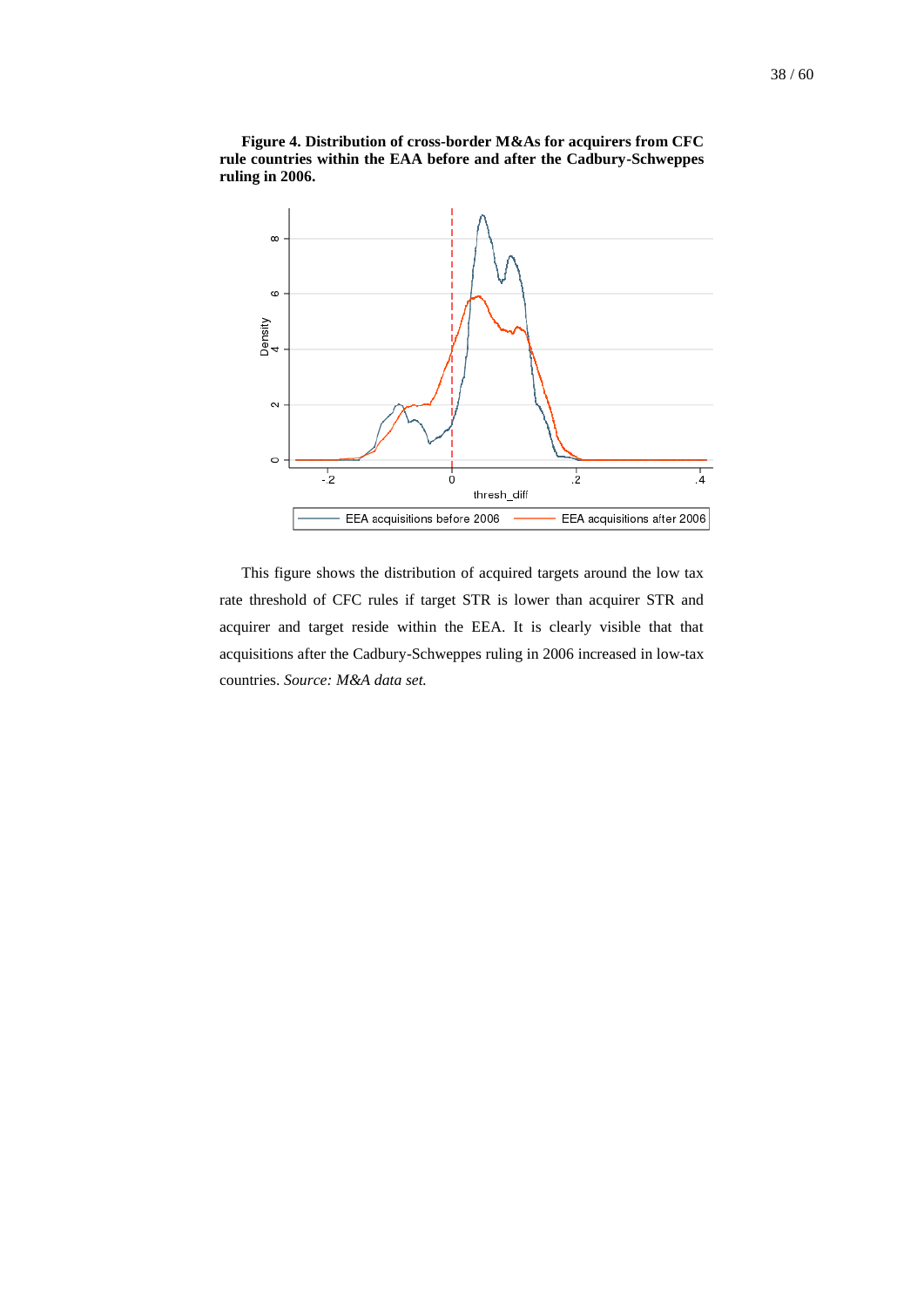#### <span id="page-39-0"></span>**Figure 5. Identification Variable Example.**

#### Base case in  $t=0$

|                                       | Parent Country 1 | Parent Country 2                         | Parent Country 3 |
|---------------------------------------|------------------|------------------------------------------|------------------|
| <b>STR</b> Parent                     | 30%              | 26.25%                                   | 20%              |
| CFC rule with min. tax threshold at   | $< 25\%$         | $< 90\%$ of own STR<br>$(i.e., 23.63\%)$ | none             |
| Subsidiary Country A $(STR = 20,5\%)$ | X                |                                          |                  |
| Subsidiary Country B ( $STR = 19\%)$  | X                |                                          |                  |
| Subsidiary Country C ( $STR = 12\%)$  | X                |                                          |                  |

## Change in CFC law threshold in  $t=1$

|                                       | Parent Country 1 | Parent Country 2                            | Parent Country 3 |
|---------------------------------------|------------------|---------------------------------------------|------------------|
| <b>STR</b> Parent                     | 30%              | 26.25%                                      | 20%              |
| CFC rule with min. tax threshold at   | $< 20 \%$        | $\langle 80\%$ of own STR<br>$(i.e., 21\%)$ | none             |
| Subsidiary Country A $(STR = 20,5\%)$ |                  |                                             |                  |
| Subsidiary Country B $(STR = 19\%)$   | Х                |                                             |                  |
| Subsidiary Country C ( $STR = 12\%$ ) | X                | X                                           |                  |

## Change in parent country STR in t=2

| <b>STR Parent</b>                     | Parent Country 1<br>25% | Parent Country 2<br>21.25%            | Parent Country 3<br>17% |
|---------------------------------------|-------------------------|---------------------------------------|-------------------------|
| CFC rule with min. tax threshold at   | $<$ 20 %                | $< 80\%$ of own STR<br>$(i.e., 17\%)$ | none                    |
| Subsidiary Country A $(STR = 20,5\%)$ |                         |                                       |                         |
| Subsidiary Country B ( $STR = 19\%$ ) | X                       |                                       |                         |
| Subsidiary Country C ( $STR = 12\%$ ) | X                       | X                                     |                         |

## Change in subsidiary country STR in t=3

|                                       | Parent Country 1 | Parent Country 2                            | Parent Country 3 |
|---------------------------------------|------------------|---------------------------------------------|------------------|
| <b>STR Parent</b>                     | 30%              | 21-25%                                      | 17%              |
| CFC rule with min. tax threshold at   | $< 20\%$         | $\langle 80\%$ of own STR<br>$(i.e., 17\%)$ | none             |
| Subsidiary Country A $(STR = 18\%)$   | X                |                                             |                  |
| Subsidiary Country B ( $STR = 16\%$ ) | X                | X                                           |                  |
| Subsidiary Country C ( $STR = 10\%$ ) | Х                |                                             |                  |

Note: An "X" indicates that this subsidiary country is potentially affected by CFC rules. These depicted changes in the different triggering law settings occur over time in various countries so that various subsidiaries are potentially affected by CFC legislation and others are not. In our regressions, we use various fixed effects and other control variables to account for other potentially influencing effects.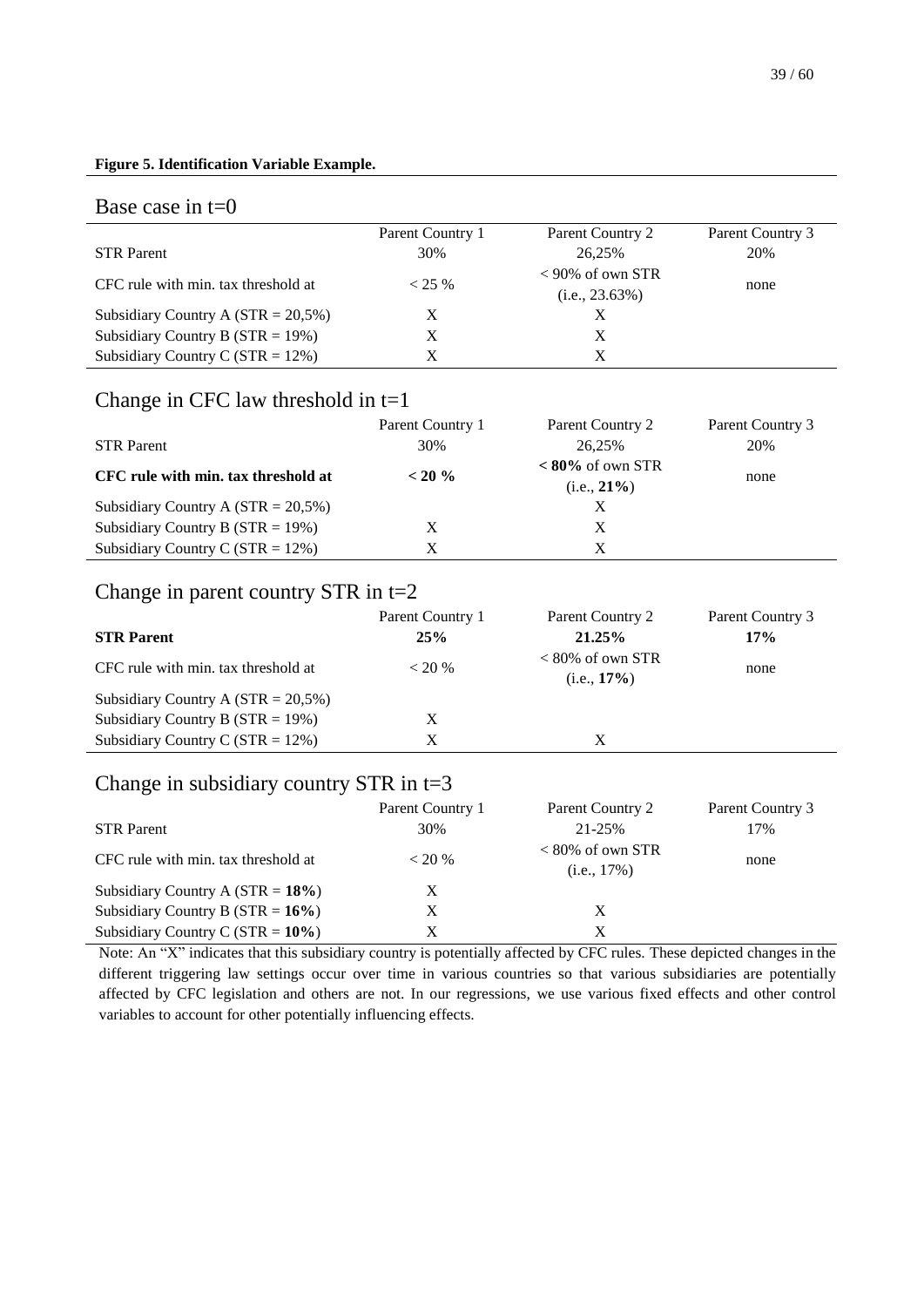| $\triangle CFC$ value of | Exemplary country  | CFC rules?          | Tax rate             | Passive-to-active-      |
|--------------------------|--------------------|---------------------|----------------------|-------------------------|
| country                  |                    |                     | threshold $> 15\%$ ? | income ratio $< 10\%$ ? |
| $\theta$                 | <b>Netherlands</b> | no                  | n/a                  | n/a                     |
|                          | China (from 2008)  | yes (since $2008$ ) | no(12.5%)            | no(50%)                 |
| $\mathcal{L}$            | Korea, Rep.        | yes                 | yes (15%)            | no(50%)                 |
|                          | Japan              | yes                 | yes (20%)            | yes (no ratio)          |

<span id="page-40-0"></span>**Table 1. Country examples for the four categories of** *∆CFC\_value***.**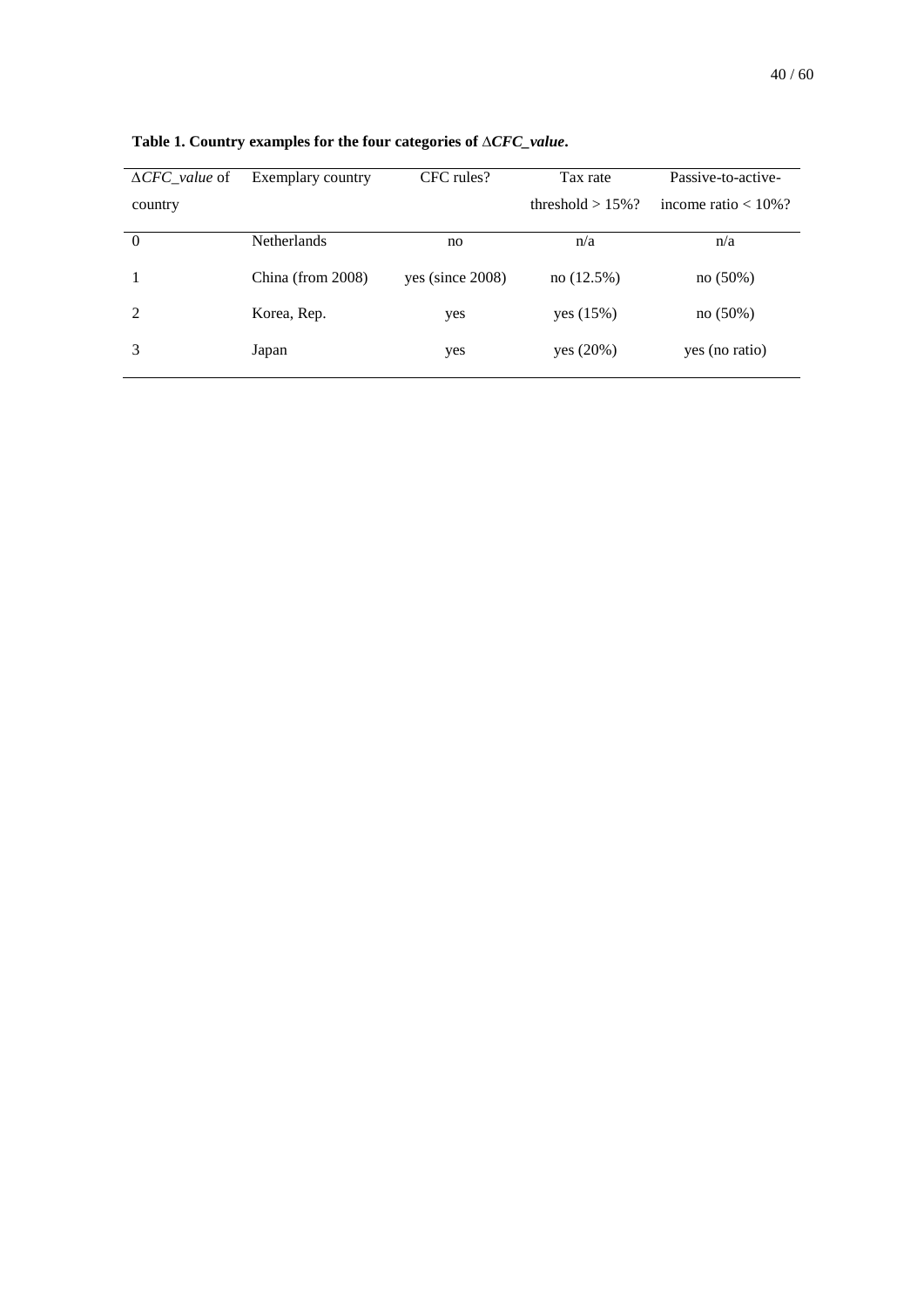| $\frac{1}{2}$ acquirer country<br>Country | <b>CFC</b>       | Number of | Number of | Country                   | <b>CFC</b>     | Number of | Number of      |
|-------------------------------------------|------------------|-----------|-----------|---------------------------|----------------|-----------|----------------|
|                                           | rule             | acquirers | targets   |                           | rule           | acquirers | targets        |
| Australia                                 | 1                | 923       | 663       | Japan                     | 1              | 529       | 166            |
| Austria                                   | $\boldsymbol{0}$ | 125       | 73        | Korea, Rep.               | 1              | 187       | 147            |
| <b>Belarus</b>                            | n/a              | none      | 6         | Latvia                    | n/a            | none      | $\overline{2}$ |
| Belgium                                   | $\boldsymbol{0}$ | 154       | 186       | Lithuania                 | n/a            | none      | 14             |
| Bermuda                                   | n/a              | none      | 29        | Malaysia                  | $\overline{0}$ | 212       | 157            |
| <b>Brazil</b>                             | n/a              | none      | 251       | Malta                     | n/a            | none      | $\overline{4}$ |
| <b>British Virgin Islands</b>             | n/a              | none      | 70        | Mexico                    | n/a            | none      | 197            |
| Bulgaria                                  | n/a              | none      | 30        | Netherlands               | $\mathbf{0}$   | 421       | 355            |
| Canada                                    | 1                | 1,124     | 1,074     | New Zealand               | 1              | 68        | 196            |
| Cayman Islands                            | n/a              | none      | 17        | Norway                    | 1              | 296       | 144            |
| Chile                                     | n/a              | none      | 95        | Panama                    | n/a            | none      | 10             |
| China                                     | 1                | 338       | 846       | Poland                    | n/a            | none      | 140            |
| Croatia                                   | n/a              | none      | 20        | Portugal                  | n/a            | none      | 69             |
| Cyprus                                    | n/a              | none      | 16        | <b>Russian Federation</b> | $\Omega$       | 39        | 112            |
| Czech Republic                            | n/a              | none      | 81        | Seychelles                | n/a            | none      | $\overline{2}$ |
| Denmark                                   | 1                | 42        | 158       | Singapore                 | $\overline{0}$ | 490       | 271            |
| Estonia                                   | n/a              | none      | 12        | Slovak Republic           | n/a            | none      | 16             |
| Finland                                   | $\mathbf{1}$     | 62        | 142       | Slovenia                  | n/a            | none      | 15             |
| France                                    | 1                | 644       | 667       | South Africa              | n/a            | none      | 119            |
| Germany                                   | 1                | 622       | 842       | Spain                     | 1              | 324       | 360            |
| Greece                                    | n/a              | none      | 25        | Sweden                    | 1              | 71        | 369            |
| Hong Kong SAR, China                      | $\boldsymbol{0}$ | 560       | 343       | Switzerland               | $\Omega$       | 344       | 209            |
| Hungary                                   | n/a              | none      | 45        | Taiwan, China             | n/a            | none      | 105            |
| Iceland                                   | n/a              | none      | 3         | Turkey                    | n/a            | none      | 79             |
| India                                     | 0                | 337       | 214       | Ukraine                   | n/a            | none      | 31             |
| Ireland                                   | 0                | 342       | 152       | United Kingdom            | 1              | 1,670     | 1,772          |
| Israel                                    | 1                | 206       | 129       | <b>United States</b>      | 1              | 4,020     | 2,857          |
| Italy                                     |                  | 271       | 314       | <b>Total</b>              |                | 14,421    | 14,421         |

<span id="page-41-0"></span>**Table 2. Cross-border M&A sample (2002-2014) for analyzing effect of acquirer CFC rules on probability of being acquirer country (Section [3.4.2\)](#page-16-0).**

Note: This table shows the number of acquirer ultimate parents and targets per country in our cross-border M&A sample to investigate Hypothesis 1a. In this context, cross-border M&As are defined as acquirer ultimate parent and target residing in different countries; the direct acquirer and acquirer ultimate parent reside in the same country. To keep the mixed logit regressions computationally feasible, the set of considered candidate acquirer countries is restricted (see Section [3.3\)](#page-13-0). CFC rule takes the value one, if the acquirer country has implemented CFC rules in 2014.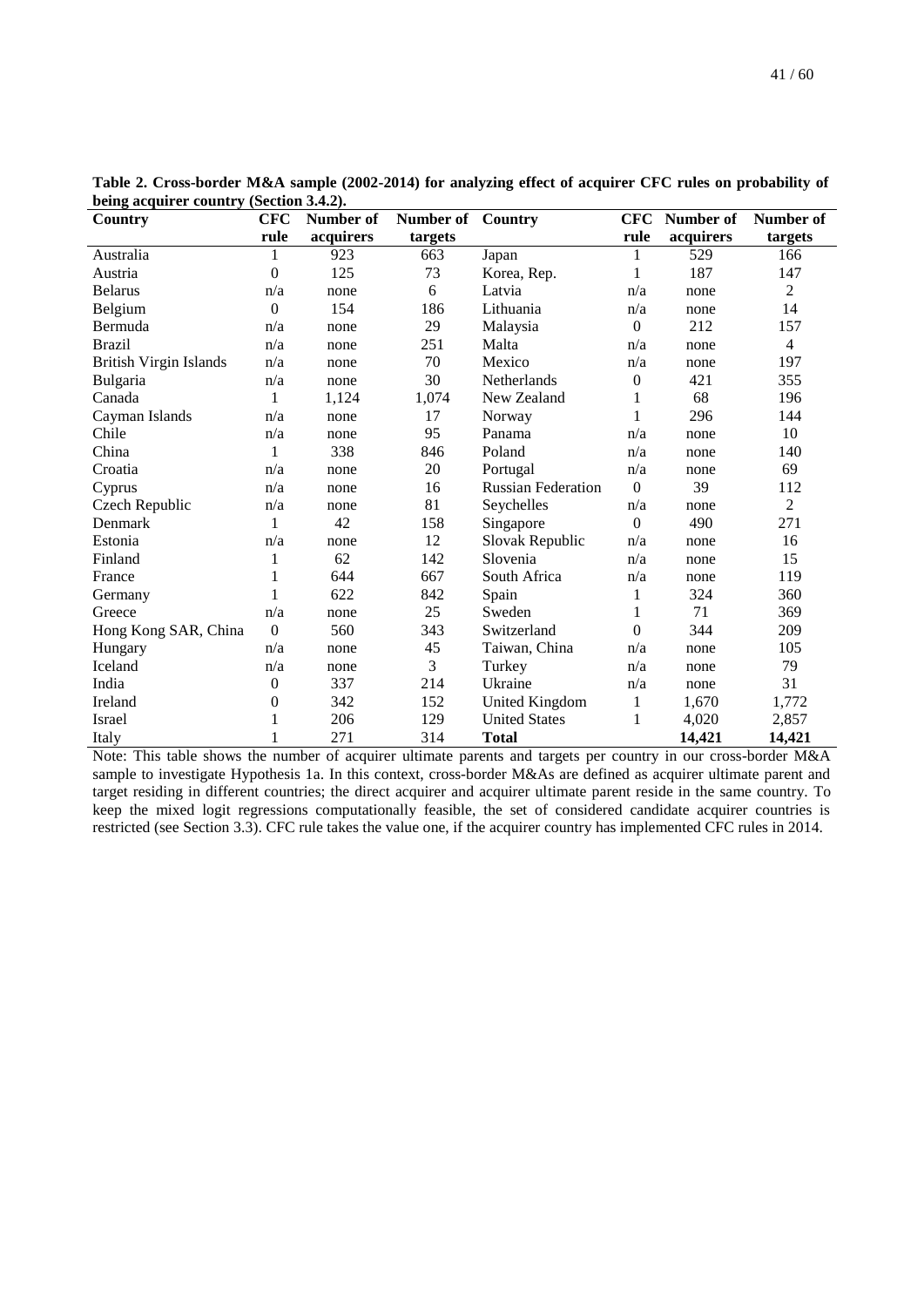<span id="page-42-1"></span>**Table 3. Definition, data sources and summary statistics of variables for analyzing effect of acquirer CFC rules on probability of being acquirer country (Section [3.4.2\)](#page-16-1).**

| <b>Variable</b>                  | <b>Definition</b>                                                                                                                      | Data source                   | Obs.           | Mean     | Std. Dev. | Min          | Max          |
|----------------------------------|----------------------------------------------------------------------------------------------------------------------------------------|-------------------------------|----------------|----------|-----------|--------------|--------------|
| $CFC^{dummy}$                    | Binary dummy variable coded one if target country STR is smaller than acquirer country's tax rate                                      | Tax guides                    | 317,835        | 0.111    | 0.315     | $\Omega$     | -1           |
|                                  | threshold of CFC rule or acquirer country applies CFC rules without a tax rate threshold, and 0 otherwise                              |                               |                |          |           |              |              |
| $CFC^{diff}$                     | Difference between acquirer country STR and target country STR if target country STR is smaller than                                   | Tax guides                    | 317,835 0.012  |          | 0.043     | 0.000        | 0.409        |
|                                  | acquirer country's tax rate threshold of CFC rule or acquirer country applies CFC rules without a tax rate                             |                               |                |          |           |              |              |
|                                  | threshold, and 0 otherwise                                                                                                             |                               |                |          |           |              |              |
| $\mathit{CFC}^\mathit{diffEATR}$ | Difference between acquirer country STR and target country STR if target country EATR is smaller than Tax guides; Oxford University    |                               | 317,835 0.011  |          | 0.039     | $-0.011$     | 0.409        |
|                                  | acquirer country's tax rate threshold of the CFC rule or acquirer country applies CFC rules without a tax Centre for Business Taxation |                               |                |          |           |              |              |
|                                  | rate threshold, and 0 otherwise                                                                                                        |                               |                |          |           |              |              |
| $\mathcal{CFC}^{diffEEA}$        | Same as $CFC^{diff}$ ; however, set to zero if acquirer and target country are both EEA member states and Tax guides                   |                               | 317,835        | 0.012    | 0.042     | 0.000        | 0.409        |
|                                  | M&A year is after 2006                                                                                                                 |                               |                |          |           |              |              |
| <b>Below</b>                     | See expression (6)                                                                                                                     | Tax guides                    | 317.835 0.012  |          | 0.043     | 0.000        | 0.409        |
| Above                            | See expression (7)                                                                                                                     | Tax guides                    | 317,835        | 0.010    | 0.029     | 0.000        | 0.273        |
| Higher                           | See expression (8)                                                                                                                     | Tax guides                    | 317,835        | 0.015    | 0.031     | 0.000        | 0.155        |
| $CFC$ taxbase                    | See expression (10)                                                                                                                    | Tax guides                    | 317,835        | 0.318    | 0.066     | 0.000        | 0.409        |
| $CFC$ profitable                 | Same as $CFC^{diff}$ ; however, for non-profitable targets set to zero                                                                 | Tax guides; SDC Platinum;     | 55,715         | 0.007    | 0.034     | 0.000        | 0.395        |
|                                  |                                                                                                                                        | Compustat North America;      |                |          |           |              |              |
|                                  |                                                                                                                                        | <b>Compustat Global</b>       |                |          |           |              |              |
| $\mathcal{C}FC^{non\_profile}$   | Same as $CFC^{diff}$ ; however, for profitable targets set to zero                                                                     | Tax guides; SDC Platinum;     | 55,715         | 0.003    | 0.021     | 0.000        | 0.409        |
|                                  |                                                                                                                                        | Compustat North America;      |                |          |           |              |              |
|                                  |                                                                                                                                        | Compustat Global              |                |          |           |              |              |
| STR                              | STR in candidate acquirer country, including typical local taxes                                                                       | Tax guides                    | 317,835 0.291  |          | 0.071     | 0.125        | 0.409        |
| <b>ExemptionMethod</b>           | Binary dummy variable coded one if candidate acquirer country unilaterally applies the exemption                                       | Tax guides                    | 294,697        | 0.606    | 0.489     | $\theta$     | 1            |
|                                  | method to avoid double taxation of foreign dividends, and 0 if it unilaterally applies the credit method                               |                               |                |          |           |              |              |
| GDP per capita                   | GDP per capita in candidate acquirer country (natural logarithm)                                                                       | World Bank                    | 317,835 10.416 |          | 0.620     | 7.942        | 11.284       |
| GDP growth                       | Growth of GDP in candidate acquirer country (in %)                                                                                     | World Bank                    | 317,835 3.095  |          | 3.168     | $-7.821$     | 15.240       |
| Stock market capitalization      | Stock market capitalization of listed domestic firms in candidate acquirer country (in % of GDP)                                       | World Bank                    | 317,835        | 121.5    | 175.6     | 15.767       | 1,254.5      |
| per GDP                          |                                                                                                                                        |                               |                |          |           |              |              |
| Size of private credit market    | Domestic credit to private sector in candidate acquirer country (in % of GDP)                                                          | World Bank                    | 317,835 115.3  |          | 39.525    | 31.081       | 233.4        |
| <i>Distance</i>                  | Simple distance (in km) between most populated cities of candidate acquirer and target country (natural Mayer and Zignago (2011)       |                               | 317,835        | 8.498    | 1.100     | 4.088        | 9.883        |
|                                  | logarithm)                                                                                                                             |                               |                |          |           |              |              |
| Common language                  | Common language index between candidate acquirer and target country (0 (low similarity) to 1 (high Melitz and Toubal (2014)            |                               | 317,835        | 0.242    | 0.217     | 0.000        | 0.983        |
|                                  | similarity))                                                                                                                           |                               |                |          |           |              |              |
| Past colonial relationships      | Binary dummy variable coded one if candidate acquirer and target country were ever in a colonial Mayer and Zignago (2011)              |                               | 317,835        | 0.095    | 0.294     | $\mathbf{0}$ | $\mathbf{1}$ |
|                                  | relationship, and 0 otherwise                                                                                                          |                               |                |          |           |              |              |
| Common legal system              | Binary dummy variable coded one if legal system of candidate acquirer and target country have common Head et al. (2010)                |                               | 317,835        | 0.319    | 0.466     | $\mathbf{0}$ | -1           |
|                                  | legal origins, and 0 otherwise                                                                                                         |                               |                |          |           |              |              |
| TargetAssets                     | Pre-deal consolidated target total assets in the last year before the effective M&A date (natural logarithm)                           | SDC Platinum; Compustat North | 52,809         | 18.118   | 2.297     | 11.513       | 28.060       |
|                                  |                                                                                                                                        | America; Compustat Global     |                |          |           |              |              |
| TargetROA                        | Pre-deal consolidated target pre-tax income in the last year before the effective M&A date divided by                                  | SDC Platinum; Compustat North | 52,809         | $-0.036$ | 0.844     | $-11.800$    | 18.000       |
|                                  | pre-deal consolidated target total assets in the last year before the effective M&A date                                               | America; Compustat Global     |                |          |           |              |              |
| TargetSales                      | Pre-deal consolidated target net sales in the last year before the effective M&A date (natural logarithm)                              | SDC Platinum; Compustat North | 78,495         | 17.667   | 2.320     | 6.908        | 26.216       |
|                                  |                                                                                                                                        | America; Compustat Global     |                |          |           |              |              |
| <b>TargetEBITDA</b>              | Pre-deal consolidated target EBITDA (earnings before interest, taxes, depreciation and amortization) in                                | SDC Platinum; Compustat North | 34,405         | 16.369   | 2.093     | 7.601        | 24.300       |
|                                  | the last year before the effective M&A date (natural logarithm)                                                                        | America; Compustat Global     |                |          |           |              |              |

<span id="page-42-0"></span>Note: Data on country fixed effects are not reported but are available upon request.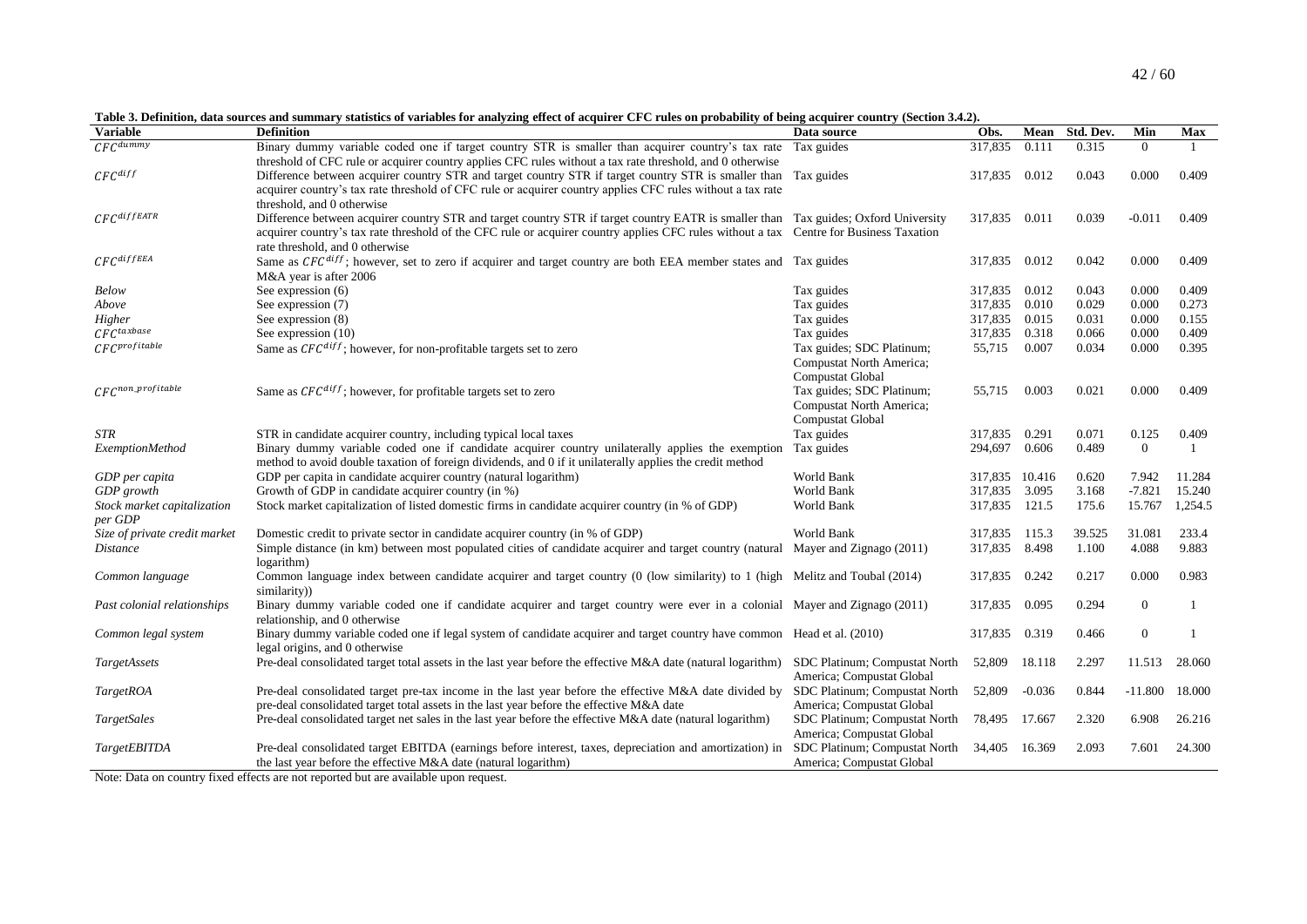| <b>Explanatory variables</b>            | (1)                      | (2)                      | (3)                | (4)                |
|-----------------------------------------|--------------------------|--------------------------|--------------------|--------------------|
|                                         | <b>Conditional logit</b> | <b>Conditional logit</b> | <b>Mixed logit</b> | <b>Mixed logit</b> |
| $CFC^{dummy}$                           | $-0.0523$ <sup>a</sup>   |                          |                    |                    |
|                                         | (0.0407)                 |                          |                    |                    |
| $CFC^{diff}$                            |                          | $-1.4569***$             | $-1.2387***$       | $-1.2387**$        |
|                                         |                          | (0.3277)                 | (0.3482)           | (0.5606)           |
| <b>STR</b>                              | $-2.0538***$             | $-1.7568***$             | $-2.0903***$       | $-2.0903**$        |
|                                         | (0.6319)                 | (0.6330)                 | (0.6442)           | (0.8423)           |
| GDP per capita                          | 1.0541***                | 1.0452***                | $1.1104***$        | 1.1104***          |
|                                         | (0.1619)                 | (0.1625)                 | (0.1652)           | (0.2118)           |
| GDP growth                              | $-0.0034$                | $-0.0032$                | $-0.0041$          | $-0.0041$          |
|                                         | (0.0076)                 | (0.0075)                 | (0.0076)           | (0.0099)           |
| Stock market capitalization per GDP     | $0.0005***$              | $0.0005***$              | $0.0005***$        | 0.0005             |
|                                         | (0.0002)                 | (0.0002)                 | (0.0002)           | (0.0003)           |
| Size of private credit market           | 0.0007                   | 0.0006                   | 0.0007             | 0.0007             |
|                                         | (0.0006)                 | (0.0006)                 | (0.0006)           | (0.0011)           |
| <i>Distance</i>                         | $-0.5852***$             | $-0.5789***$             | $-0.5906***$       | $-0.5906$ ***      |
|                                         | (0.0114)                 | (0.0115)                 | (0.0119)           | (0.0217)           |
| Common language                         | 1.8148***                | 1.8112***                | 1.8494 ***         | 1.8494 ***         |
|                                         | (0.0620)                 | (0.0620)                 | (0.0629)           | (0.1289)           |
| Past colonial relationships             | $0.3020***$              | $0.2868***$              | $0.2994***$        | $0.2994***$        |
|                                         | (0.0360)                 | (0.0359)                 | (0.0364)           | (0.0569)           |
| Common legal system                     | $0.1029***$              | $0.1145***$              | $0.1117***$        | $0.1117**$         |
|                                         | (0.0251)                 | (0.0252)                 | (0.0254)           | (0.0470)           |
| Acquirer country FE & target country FE | <b>YES</b>               | <b>YES</b>               | <b>YES</b>         | <b>YES</b>         |
| & target firm FE & year FE              |                          |                          |                    |                    |
| <b>Observations</b>                     | 317,835                  | 317,835                  | 317,835            | 317,835            |
| Log-likelihood                          | $-32,188$                | $-32,178$                | $-32,165$          | $-32,165$          |

<span id="page-43-0"></span>**Table 4. Effect of acquirer CFC rules on probability of being acquirer country (Sectio[n 3.4.2\)](#page-16-0).**

Note: The table shows regressions of probability of being the acquirer country on (potential) CFC rule application; see expression (3). For each deal, the dependent variable equals one if country *i* is the actual acquirer's country of origin, and zero if country *h* is a counterfactual acquirer country. For variable definitions and data sources, see [Table 3.](#page-42-0) Only cross-border M&As where the direct acquirer country is equal to the acquirer ultimate parent country are considered. All regressions control for acquirer country fixed effects, which are available upon request. The variables of interest follow a random distribution in the mixed logit regressions. Regressions (1) and (2) are estimated by a conditional logit model and regressions (3) and (4) are estimated by a mixed logit model. Regression (4) is identical to regression (3) except for standard errors, which are robust to clustering on the target-country-year level. \*, \*\*, and \*\*\* denote statistical significance at 10%, 5%, and 1% levels, respectively. Robust standard errors are provided in parentheses. <sup>a</sup> The level of statistical significance is 19.9%.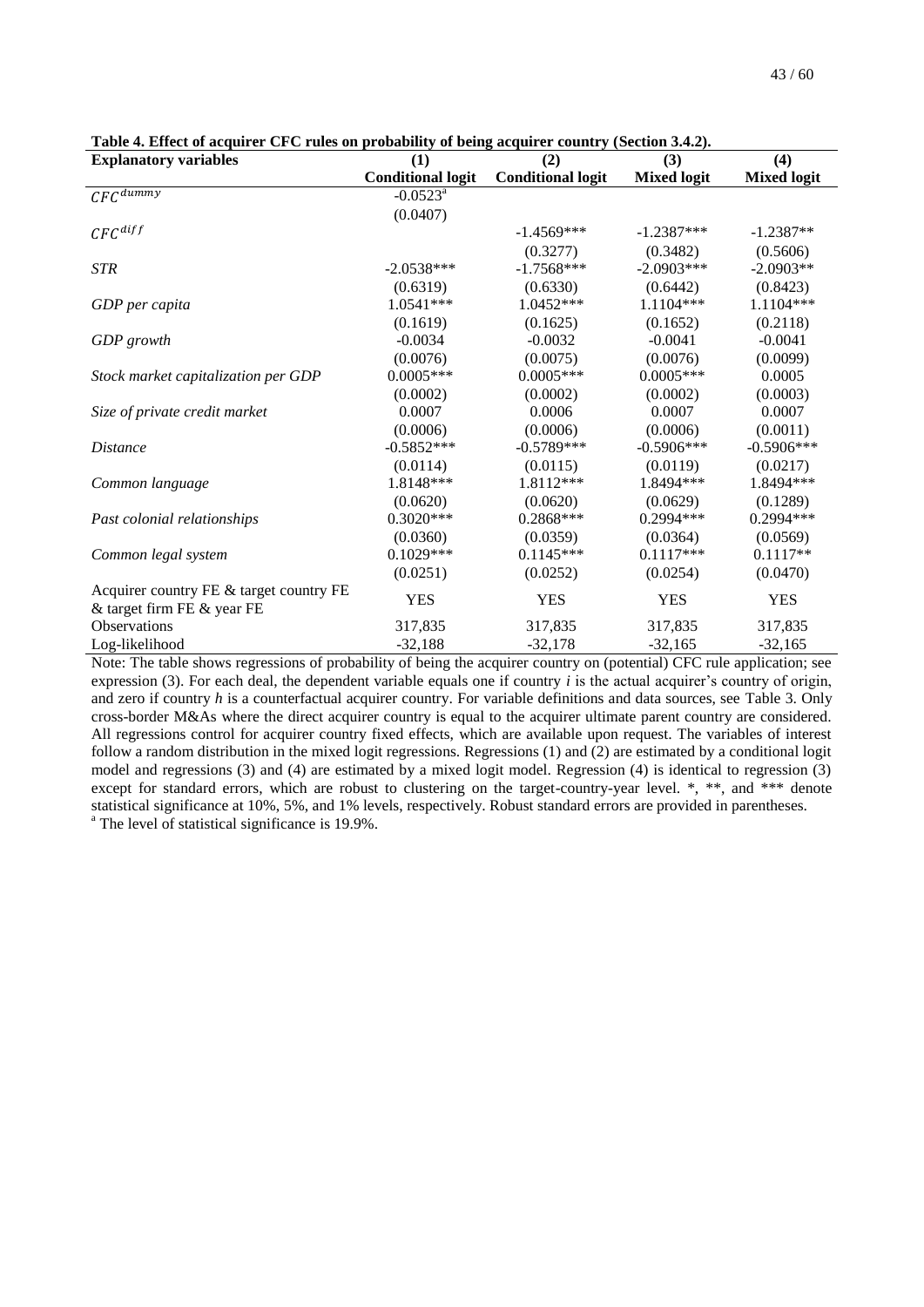| <b>Explanatory variables</b>            | (1)                    | (2)                 | (3)                  | (4)             | (5)          | (6)            | (7)                     | (8)                   |
|-----------------------------------------|------------------------|---------------------|----------------------|-----------------|--------------|----------------|-------------------------|-----------------------|
|                                         | <b>Controlling for</b> | <b>Using target</b> | Considering          | Considering     | Randomizing  | Excl.          | Excl.                   | <b>OLS</b> regression |
|                                         | double taxation        | effective average   | <b>EAA</b> exemption | included income | <b>STR</b>   | acquirers from | acquirers from          |                       |
|                                         | avoidance method       | tax rate            | $-post 2006)$        | of CFC rule     |              | AU&CA&NZ       | <b>CA&amp;UK&amp;US</b> |                       |
| $CFC$ <sup>diff</sup>                   | $-0.6035*$             |                     |                      |                 | $-1.2130***$ | $-1.6977***$   | $-1.0453*$              |                       |
|                                         | (0.3472)               |                     |                      |                 | (0.3507)     | (0.3588)       | (0.5643)                |                       |
| $CFC$ diffEATR                          |                        | $-1.2961***$        |                      |                 |              |                |                         |                       |
|                                         |                        | (0.3162)            |                      |                 |              |                |                         |                       |
| $CFC$ diffEEA                           |                        |                     | $-1.5406***$         |                 |              |                |                         |                       |
|                                         |                        |                     | (0.3491)             |                 |              |                |                         |                       |
| $CFC$ taxbase                           |                        |                     |                      | $-1.7810***$    |              |                |                         |                       |
|                                         |                        |                     |                      | (0.3993)        |              |                |                         |                       |
| $CFC^{dummy}$                           |                        |                     |                      |                 |              |                |                         | $-0.0108***$          |
|                                         |                        |                     |                      |                 |              |                |                         | (0.0020)              |
| <b>STR</b>                              | $-2.3967***$           | $-1.9075***$        | $-1.9575***$         | $-2.0217***$    | $-2.1346***$ | $-1.6298**$    | $-1.9436***$            | $-0.0093$             |
|                                         | (0.6431)               | (0.6363)            | (0.6440)             | (0.6433)        | (0.6472)     | (0.6774)       | (0.7260)                | (0.0197)              |
| <b>ExemptionMethod</b>                  | $0.8440***$            |                     |                      |                 |              |                |                         |                       |
|                                         | (0.0859)               |                     |                      |                 |              |                |                         |                       |
| GDP per capita                          | 1.2497***              | $1.0501***$         | $1.1225***$          | $1.1152***$     | $1.0906***$  | $1.1571***$    | $1.0672***$             | $0.0116***$           |
|                                         | (0.1661)               | (0.1621)            | (0.1655)             | (0.1653)        | (0.1666)     | (0.1680)       | (0.1805)                | (0.0043)              |
| GDP growth                              | $-0.0071$              | $-0.0034$           | $-0.0040$            | $-0.0044$       | $-0.0046$    | 0.0051         | $-0.0106$               | 0.0001                |
|                                         | (0.0077)               | (0.0076)            | (0.0076)             | (0.0076)        | (0.0077)     | (0.0085)       | (0.0086)                | (0.0003)              |
| Stock market capitalization per GDP     | $0.0006***$            | $0.0005***$         | $0.0005***$          | $0.0005***$     | $0.0005***$  | $0.0004***$    | $0.0003**$              | $0.0000***$           |
|                                         | (0.0002)               | (0.0002)            | (0.0002)             | (0.0002)        | (0.0002)     | (0.0002)       | (0.0002)                | (0.0000)              |
| Size of private credit market           | $0.0012*$              | 0.0006              | 0.0007               | 0.0007          | 0.0007       | 0.0006         | 0.0010                  | 0.0000                |
|                                         | (0.0007)               | (0.0006)            | (0.0006)             | (0.0006)        | (0.0007)     | (0.0008)       | (0.0010)                | (0.0000)              |
| <i>Distance</i>                         | $-0.5657***$           | $-0.5890***$        | $-0.5884***$         | $-0.5948***$    | $-0.5919***$ | $-0.5696***$   | $-0.6515***$            | $-0.0351***$          |
|                                         | (0.0121)               | (0.0115)            | (0.0119)             | (0.0119)        | (0.0119)     | (0.0143)       | (0.0175)                | (0.0007)              |
| Common language                         | 1.9151***              | 1.8596***           | 1.8491***            | $1.8603***$     | 1.8598***    | 1.9419***      | 2.2097***               | $0.0954***$           |
|                                         | (0.0641)               | (0.0625)            | (0.0630)             | (0.0631)        | (0.0627)     | (0.0676)       | (0.0770)                | (0.0041)              |
| Past colonial relationships             | $0.2454***$            | $0.3005***$         | $0.2971***$          | $0.3004***$     | $0.2937***$  | $0.2334***$    | $0.4303***$             | $0.0132***$           |
|                                         | (0.0370)               | (0.0360)            | (0.0364)             | (0.0365)        | (0.0371)     | (0.0388)       | (0.0475)                | (0.0019)              |
| Common legal system                     | $0.0946***$            | $0.1030***$         | $0.1139***$          | $0.1136***$     | $0.1122***$  | $0.1244***$    | $0.1925***$             | $0.0046***$           |
|                                         | (0.0258)               | (0.0251)            | (0.0254)             | (0.0254)        | (0.0256)     | (0.0258)       | (0.0277)                | (0.0010)              |
| Acquirer country FE & target country FE | <b>YES</b>             | <b>YES</b>          | <b>YES</b>           | <b>YES</b>      | <b>YES</b>   | <b>YES</b>     | <b>YES</b>              | <b>YES</b>            |
| & target firm FE & year FE              |                        |                     |                      |                 |              |                |                         |                       |
| Observations                            | 294,697                | 317,835             | 317,835              | 317,835         | 317,835      | 243,136        | 151,651                 | 317,835               |
| Log-likelihood                          | $-30,936$              | $-32,175$           | $-32,164$            | $-32,161$       | $-32,164$    | $-25,945$      | $-19,203$               |                       |
| R squared adjusted                      |                        |                     |                      |                 |              |                |                         | 0.136                 |

**Table 5. Robustness tests of effect of acquirer CFC rules on probability of being acquirer country (Sectio[n 3.4.2\)](#page-16-1).**

<span id="page-44-0"></span>Note: The table shows regressions of probability of being the acquirer country on (potential) CFC rule application; see expression (3). For each deal, the dependent variable equals one if country *i* is the actual acquirer's country of origin, and zero if country *h* is a counterfactual acquirer country. For variable definitions and data sources, see [Table 3.](#page-42-1) Only cross-border M&As where the direct acquirer country is equal to the acquirer ultimate parent country are considered. All regressions control for acquirer country fixed effects, which are available upon request, and are estimated by a mixed logit model. The variables of interest follows a random distribution. Regression (1) additionally controls for double taxation avoidance method, regression (2), (3) and (4) check whether our variable of interest is robust to using effective average tax rates, considering potential non-application of CFC rules within the EEA and considering the included income by CFC rules. In regression (5), also *STR* follows a random distribution. Regressions (6) and (7) exclude certain countries. Regression (8) is estimated by an OLS regression; the constant is not reported but available upon request. \*, \*\*, and \*\*\* denote statistical significance at 10%, 5%, and 1% levels, respectively. Robust standard errors are provided in parentheses.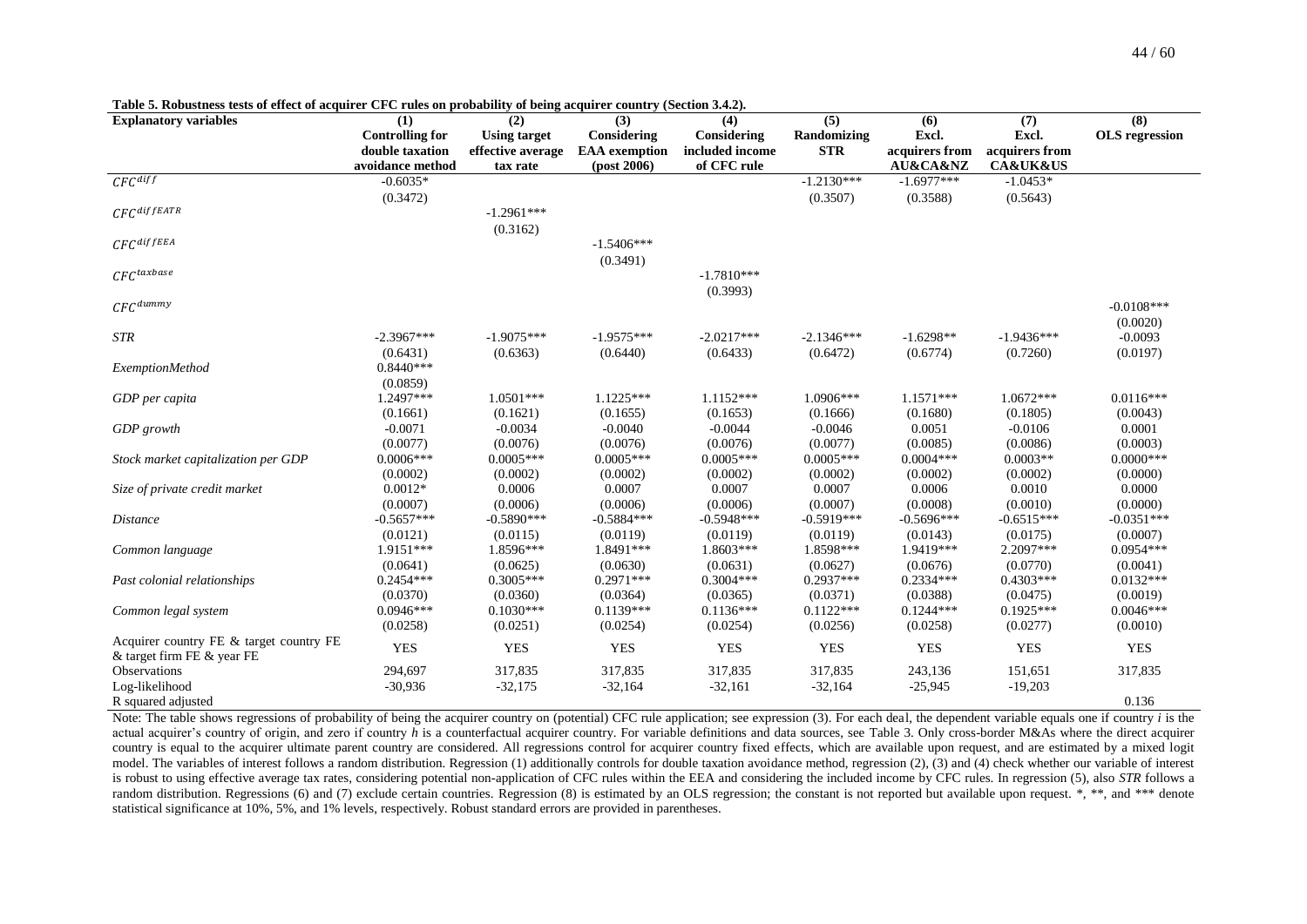| <b>Explanatory variables</b>            | (1)          | (2)            | (3)              | (4)          | (5)           |  |
|-----------------------------------------|--------------|----------------|------------------|--------------|---------------|--|
|                                         | Excl.        | Profitable vs. | Incl. target     | Incl. target | Incl. target  |  |
|                                         | control      | non-profitable | assets & target  | sales        | <b>EBITDA</b> |  |
|                                         | variables    | targets        | return on assets |              |               |  |
| $CFC$ <sup><math>diff</math></sup>      | $-4.1258***$ |                | $-3.1934***$     | $-2.8136***$ | $-2.1391*$    |  |
|                                         | (0.3294)     |                | (1.1995)         | (0.7548)     | (1.2086)      |  |
| $CFC$ profitable                        |              | $-1.9250**$    |                  |              |               |  |
|                                         |              | (0.9653)       |                  |              |               |  |
| $CFC^{non\_profile}$                    |              | $-5.5943***$   |                  |              |               |  |
|                                         |              | (1.7488)       |                  |              |               |  |
| <b>STR</b>                              |              | 0.8489         | 0.4872           | $-0.6872$    | $-0.5640$     |  |
|                                         |              | (1.5131)       | (1.5582)         | (1.2818)     | (1.8920)      |  |
| GDP per capita                          |              | 1.6639***      | 1.8388***        | 1.2574***    | 1.1308**      |  |
|                                         |              | (0.3762)       | (0.3851)         | (0.3246)     | (0.5062)      |  |
| GDP growth                              |              | $0.0383**$     | $0.0455**$       | 0.0166       | 0.0272        |  |
|                                         |              | (0.0195)       | (0.0202)         | (0.0176)     | (0.0258)      |  |
| Stock market capitalization per GDP     |              | 0.0003         | $-0.0002$        | $-0.0000$    | $-0.0007$     |  |
|                                         |              | (0.0004)       | (0.0005)         | (0.0004)     | (0.0006)      |  |
| Size of private credit market           |              | 0.0001         | 0.0003           | $-0.0010$    | $-0.0008$     |  |
|                                         |              | (0.0017)       | (0.0018)         | (0.0014)     | (0.0023)      |  |
| <i>Distance</i>                         |              | $-0.5018***$   | $-0.4904***$     | $-0.4932***$ | $-0.5148***$  |  |
|                                         |              | (0.0313)       | (0.0338)         | (0.0266)     | (0.0422)      |  |
| Common language                         |              | 1.7924 ***     | 1.6550***        | 1.5999***    | 1.4257***     |  |
|                                         |              | (0.1765)       | (0.1951)         | (0.1562)     | (0.2360)      |  |
| Past colonial relationships             |              | $0.2783***$    | $0.2070**$       | $0.1570**$   | $0.1919*$     |  |
|                                         |              | (0.0862)       | (0.0921)         | (0.0731)     | (0.1080)      |  |
| Common legal system                     |              | $0.2239***$    | $0.3270***$      | $0.3013***$  | 0.3555***     |  |
|                                         |              | (0.0654)       | (0.0713)         | (0.0560)     | (0.0860)      |  |
| Acquirer country FE & target country FE | <b>YES</b>   | <b>YES</b>     | <b>YES</b>       | <b>YES</b>   | <b>YES</b>    |  |
| & target firm FE & year FE              |              |                |                  |              |               |  |
| <b>Observations</b>                     | 317,835      | 55,715         | 52,809           | 78,495       | 34,405        |  |
| Log-likelihood                          | $-35,450$    | $-5,495$       | $-5,157$         | $-7,715$     | $-3,287$      |  |

<span id="page-45-0"></span>**Table 6. Further robustness tests of effect of acquirer CFC rules on probability of being acquirer country (Sectio[n 3.4.2\)](#page-16-0).**

Note: Regressions of probability of being the acquirer country on (potential) CFC rule application; see expression (3). For each deal, the dependent variable equals one if country *i* is the actual acquirer's country of origin, and zero if country *h* is a counterfactual acquirer country. For variable definitions and data sources, see [Table 3.](#page-42-0) Only cross-border M&As where the direct acquirer country is equal to the acquirer ultimate parent country are considered. All regressions control for acquirer country fixed effects, which are available upon request, and are estimated by a mixed logit model. The variables of interest follow a random distribution. Regression (1) drops all control variables and regression (2) distinguishes between profitable and non-profitable targets. Regression (3) includes the interaction between acquirer country fixed effects and *TargetAssets* and the interaction between acquirer country fixed effects and *TargetROA*. Regression (4) includes the interaction between acquirer country fixed effects and *TargetSales*. Regression (5) includes the interaction between acquirer country fixed effects and *TargetEBITDA*. The coefficients and standard errors of these interactions are shown in [Table 7.](#page-46-0) \*, \*\*, and \*\*\* denote statistical significance at 10%, 5%, and 1% levels, respectively. Robust standard errors are provided in parentheses.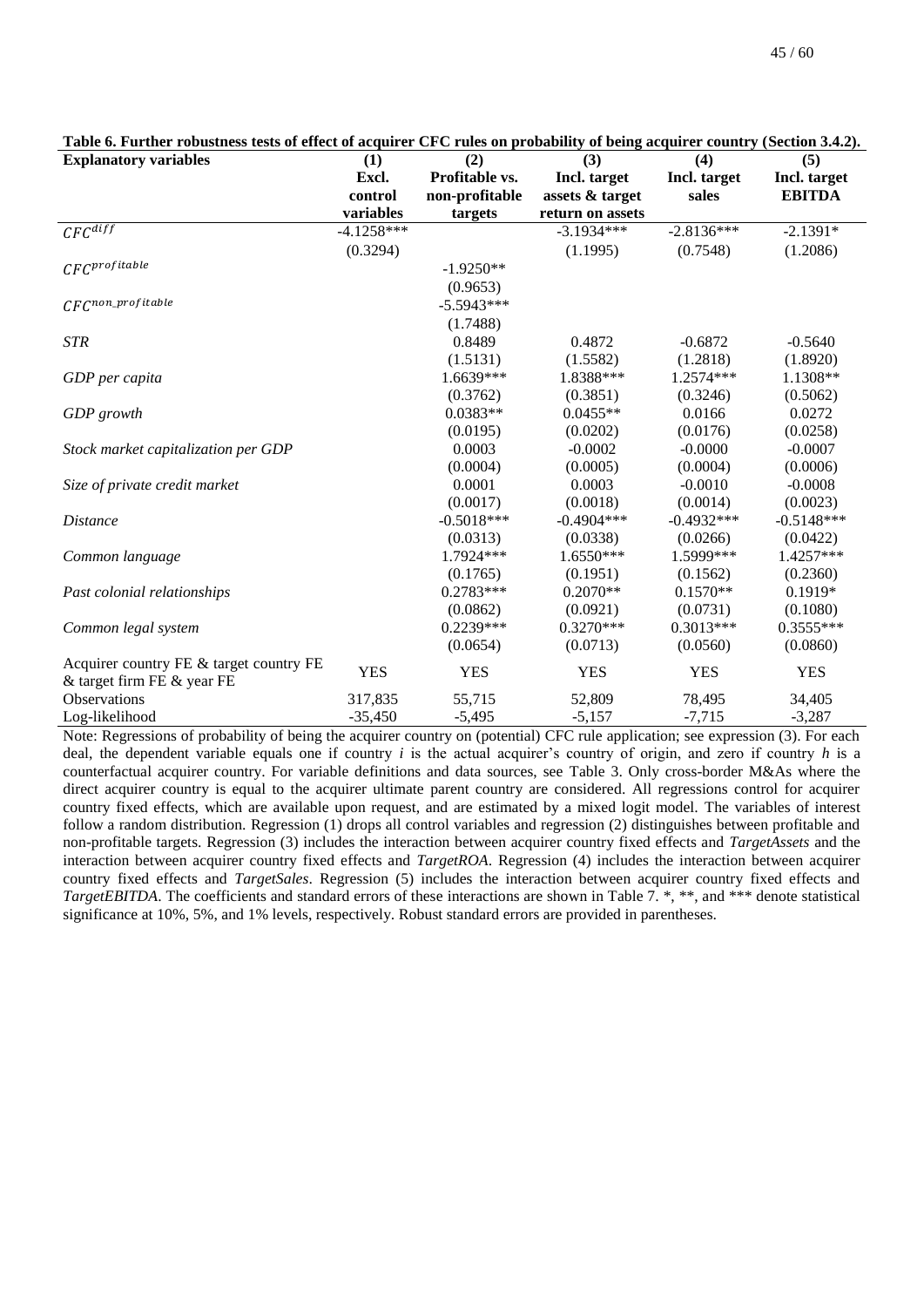<span id="page-46-0"></span>**Table 7. Supplemental regression results for candidate acquirer country fixed effects interacted with target-specific financial data.**

| Regression (3) of Table 6      |              | таже 7. бирренений гедгезями гезиня юг санинаас асуштег смингу няси спесез нисгасиси мни индег-эреспестнански иаш.<br>Regression (4) of Table 6 |              | Regression (5) of Table 6      |              |
|--------------------------------|--------------|-------------------------------------------------------------------------------------------------------------------------------------------------|--------------|--------------------------------|--------------|
| Australia*TargetAssets         | $-0.1275**$  | Australia*TargetSales                                                                                                                           | $-0.1167***$ | Australia*TargetEBITDA         | $-0.1229*$   |
|                                | (0.0526)     |                                                                                                                                                 | (0.0417)     |                                | (0.0696)     |
| Austria*TargetAssets           | 0.0927       | Austria*TargetSales                                                                                                                             | 0.0242       | Austria*TargetEBITDA           | 0.2592**     |
|                                |              |                                                                                                                                                 |              |                                |              |
|                                | (0.0960)     |                                                                                                                                                 | (0.0851)     |                                | (0.1150)     |
| Belgium*TargetAssets           | 0.0394       | Belgium*TargetSales                                                                                                                             | $-0.0256$    | Belgium*TargetEBITDA           | 0.0561       |
|                                | (0.0890)     |                                                                                                                                                 | (0.0693)     |                                | (0.1021)     |
| Canada*TargetAssets            | $-0.1606***$ | Canada*TargetSales                                                                                                                              | $-0.1735***$ | Canada*TargetEBITDA            | $-0.1486**$  |
|                                | (0.0541)     |                                                                                                                                                 | (0.0380)     |                                | (0.0643)     |
| China*TargetAssets             | 0.0502       | China*TargetSales                                                                                                                               | $-0.0781$    | China*TargetEBITDA             | $-0.0301$    |
|                                | (0.0579)     |                                                                                                                                                 | (0.0507)     |                                | (0.1096)     |
| Denmark*TargetAssets           | 0.0591       | Denmark*TargetSales                                                                                                                             | 0.0749       | Denmark*TargetEBITDA           | 0.0275       |
|                                | (0.1467)     |                                                                                                                                                 | (0.1215)     |                                | (0.1813)     |
| Finland*TargetAssets           | $-0.0130$    | Finland*TargetSales                                                                                                                             | $-0.1980***$ | Finland*TargetEBITDA           | 0.0561       |
|                                | (0.1863)     |                                                                                                                                                 | (0.0728)     |                                | (0.0490)     |
| France*TargetAssets            | $0.1841***$  | France*TargetSales                                                                                                                              | $0.1561***$  | France*TargetEBITDA            | 0.1999***    |
|                                | (0.0477)     |                                                                                                                                                 | (0.0420)     |                                | (0.0603)     |
| Germany*TargetAssets           | $0.1779***$  | Germany*TargetSales                                                                                                                             | $0.1239***$  | Germany*TargetEBITDA           | $0.2245***$  |
|                                | (0.0482)     |                                                                                                                                                 | (0.0479)     |                                | (0.0636)     |
|                                | $-0.0375$    |                                                                                                                                                 | $-0.0809*$   |                                | $-0.0597$    |
| HongKongSARChina*TargetAssets  |              | HongKongSARChina*TargetSales                                                                                                                    |              | HongKongSARChina*TargetEBITDA  |              |
|                                | (0.0544)     |                                                                                                                                                 | (0.0477)     |                                | (0.0725)     |
| India*TargetAssets             | $-0.1437**$  | India*TargetSales                                                                                                                               | $-0.0593$    | India*TargetEBITDA             | $-0.3182***$ |
|                                | (0.0591)     |                                                                                                                                                 | (0.0369)     |                                | (0.0755)     |
| Ireland*TargetAssets           | $-0.1022**$  | Ireland*TargetSales                                                                                                                             | $-0.0565$    | Ireland*TargetEBITDA           | -0.1737**    |
|                                | (0.0504)     |                                                                                                                                                 | (0.0410)     |                                | (0.0714)     |
| Israel*TargetAssets            | $-0.0013$    | Israel*TargetSales                                                                                                                              | $-0.0859$    | Israel*TargetEBITDA            | 0.0781       |
|                                | (0.0810)     |                                                                                                                                                 | (0.0572)     |                                | (0.1288)     |
| Italy*TargetAssets             | 0.0162       | Italy*TargetSales                                                                                                                               | 0.0067       | Italy*TargetEBITDA             | 0.0309       |
|                                | (0.0585)     |                                                                                                                                                 | (0.0457)     |                                | (0.0794)     |
| Japan*TargetAssets             | $0.1112**$   | Japan*TargetSales                                                                                                                               | $0.1007**$   | Japan*TargetEBITDA             | 0.0818       |
|                                | (0.0461)     |                                                                                                                                                 | (0.0404)     |                                | (0.0696)     |
| KoreaRep*TargetAssets          | 0.0875       | KoreaRep*TargetSales                                                                                                                            | $-0.0338$    | KoreaRep*TargetEBITDA          | 0.2206       |
|                                |              |                                                                                                                                                 |              |                                |              |
|                                | (0.1026)     |                                                                                                                                                 | (0.0893)     |                                | (0.2751)     |
| Malaysia*TargetAssets          | $-0.1075$    | Malaysia*TargetSales                                                                                                                            | $-0.1171*$   | Malaysia*TargetEBITDA          | $-0.2086$    |
|                                | (0.1090)     |                                                                                                                                                 | (0.0707)     |                                | (0.1310)     |
| Netherlands*TargetAssets       | $0.1765***$  | Netherlands*TargetSales                                                                                                                         | 0.0893*      | Netherlands*TargetEBITDA       | $0.1696**$   |
|                                | (0.0504)     |                                                                                                                                                 | (0.0458)     |                                | (0.0699)     |
| NewZealand*TargetAssets        | $-0.0111$    | NewZealand*TargetSales                                                                                                                          | $0.2038**$   | NewZealand*TargetEBITDA        | $-0.1343$    |
|                                | (0.1395)     |                                                                                                                                                 | (0.0951)     |                                | (0.1243)     |
| Norway*TargetAssets            | $-0.2134***$ | Norway*TargetSales                                                                                                                              | $-0.1773***$ | Norway*TargetEBITDA            | $-0.2307**$  |
|                                | (0.0732)     |                                                                                                                                                 | (0.0423)     |                                | (0.1167)     |
| RussianFederation*TargetAssets | 0.0481       | RussianFederation*TargetSales                                                                                                                   | $-0.1325$    | RussianFederation*TargetEBITDA | 0.2715       |
|                                | (0.2429)     |                                                                                                                                                 | (0.1597)     |                                | (0.1787)     |
| Singapore*TargetAssets         | $-0.0009$    | Singapore*TargetSales                                                                                                                           | $-0.0877$    | Singapore*TargetEBITDA         | $-0.0784$    |
|                                | (0.0640)     |                                                                                                                                                 | (0.0580)     |                                | (0.0812)     |
|                                | 0.2229***    | Spain*TargetSales                                                                                                                               | $0.1261**$   |                                | 0.1338       |
| Spain*TargetAssets             |              |                                                                                                                                                 |              | Spain*TargetEBITDA             |              |
|                                | (0.0759)     |                                                                                                                                                 | (0.0589)     |                                | (0.0972)     |
| Sweden*TargetAssets            | 0.3177***    | Sweden*TargetSales                                                                                                                              | $-0.0665$    | Sweden*TargetEBITDA            | 0.0543       |
|                                | (0.1215)     |                                                                                                                                                 | (0.0901)     |                                | (0.1561)     |
| Switzerland*TargetAssets       | $0.1798***$  | $\label{thm:1} Switzerland*TargetSales$                                                                                                         | 0.0347       | Switzerland*TargetEBITDA       | $0.1748**$   |
|                                | (0.0563)     |                                                                                                                                                 | (0.0557)     |                                | (0.0872)     |
| UnitedKingdom*TargetAssets     | $-0.0638$    | UnitedKingdom*TargetSales                                                                                                                       | $-0.1709***$ | UnitedKingdom*TargetEBITDA     | $-0.0150$    |
|                                | (0.0475)     |                                                                                                                                                 | (0.0314)     |                                | (0.0577)     |
| Australia*TargetROA            | 0.0451       |                                                                                                                                                 |              |                                |              |
|                                | (0.1562)     |                                                                                                                                                 |              |                                |              |
| Austria*TargetROA              | $-0.3821**$  |                                                                                                                                                 |              |                                |              |
|                                | (0.1873)     |                                                                                                                                                 |              |                                |              |
| Belgium*TargetROA              | 0.0782       |                                                                                                                                                 |              |                                |              |
|                                | (0.3381)     |                                                                                                                                                 |              |                                |              |
| Canada*TargetROA               | 0.0885       |                                                                                                                                                 |              |                                |              |
|                                | (0.2366)     |                                                                                                                                                 |              |                                |              |
| China*TargetROA                | $-0.3323**$  |                                                                                                                                                 |              |                                |              |
|                                |              |                                                                                                                                                 |              |                                |              |
|                                | (0.1653)     |                                                                                                                                                 |              |                                |              |
| Denmark*TargetROA              | 0.3034       |                                                                                                                                                 |              |                                |              |
|                                | (0.2514)     |                                                                                                                                                 |              |                                |              |
| Finland*TargetROA              | $0.4007**$   |                                                                                                                                                 |              |                                |              |
|                                | (0.1818)     |                                                                                                                                                 |              |                                |              |
| France*TargetROA               | 0.1699       |                                                                                                                                                 |              |                                |              |
|                                | (0.1596)     |                                                                                                                                                 |              |                                |              |
| Germany*TargetROA              | $-0.3493**$  |                                                                                                                                                 |              |                                |              |
|                                | (0.1597)     |                                                                                                                                                 |              |                                |              |
| HongKongSARChina*TargetROA     | 0.0771       |                                                                                                                                                 |              |                                |              |
|                                | (0.1329)     |                                                                                                                                                 |              |                                |              |
| India*TargetROA                | 0.0564       |                                                                                                                                                 |              |                                |              |
|                                |              |                                                                                                                                                 |              |                                |              |

(0.1776)

(0.1374)

(0.1377)

(0.1952)

 $I$ *reland\*TargetROA* 

 $Israel*TargetROA$ 

 $Italy*TargetROA$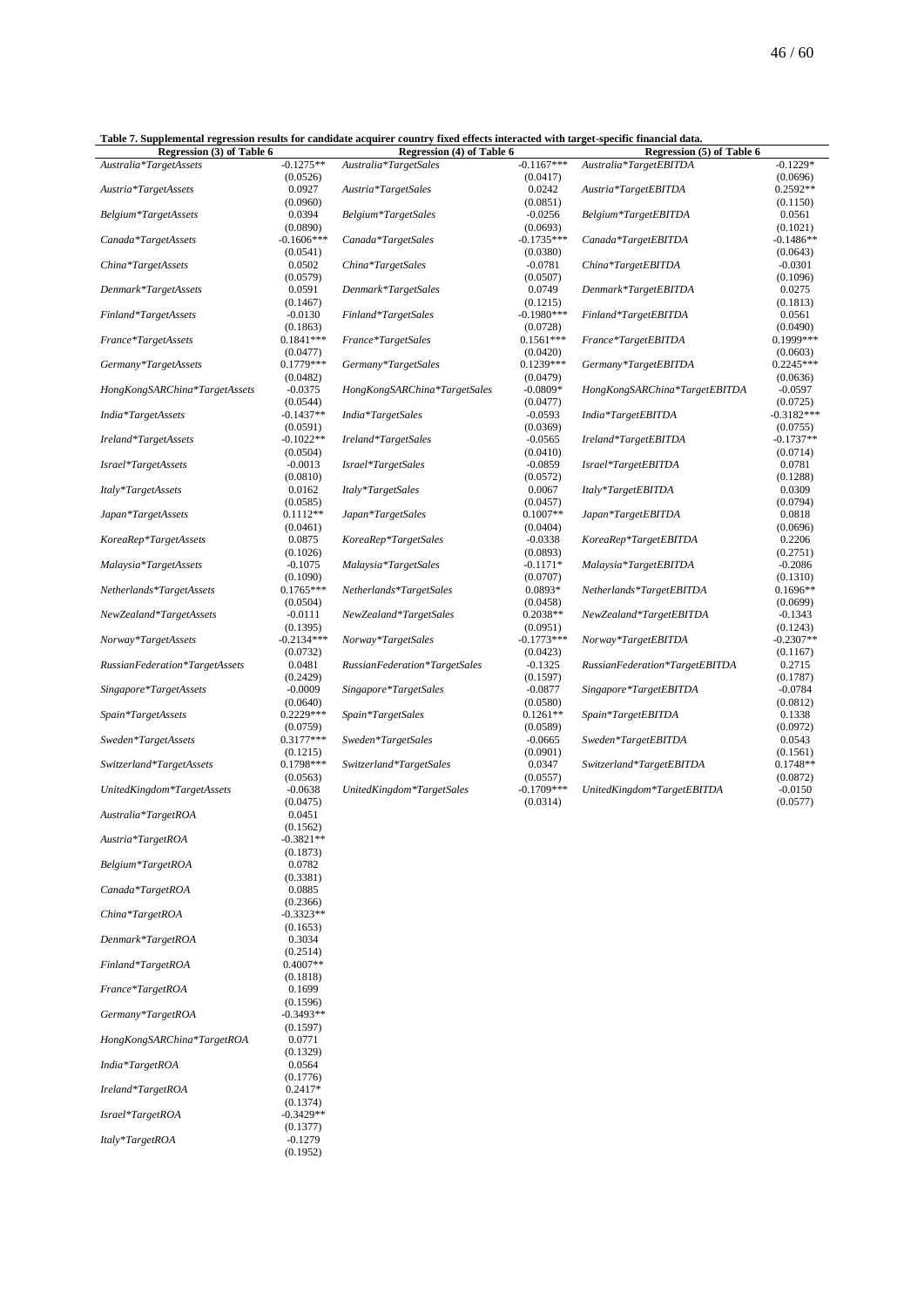| Japan*TargetROA             | $0.4780***$ |
|-----------------------------|-------------|
|                             | (0.1482)    |
| KoreaRep*TargetROA          | $-0.3778**$ |
|                             | (0.1693)    |
| Malaysia*TargetROA          | 0.1243      |
|                             | (0.1701)    |
| Netherlands*TargetROA       | 0.3409      |
|                             | (0.2256)    |
| NewZealand*TargetROA        | $0.3107**$  |
|                             | (0.1298)    |
| Norway*TargetROA            | $-0.0062$   |
|                             | (0.1873)    |
| RussianFederation*TargetROA | 0.1880      |
|                             | (0.3663)    |
| Singapore*TargetROA         | $-0.2435*$  |
|                             | (0.1407)    |
| Spain*TargetROA             | 0.1719      |
|                             | (0.2793)    |
| Sweden*TargetROA            | 7.1903**    |
|                             | (3.2794)    |
| Switzerland*TargetROA       | $-0.2943*$  |
|                             | (0.1715)    |
| UnitedKingdom*TargetROA     | $0.2905**$  |
|                             | (0.1420)    |

Note: Table reports supplemental results of regressions (3), (4) and (5) o[f Table 6.](#page-45-0) In particular, the coefficient of the interaction between candidate acquirer country fixed effects with target-specific consolidated financial data (target total assets, target return on assets, target net sales and target earnings before interest, taxes, depreciation and amortization) are shown. In all regressions, the US represent the base category \*, \*\*, and \*\*\* denote statistical significance at 10%, 5%, and 1% levels, respectively. Robust standard errors are provided in parentheses.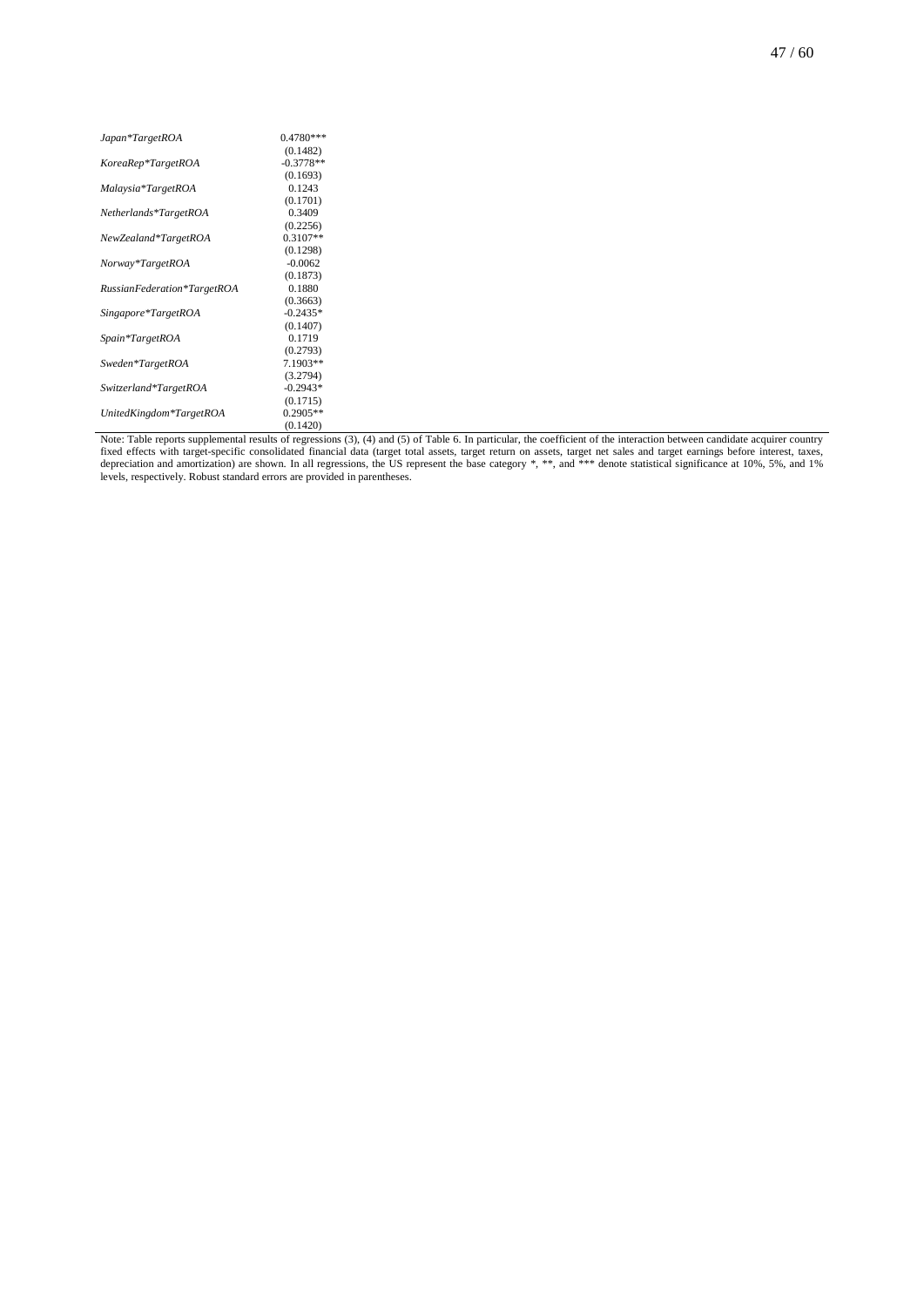| Country                       | <b>CFC</b>       | Number of | Number of | Country                   | CFC            | Number of      | Number of |
|-------------------------------|------------------|-----------|-----------|---------------------------|----------------|----------------|-----------|
|                               | rule             | acquirers | targets   |                           | rule           | acquirers      | targets   |
| Australia                     | 1                | 712       | 801       | Japan                     | 1              | 431            | 170       |
| Austria                       | $\overline{0}$   | 77        | none      | Korea, Rep.               | 1              | 162            | 153       |
| <b>Belarus</b>                | $\overline{0}$   | 1         | none      | Lithuania                 | 1              | 5              | none      |
| Belgium                       | $\overline{0}$   | 123       | 197       | Malaysia                  | 0              | 178            | 174       |
| Bermuda                       | $\overline{0}$   | 56        | none      | Malta                     | 0              | 5              | none      |
| <b>Brazil</b>                 |                  | 40        | 320       | Mexico                    |                | 54             | 270       |
| <b>British Virgin Islands</b> | $\overline{0}$   | 28        | none      | Netherlands               | 0              | 296            | 404       |
| Bulgaria                      | $\boldsymbol{0}$ |           | none      | New Zealand               |                | 92             | 141       |
| Canada                        | 1                | 1,824     | 594       | Norway                    | 1              | 130            | 260       |
| Cayman Islands                | $\overline{0}$   | 17        | none      | Panama                    | 0              | 5              | none      |
| Chile                         | $\overline{0}$   | 19        | none      | Poland                    | 0              | 25             | 170       |
| China                         |                  | 271       | 897       | Portugal                  |                | 35             | none      |
| Croatia                       | $\boldsymbol{0}$ | 1         | none      | <b>Russian Federation</b> | $\overline{0}$ | 51             | 82        |
| Cyprus                        | $\overline{0}$   | 35        | none      | Seychelles                | $\theta$       | 7              | none      |
| Czech Republic                | $\overline{0}$   | 7         | none      | Singapore                 | 0              | 416            | 290       |
| Denmark                       |                  | 118       | 35        | Slovak Republic           | 0              | $\overline{c}$ | none      |
| Estonia                       | $\theta$         | 1         | none      | Slovenia                  | 0              | 5              | none      |
| Finland                       |                  | 112       | 44        | South Africa              |                | 58             | 156       |
| France                        |                  | 490       | 708       | Spain                     | 1              | 239            | 369       |
| Germany                       |                  | 433       | 951       | Sweden                    |                | 365            | none      |
| Greece                        |                  | 17        | none      | Switzerland               | 0              | 268            | 240       |
| Hong Kong SAR, China          | $\boldsymbol{0}$ | 487       | 377       | Taiwan, China             | 0              | 90             | none      |
| Hungary                       | 1                | 7         | none      | Turkey                    | 1              | 17             | none      |
| Iceland                       |                  | 38        | none      | Ukraine                   | 0              | 8              | none      |
| India                         | $\overline{0}$   | 295       | 227       | United Kingdom            | 1              | 2,023          | 1,084     |
| Ireland                       | $\overline{0}$   | 253       | 181       | <b>United States</b>      | 1              | 2,647          | 3,818     |
| Israel                        |                  | 172       | none      |                           |                |                |           |
| Italy                         |                  | 198       | 334       | <b>Total</b>              |                | 13,447         | 13,447    |

<span id="page-48-0"></span>**Table 8. Cross-border M&A sample (2002-2014) for analyzing effect of acquirer CFC rules on probability of being target country (Section [3.4.3\)](#page-20-0).**

Note: This table shows the number of acquirer ultimate parents and targets per country in our cross-border M&A sample to investigate Hypothesis 1b. In this context, cross-border M&As are defined as acquirer ultimate parent and target residing in different countries; the direct acquirer and acquirer ultimate parent reside in the same country. To keep the mixed logit regressions computationally feasible, the set of considered candidate target countries is restricted (see Section [3.3\)](#page-13-0). CFC rule takes the value one, if the acquirer country has implemented CFC rules in 2014.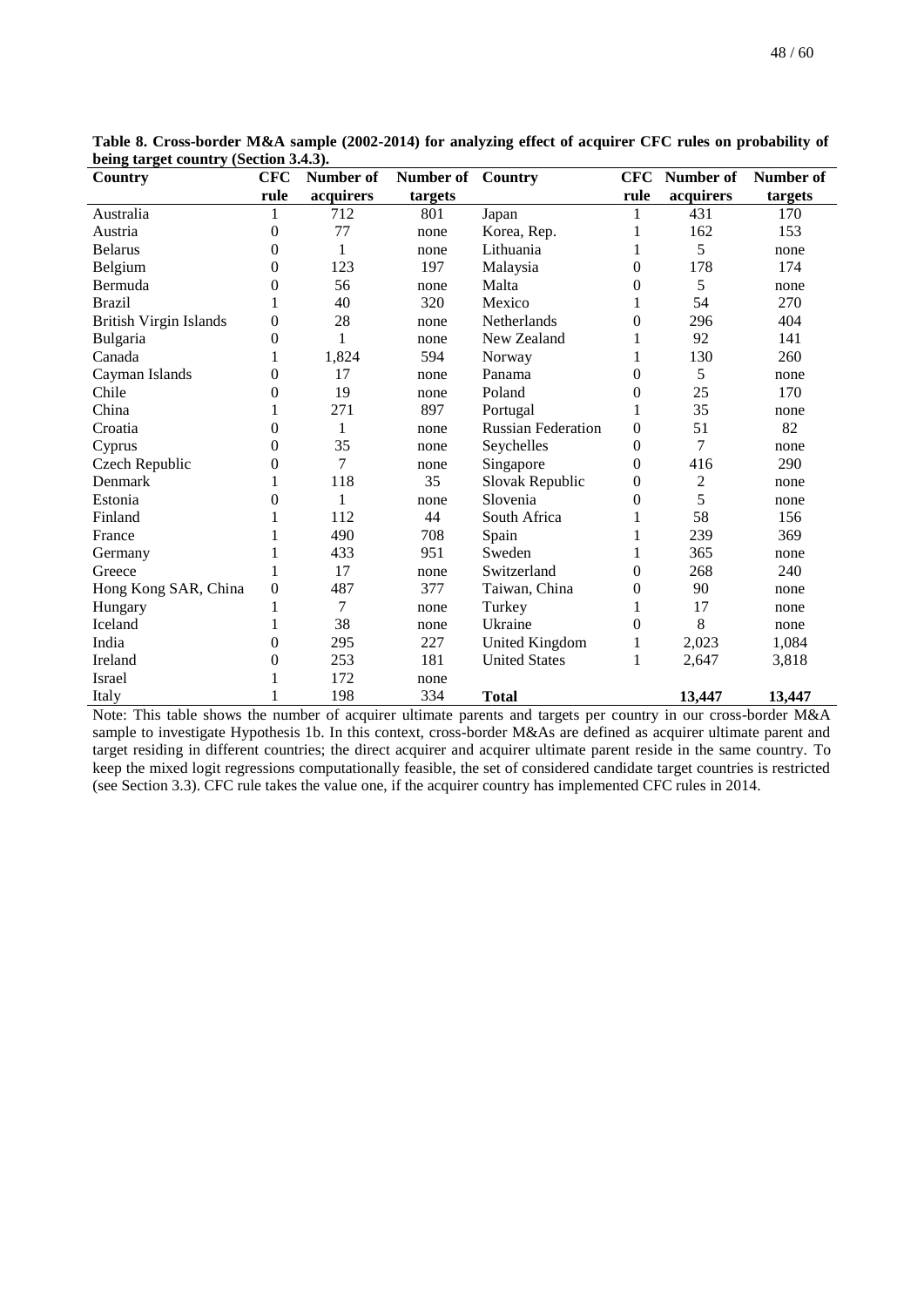<span id="page-49-1"></span>**Table 9. Definition, data sources and summary statistics of variables for analyzing effect of acquirer CFC rules on probability of being target country (Section [3.4.3\)](#page-20-1).**

<span id="page-49-0"></span>

| <b>Variable</b>               | <b>Definition</b>                                                                                                                    | Data source               | Obs.           | Mean   | Std. Dev. | Min              | Max          |
|-------------------------------|--------------------------------------------------------------------------------------------------------------------------------------|---------------------------|----------------|--------|-----------|------------------|--------------|
| $CFC^{dummy}$                 | Binary dummy variable coded one if target country STR is smaller than acquirer country's tax rate threshold                          | Tax guides                | 317,444        | 0.345  | 0.475     | $\Omega$         | 1            |
|                               | of CFC rule or acquirer country applies CFC rules without a tax rate threshold, and 0 otherwise                                      |                           |                |        |           |                  |              |
| $CFC^{diff}$                  | Difference between acquirer country STR and target country STR if target country STR is smaller than                                 | Tax guides                | 317.444        | 0.037  | 0.063     | 0.000            | 0.284        |
|                               | acquirer country's tax rate threshold of CFC rule or acquirer country applies CFC rules without a tax rate                           |                           |                |        |           |                  |              |
|                               | threshold, and 0 otherwise                                                                                                           |                           |                |        |           |                  |              |
| $CFC$ diffEATR                | Difference between acquirer country STR and target country STR if target country EATR is smaller than                                | Tax guides; Oxford        | 317,444        | 0.031  | 0.057     | $-0.033$         | 0.284        |
|                               | acquirer country's tax rate threshold of the CFC rule or acquirer country applies CFC rules without a tax rate University Centre for |                           |                |        |           |                  |              |
|                               | threshold, and 0 otherwise                                                                                                           | <b>Business Taxation</b>  |                |        |           |                  |              |
| $CFC^{diffEEA}$               | Same as $CFC^{diff}$ ; however, set to zero if acquirer and target country are both EEA member states and M&A                        | Tax guides                | 317,444        | 0.035  | 0.062     | 0.000            | 0.284        |
|                               | vear is after 2006                                                                                                                   |                           |                |        |           |                  |              |
| Below                         | See expression (6)                                                                                                                   | Tax guides                | 317,444        | 0.037  | 0.063     | 0.000            | 0.284        |
| Above                         | See expression (7)                                                                                                                   | Tax guides                | 317,444        | 0.008  | 0.026     | 0.000            | 0.258        |
| Higher                        | See expression (8)                                                                                                                   | Tax guides                | 317,444        | 0.014  | 0.030     | 0.000            | 0.259        |
| $CFC^{taxbase}$               | See expression (10)                                                                                                                  | Tax guides                | 317,444        | 0.305  | 0.058     | 0.125            | 0.409        |
| $CFC$ profitable              | Same as $CFC^{diff}$ ; however, for non-profitable targets set to zero                                                               | Tax guides; SDC Platinum; | 53,270         | 0.026  | 0.057     | 0.000            | 0.284        |
|                               |                                                                                                                                      | Compustat North America;  |                |        |           |                  |              |
|                               |                                                                                                                                      | Compustat Global          |                |        |           |                  |              |
| $CFC^{non\_profile}$          | Same as $CFC^{diff}$ ; however, for profitable targets set to zero                                                                   | Tax guides; SDC Platinum; | 53,270         | 0.013  | 0.042     | 0.000            | 0.277        |
|                               |                                                                                                                                      | Compustat North America;  |                |        |           |                  |              |
|                               |                                                                                                                                      | Compustat Global          |                |        |           |                  |              |
| STR                           | STR in candidate target country, including typical local taxes                                                                       | Tax guides                | 317,444        | 0.287  | 0.071     | 0.125            | 0.409        |
| GDP per capita                | GDP per capita in candidate target country (natural logarithm)                                                                       | World Bank                | 317.444        | 10.267 | 0.687     | 7.942            | 11.284       |
| GDP growth                    | Growth of GDP in candidate target country (in %)                                                                                     | World Bank                | 317,444        | 3.221  | 3.206     | $-7.821$         | 15.240       |
| Stock market                  | Stock market capitalization of listed domestic firms in candidate target country (in % of GDP)                                       | World Bank                | 317,444        | 124.1  | 178.4     | 17.020           | 1,254.5      |
| capitalization per GDP        |                                                                                                                                      |                           |                |        |           |                  |              |
| Size of private credit        | Domestic credit to private sector in candidate target country (in % of GDP)                                                          | World Bank                | 317,444        | 109.5  | 47.091    | 13.353           | 233.4        |
| market                        |                                                                                                                                      |                           |                |        |           |                  |              |
| <i>Distance</i>               | Simple distance (in km) between most populated cities of acquirer and candidate target country (natural Mayer and Zignago (2011)     |                           | 317,444        | 8.609  | 1.046     | 5.153            | 9.883        |
|                               | logarithm)                                                                                                                           |                           |                |        |           |                  |              |
| Common language               | Common language index between acquirer and candidate target country (0 (low similarity) to 1 (high Melitz and Toubal (2014)          |                           | 317,444        | 0.235  | 0.212     | 0.000            | 0.991        |
|                               | similarity))                                                                                                                         |                           |                |        |           |                  |              |
| Past colonial                 | Binary dummy variable coded one if acquirer and candidate target country were ever in a colonial Mayer and Zignago (2011)            |                           | 317,444        | 0.103  | 0.304     | $\overline{0}$   | 1            |
| relationships                 | relationship, and 0 otherwise                                                                                                        |                           |                |        |           |                  |              |
| Common legal system           | Binary dummy variable coded one if legal system of acquirer and candidate target country have common Head et al. (2010)              |                           | 317,444        | 0.329  | 0.470     | $\boldsymbol{0}$ | $\mathbf{1}$ |
|                               | legal origins, and 0 otherwise                                                                                                       |                           |                |        |           |                  |              |
| Corruption control            | Corruption control index of candidate target country (-3 (low control) to 3 (high control))                                          | World Bank                | 317,444        | 1.072  | 0.976     | $-1.088$         | 2.527        |
| <b>Business start-up cost</b> | Cost of business start-up procedures in candidate target country (in % of GNI per capita)                                            | World Bank                | 317.444        | 9.601  | 12.746    | 0.000            | 78.400       |
| Unemployment rate             | Unemployment rate in candidate target country (in % of total labor force)                                                            | World Bank                | 317,444        | 7.031  | 5.050     | 2.493            | 27.140       |
| Domestic firms                | Number of listed domestic firms in candidate target country (natural logarithm)                                                      | World Bank                | 317,444        | 6.426  | 1.232     | 3.714            | 8.638        |
| <b>Business disclosure</b>    | Business extent of disclosure index of in candidate target country (0 (less disclosure) to 10 (more                                  | World Bank                | 264,159 7.188  |        | 2.344     | $\overline{0}$   | 10           |
|                               | disclosure))                                                                                                                         |                           |                |        |           |                  |              |
| AcquirerAssets                | Pre-deal consolidated acquirer total assets in the last year before the effective M&A date (natural logarithm)                       | SDC Platinum; Compustat   | 215,197 20.280 |        | 2.808     | 11.513 28.710    |              |
|                               |                                                                                                                                      | North America; Compustat  |                |        |           |                  |              |
|                               |                                                                                                                                      | Global                    |                |        |           |                  |              |
| AcquirerROA                   | Pre-deal consolidated acquirer pre-tax income in the last year before the effective M&A date divided by pre-                         | SDC Platinum; Compustat   | 215,197        | 0.035  | 5.999     | $-191.9$         | 360.5        |
|                               | deal consolidated acquirer total assets in the last year before the effective M&A date                                               | North America; Compustat  |                |        |           |                  |              |
|                               |                                                                                                                                      | Global                    |                |        |           |                  |              |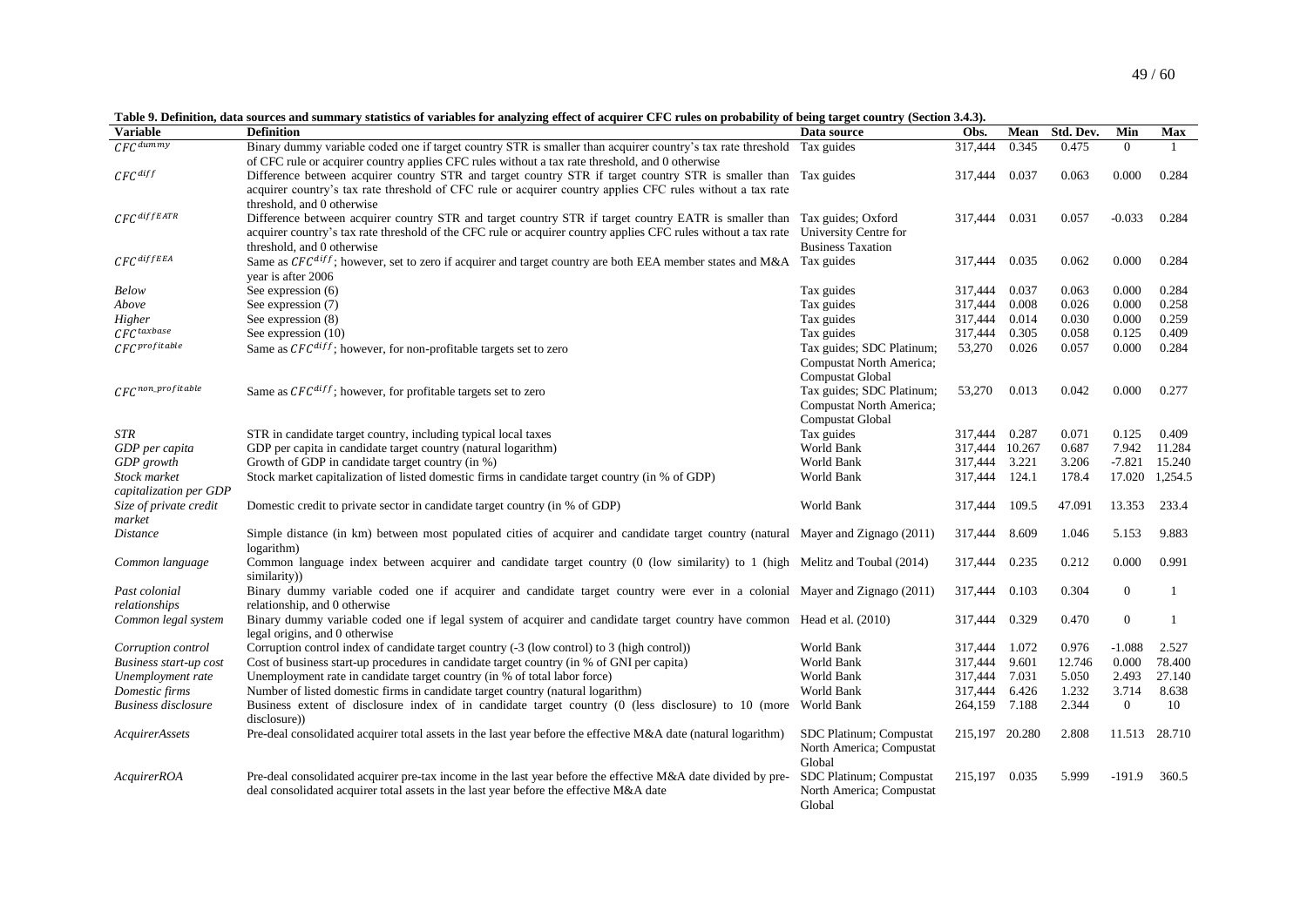| AcquirerSales         | Pre-deal consolidated acquirer net sales in the last year before the effective $M&A$ date (natural logarithm)                     | SDC Platinum; Compustat  | 206,176 19.979 | 2.732 | 8.219 | 26.834 |
|-----------------------|-----------------------------------------------------------------------------------------------------------------------------------|--------------------------|----------------|-------|-------|--------|
|                       |                                                                                                                                   | North America; Compustat |                |       |       |        |
|                       |                                                                                                                                   | Global                   |                |       |       |        |
| <i>AcquirerEBITDA</i> | Pre-deal consolidated acquirer EBITDA (earnings before interest, taxes, depreciation and amortization) in SDC Platinum; Compustat |                          | 180,202 18.594 | 2.365 | 9.210 | 24.723 |
|                       | the last year before the effective M&A date (natural logarithm)                                                                   | North America; Compustat |                |       |       |        |
|                       |                                                                                                                                   | Global                   |                |       |       |        |

Note: Data on country fixed effects are not reported but are available upon request.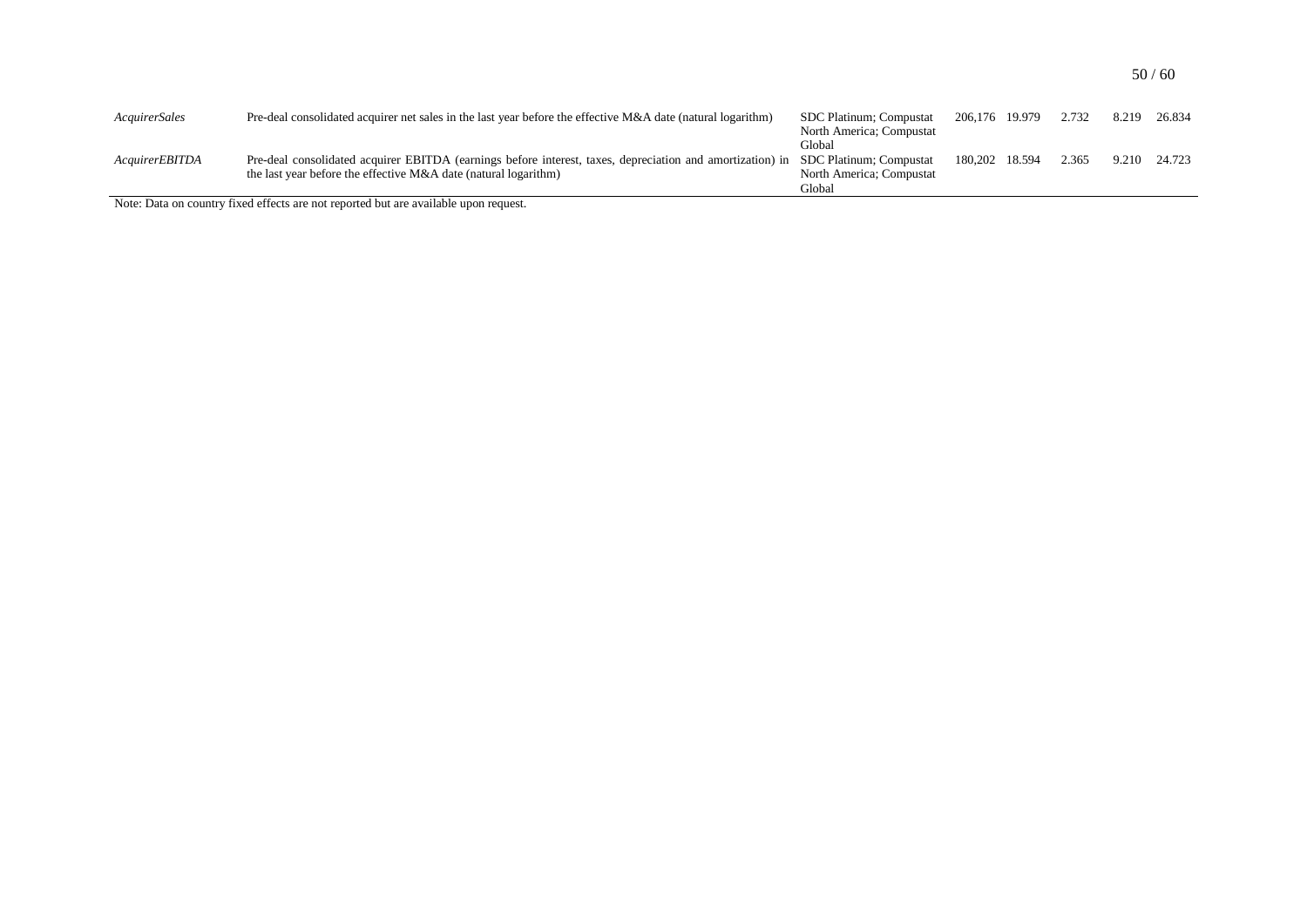| <b>Explanatory variables</b>            | (1)                      | (2)                      | (3)                | (4)                |  |
|-----------------------------------------|--------------------------|--------------------------|--------------------|--------------------|--|
|                                         | <b>Conditional logit</b> | <b>Conditional logit</b> | <b>Mixed logit</b> | <b>Mixed logit</b> |  |
| $CFC$ dummy                             | $-0.1078**$              |                          |                    |                    |  |
|                                         | (0.0450)                 |                          |                    |                    |  |
| $CFC$ <sup>diff</sup>                   |                          | $-1.7115***$             | $-2.8880***$       | $-2.8880***$       |  |
|                                         |                          | (0.3921)                 | (0.5306)           | (0.8075)           |  |
| <b>STR</b>                              | 2.6019***                | 2.4139***                | 2.0753***          | $2.0753**$         |  |
|                                         | (0.6293)                 | (0.6309)                 | (0.6398)           | (0.8535)           |  |
| GDP per capita                          | $-0.0639$                | $-0.0388$                | $-0.0848$          | $-0.0848$          |  |
|                                         | (0.1740)                 | (0.1739)                 | (0.1744)           | (0.3059)           |  |
| GDP growth                              | $0.0142*$                | $0.0143*$                | $0.0134*$          | 0.0134             |  |
|                                         | (0.0081)                 | (0.0081)                 | (0.0081)           | (0.0112)           |  |
| Stock market capitalization per GDP     | $-0.0003$                | $-0.0003$                | $-0.0003$          | $-0.0003$          |  |
|                                         | (0.0002)                 | (0.0002)                 | (0.0002)           | (0.0003)           |  |
| Size of private credit market           | $-0.0019**$              | $-0.0019**$              | $-0.0021***$       | $-0.0021**$        |  |
|                                         | (0.0008)                 | (0.0008)                 | (0.0008)           | (0.0011)           |  |
| <i>Distance</i>                         | $-0.5799***$             | $-0.5740***$             | $-0.5736***$       | $-0.5736***$       |  |
|                                         | (0.0112)                 | (0.0114)                 | (0.0114)           | (0.0188)           |  |
| Common language                         | 1.9043***                | 1.9006***                | 1.9162***          | 1.9162***          |  |
|                                         | (0.0639)                 | (0.0638)                 | (0.0641)           | (0.1225)           |  |
| Past colonial relationships             | $0.2992***$              | $0.2777***$              | $0.2712***$        | $0.2712***$        |  |
|                                         | (0.0375)                 | (0.0377)                 | (0.0378)           | (0.0489)           |  |
| Common legal system                     | 0.0172                   | 0.0311                   | 0.0345             | 0.0345             |  |
|                                         | (0.0269)                 | (0.0271)                 | (0.0272)           | (0.0483)           |  |
| Corruption control                      | $0.1651*$                | $0.1644*$                | $0.1600*$          | 0.1600             |  |
|                                         | (0.0859)                 | (0.0860)                 | (0.0863)           | (0.1337)           |  |
| Business start-up cost                  | $-0.0073**$              | $-0.0072**$              | $-0.0075**$        | $-0.0075*$         |  |
|                                         | (0.0033)                 | (0.0033)                 | (0.0033)           | (0.0044)           |  |
| Unemployment rate                       | $-0.0004$                | 0.0001                   | 0.0004             | 0.0004             |  |
|                                         | (0.0064)                 | (0.0064)                 | (0.0064)           | (0.0085)           |  |
| Domestic firms                          | $0.1775**$               | $0.1651*$                | $0.1834**$         | 0.1834             |  |
|                                         | (0.0848)                 | (0.0846)                 | (0.0848)           | (0.1338)           |  |
| Acquirer country FE & target country FE | <b>YES</b>               | <b>YES</b>               | <b>YES</b>         | <b>YES</b>         |  |
| & target firm FE & year FE              |                          |                          |                    |                    |  |
| Observations                            | 317,444                  | 317,444                  | 317,444            | 317,444            |  |
| Log-likelihood                          | $-31,158$                | $-31,151$                | $-31,144$          | $-31,144$          |  |

<span id="page-51-0"></span>**Table 10. Effect of acquirer CFC rules on probability of being target country (Section [3.4.3\)](#page-20-0).**

Note: Regressions of probability of being the target country on (potential) CFC rule application in acquirer country; see expression (12). For each deal, the dependent variable equals one if country *j* is the actual target's country of origin, and zero if country *g* is a counterfactual target country. For variable definitions and data sources, see [Table 9.](#page-49-0)  Only cross-border M&As where the direct acquirer country is equal to the acquirer ultimate parent country are considered. All regressions control for target country fixed effects, which are available upon request. The variables of interest follow a random distribution in the mixed logit regressions. Regressions (1) and (2) are estimated by a conditional logit model and regressions (3) and (4) are estimated by a mixed logit model. Regression (4) is identical to regression (3) except for standard errors, which are robust to clustering on the acquirer-country-year level. \*, \*\*, and \*\*\* denote statistical significance at 10%, 5%, and 1% levels, respectively. Robust standard errors are provided in parentheses.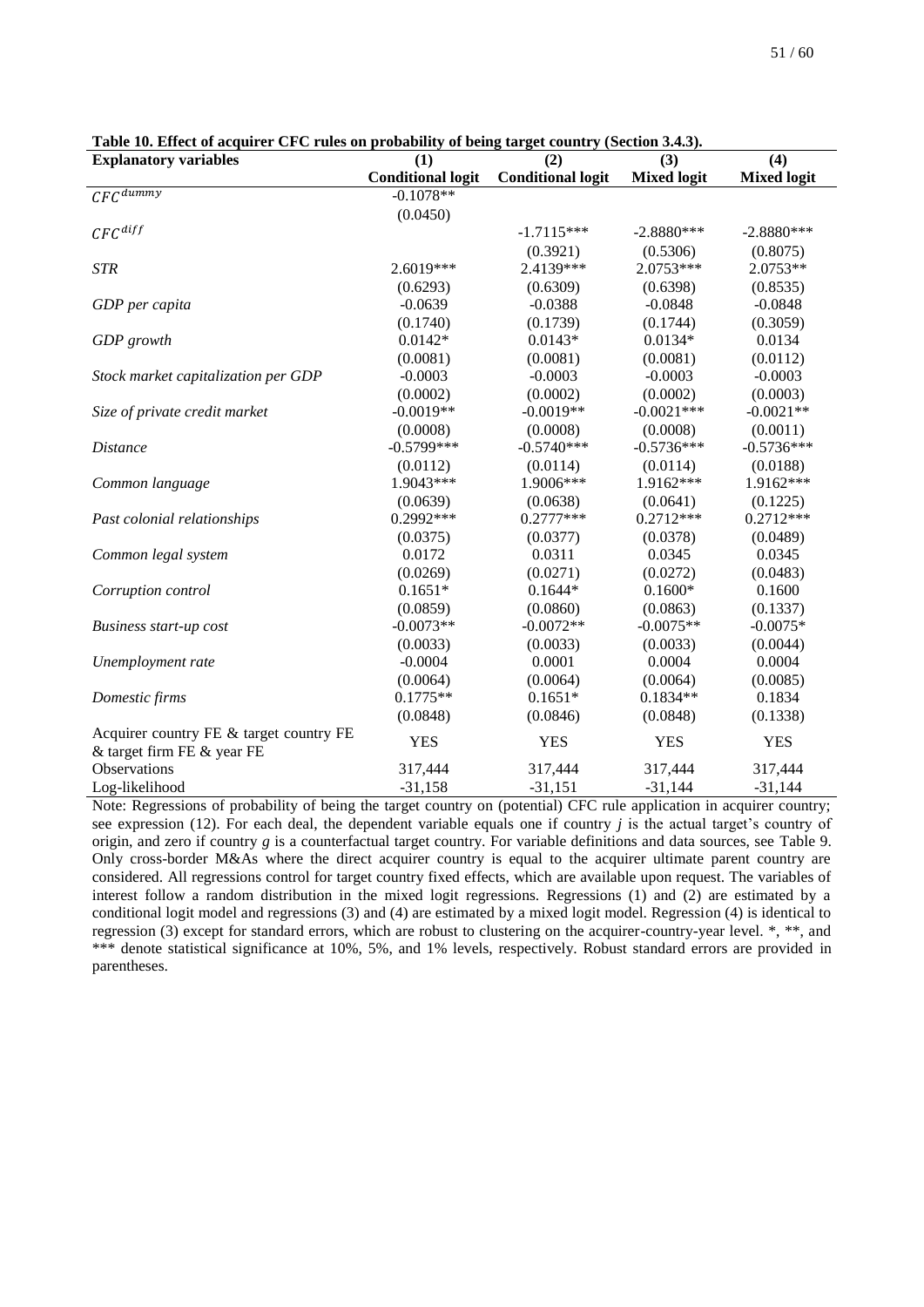<span id="page-52-0"></span>

| <b>Explanatory variables</b>        | (1)                 | (2)                  | (3)             | (4)          | (5)                     | (6)                     | (7)            | (8)           |
|-------------------------------------|---------------------|----------------------|-----------------|--------------|-------------------------|-------------------------|----------------|---------------|
|                                     | <b>Using target</b> | Considering          | Considering     | Randomizing  | Excl.                   | Excl.                   | Incl. business | <b>OLS</b>    |
|                                     | effective average   | <b>EAA</b> exemption | included income | <b>STR</b>   | acquirers from          | targets from            | disclosure     | regression    |
|                                     | tax rate            | $-post 2006)$        | of CFC rule     |              | <b>AU&amp;CA&amp;NZ</b> | <b>DE&amp;UK&amp;US</b> | index          |               |
| $CFC^{diff}$                        |                     |                      |                 | $-2.9635***$ | $-3.0176***$            | $-1.9885***$            | $-2.1462***$   |               |
|                                     |                     |                      |                 | (0.5612)     | (0.5315)                | (0.6091)                | (0.5646)       |               |
| $CFC$ diffEATR                      | $-1.6836***$        |                      |                 |              |                         |                         |                |               |
|                                     | (0.4775)            |                      |                 |              |                         |                         |                |               |
| $CFC^{diffEEA}$                     |                     | $-3.2489***$         |                 |              |                         |                         |                |               |
|                                     |                     | (0.5360)             |                 |              |                         |                         |                |               |
| $CFC$ taxbase                       |                     |                      | $-1.3819^{a}$   |              |                         |                         |                |               |
|                                     |                     |                      | (0.9350)        |              |                         |                         |                |               |
| $CFC^{dummy}$                       |                     |                      |                 |              |                         |                         |                | $-0.0163***$  |
|                                     |                     |                      |                 |              |                         |                         |                | (0.0012)      |
| $\emph{STR}$                        | 2.3923***           | 1.9682***            | 3.8860***       | 1.8021***    | 2.2549***               | $-0.7337$               | 1.8860**       | $0.0429*$     |
|                                     | (0.6354)            | (0.6407)             | (1.0668)        | (0.6577)     | (0.6744)                | (0.9266)                | (0.7650)       | (0.0251)      |
| GDP per capita                      | $-0.0710$           | $-0.0803$            | $-0.1884$       | $-0.3431*$   | 0.0169                  | $-0.5203***$            | 0.3354         | $0.0117*$     |
|                                     | (0.1744)            | (0.1749)             | (0.1798)        | (0.1848)     | (0.1825)                | (0.1978)                | (0.2291)       | (0.0063)      |
| GDP growth                          | $0.0139*$           | $0.0137*$            | $0.0140*$       | 0.0119       | 0.0109                  | $0.0186**$              | $0.0204**$     | 0.0004        |
|                                     | (0.0081)            | (0.0081)             | (0.0082)        | (0.0083)     | (0.0087)                | (0.0093)                | (0.0087)       | (0.0002)      |
| Stock market capitalization per GDP | $-0.0003$           | $-0.0003$            | $-0.0002$       | $-0.0001$    | $-0.0003$               | $-0.0002$               | $-0.0002$      | $-0.0000**$   |
|                                     | (0.0002)            | (0.0002)             | (0.0002)        | (0.0002)     | (0.0002)                | (0.0002)                | (0.0003)       | (0.0000)      |
| Size of private credit market       | $-0.0020**$         | $-0.0022***$         | $-0.0018**$     | $-0.0022***$ | $-0.0029***$            | $-0.0034***$            | $-0.0025***$   | $-0.0001$ *** |
|                                     | (0.0008)            | (0.0008)             | (0.0008)        | (0.0008)     | (0.0009)                | (0.0011)                | (0.0009)       | (0.0000)      |
| <b>Distance</b>                     | $-0.5834***$        | $-0.5712***$         | $-0.5919***$    | $-0.5985***$ | $-0.5562***$            | $-0.6799***$            | $-0.5717***$   | $-0.0328***$  |
|                                     | (0.0113)            | (0.0115)             | (0.0122)        | (0.0125)     | (0.0145)                | (0.0166)                | (0.0123)       | (0.0007)      |
| Common language                     | 1.9332***           | 1.9217***            | 1.9710***       | 2.0260***    | 1.9892***               | 2.0413***               | 1.9405***      | $0.1293***$   |
|                                     | (0.0639)            | (0.0640)             | (0.0670)        | (0.0684)     | (0.0685)                | (0.0805)                | (0.0687)       | (0.0049)      |
| Past colonial relationships         | 0.2986***           | $0.2636***$          | $0.2760***$     | $0.2637***$  | $0.2214***$             | 0.3984***               | $0.2497***$    | $0.0051***$   |
|                                     | (0.0377)            | (0.0378)             | (0.0384)        | (0.0387)     | (0.0403)                | (0.0485)                | (0.0413)       | (0.0018)      |
| Common legal system                 | 0.0139              | 0.0364               | 0.0282          | 0.0315       | $0.0482*$               | $0.0919***$             | 0.0162         | $0.0020*$     |
|                                     | (0.0269)            | (0.0272)             | (0.0278)        | (0.0280)     | (0.0278)                | (0.0341)                | (0.0291)       | (0.0012)      |
| Corruption control                  | $0.1784**$          | $0.1504*$            | $0.1641*$       | $0.1525*$    | 0.1277                  | 0.0777                  | $0.3170***$    | 0.0035        |
|                                     | (0.0860)            | (0.0865)             | (0.0875)        | (0.0889)     | (0.0922)                | (0.1113)                | (0.1135)       | (0.0027)      |
| <b>Business start-up cost</b>       | $-0.0074**$         | $-0.0074**$          | $-0.0076**$     | $-0.0081**$  | $-0.0052$               | $-0.0071*$              | $-0.0064*$     | $0.0002**$    |
|                                     | (0.0033)            | (0.0033)             | (0.0033)        | (0.0034)     | (0.0035)                | (0.0037)                | (0.0036)       | (0.0001)      |
| Unemployment rate                   | 0.0003              | 0.0002               | $-0.0026$       | $-0.0032$    | 0.0033                  | $-0.0134*$              | 0.0055         | $0.0006***$   |
|                                     | (0.0064)            | (0.0064)             | (0.0065)        | (0.0065)     | (0.0067)                | (0.0081)                | (0.0071)       | (0.0002)      |

**Table 11. Robustness tests of effect of acquirer CFC rules on probability of being target country (Section [3.4.3\)](#page-20-1).**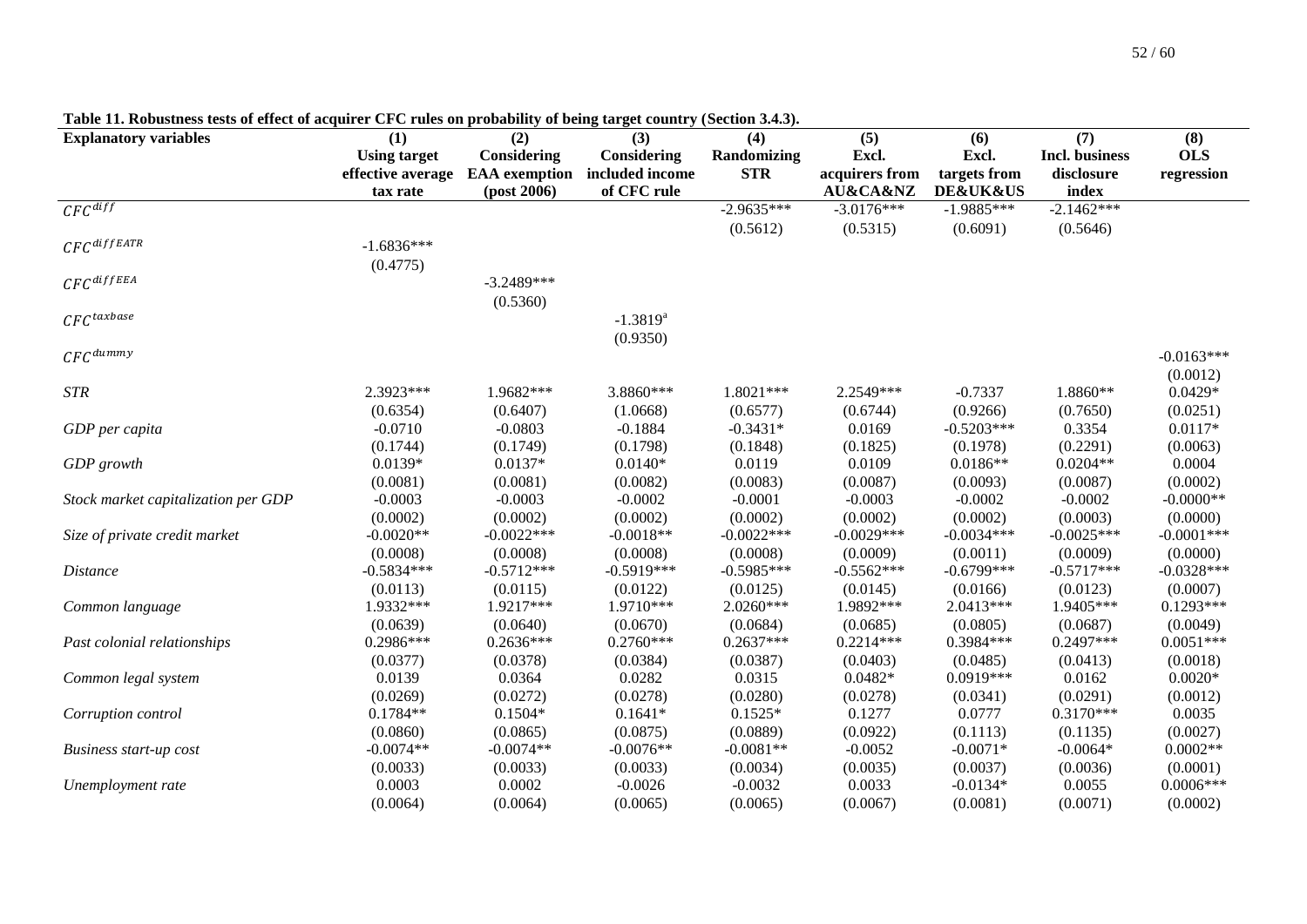| Domestic firms                                                        | $0.1715**$<br>(0.0848) | $0.1794**$<br>(0.0849) | $0.2252***$<br>(0.0861) | $0.2844***$<br>(0.0876) | $0.2078**$<br>(0.0883) | $0.2547***$<br>(0.0907) | 0.0623<br>(0.1015) | $0.0030*$<br>(0.0018) |
|-----------------------------------------------------------------------|------------------------|------------------------|-------------------------|-------------------------|------------------------|-------------------------|--------------------|-----------------------|
| Business disclosure                                                   |                        |                        |                         |                         |                        |                         | 0.0820<br>(0.0686) |                       |
| Acquirer country FE & target country FE<br>& target firm FE & year FE | YES                    | YES                    | <b>YES</b>              | <b>YES</b>              | <b>YES</b>             | YES                     | <b>YES</b>         | <b>YES</b>            |
| <b>Observations</b>                                                   | 317,444                | 317.444                | 317,444                 | 317,444                 | 255,172                | 161.910                 | 264,159            | 317,444               |
| Log-likelihood                                                        | $-31,155$              | $-31.140$              | $-31,136$               | $-31,119$               | $-26,594$              | $-19.327$               | $-26,172$          |                       |
| R squared adjusted                                                    |                        |                        |                         |                         |                        |                         |                    | 0.133                 |

Note: Regressions of probability of being the target country on (potential) CFC rule application in acquirer country; see expression (12). For each deal, the dependent variable equals one if country *j* is the actual target's country of origin, and zero if country *g* is a counterfactual target country. For variable definitions and data sources, see [Table 9.](#page-49-1) Only cross-border M&As where the direct acquirer country is equal to the acquirer ultimate parent country are considered. All regressions control for target country fixed effects, which are available upon request, and are estimated by a mixed logit model. The variables of interest follow a random distribution in the mixed logit regressions. Regression (1), (2) and (3) check whether our variable of interest is robust to using effective average tax rates, considering potential non-application of CFC rules within the EEA and considering the included income by CFC rules. In regression (4), also STR follows a random distribution. Regressions (5) and (6) exclude certain countries and regression (7) considers a further control variable (*Business disclosure*). Regression (8) is estimated by an OLS regression; the constant is not reported but available upon request. \*, \*\*, and \*\*\* denote statistical significance at 10%, 5%, and 1% levels, respectively. Robust standard errors are provided in parentheses.

<sup>a</sup> The level of statistical significance is 13.9%.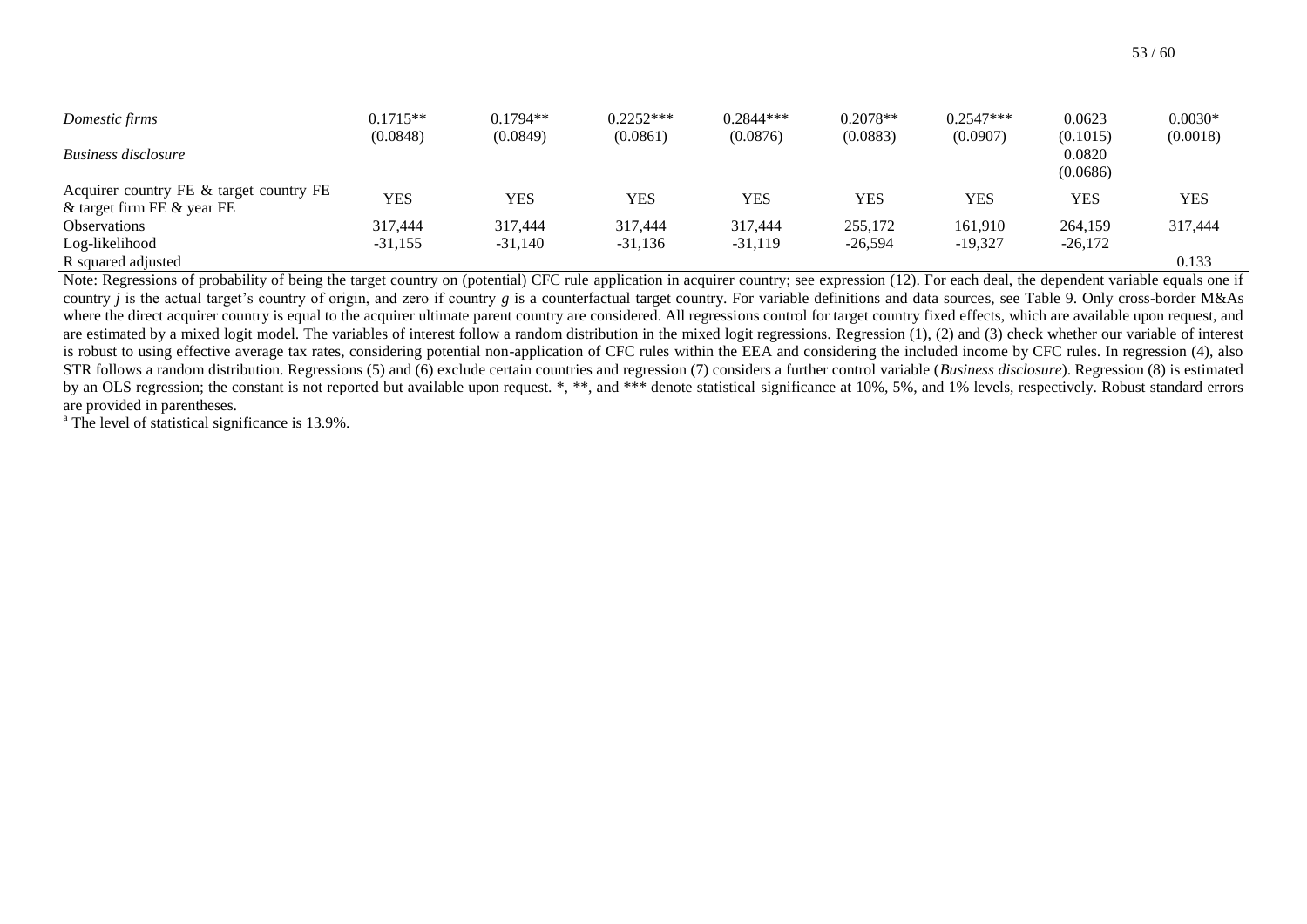| <b>Explanatory variables</b>            | (1)          | (2)            | (3)               | (4)          | (5)            |  |  |
|-----------------------------------------|--------------|----------------|-------------------|--------------|----------------|--|--|
|                                         | Excl.        | Profitable vs. | Incl. acquirer    | Incl.        | Incl. acquirer |  |  |
|                                         | control      | non-profitable | assets & acquirer | acquirer     | <b>EBITDA</b>  |  |  |
|                                         | variables    | targets        | return on assets  | sales        |                |  |  |
| $CFC^{diff}$                            | $-6.4155***$ |                | $-3.5409***$      | $-3.4268***$ | $-3.2957***$   |  |  |
|                                         | (0.4292)     |                | (0.6830)          | (0.6655)     | (0.7050)       |  |  |
| $CFC^{profile}$                         |              | $-6.4673***$   |                   |              |                |  |  |
|                                         |              | (1.6700)       |                   |              |                |  |  |
| $CFC^{non\_profile}$                    |              | $-7.2323***$   |                   |              |                |  |  |
|                                         |              | (1.9287)       |                   |              |                |  |  |
| <b>STR</b>                              |              | $-1.8795$      | 2.4216***         | 2.7097***    | 2.7031***      |  |  |
|                                         |              | (1.7514)       | (0.7889)          | (0.7979)     | (0.8450)       |  |  |
| GDP per capita                          |              | 0.2851         | $-0.1952$         | $-0.0804$    | $-0.3150$      |  |  |
|                                         |              | (0.5944)       | (0.2289)          | (0.2319)     | (0.2494)       |  |  |
| GDP growth                              |              | $-0.0329$      | 0.0119            | 0.0107       | 0.0096         |  |  |
|                                         |              | (0.0227)       | (0.0101)          | (0.0104)     | (0.0111)       |  |  |
| Stock market capitalization per GDP     |              | $-0.0003$      | 0.0000            | $-0.0002$    | $-0.0000$      |  |  |
|                                         |              | (0.0007)       | (0.0003)          | (0.0003)     | (0.0003)       |  |  |
| Size of private credit market           |              | $-0.0050***$   | $-0.0027***$      | $-0.0029***$ | $-0.0026**$    |  |  |
|                                         |              | (0.0018)       | (0.0010)          | (0.0010)     | (0.0011)       |  |  |
| <b>Distance</b>                         |              | $-0.4524***$   | $-0.5450***$      | $-0.5504***$ | $-0.5388***$   |  |  |
|                                         |              | (0.0303)       | (0.0145)          | (0.0152)     | (0.0162)       |  |  |
| Common language                         |              | 2.0888***      | $1.6471***$       | 1.5955***    | 1.4247***      |  |  |
|                                         |              | (0.1776)       | (0.0896)          | (0.0895)     | (0.1006)       |  |  |
| Past colonial relationships             |              | $0.2331***$    | $0.2761***$       | $0.2821***$  | $0.2991***$    |  |  |
|                                         |              | (0.0901)       | (0.0462)          | (0.0468)     | (0.0489)       |  |  |
| Common legal system                     |              | 0.1076         | $0.1376***$       | $0.1668***$  | $0.2000***$    |  |  |
|                                         |              | (0.0681)       | (0.0363)          | (0.0363)     | (0.0388)       |  |  |
| Corruption control                      |              | 0.0070         | 0.1240            | 0.0248       | 0.0192         |  |  |
|                                         |              | (0.2145)       | (0.1076)          | (0.1088)     | (0.1168)       |  |  |
| <b>Business start-up cost</b>           |              | $-0.0087$      | $-0.0122***$      | $-0.0110***$ | $-0.0091**$    |  |  |
|                                         |              | (0.0089)       | (0.0041)          | (0.0042)     | (0.0046)       |  |  |
| Unemployment rate                       |              | $-0.0252$      | $-0.0091$         | $-0.0124$    | $-0.0128$      |  |  |
|                                         |              | (0.0160)       | (0.0081)          | (0.0082)     | (0.0087)       |  |  |
| Domestic firms                          |              | $0.4353*$      | 0.1074            | 0.0945       | 0.1462         |  |  |
|                                         |              | (0.2224)       | (0.1060)          | (0.1069)     | (0.1119)       |  |  |
| Acquirer country FE & target country FE | <b>YES</b>   | <b>YES</b>     | <b>YES</b>        | <b>YES</b>   | <b>YES</b>     |  |  |
| & target firm FE & year FE              |              |                |                   |              |                |  |  |
| Observations                            | 317,444      | 53,270         | 215,197           | 206,176      | 180,202        |  |  |
| Log-likelihood                          | $-34,219$    | $-5,028$       | $-20,617$         | $-19,818$    | $-17,463$      |  |  |

<span id="page-54-0"></span>

| Table 12. Further robustness tests of effect of acquirer CFC rules on probability of being target country (Section 3.4.3). |
|----------------------------------------------------------------------------------------------------------------------------|
|----------------------------------------------------------------------------------------------------------------------------|

Note: This table shows regressions of probability of being the target country on (potential) CFC rule application in acquirer country; see expression (12). For each deal, the dependent variable equals one if country *j* is the actual target's country of origin, and zero if country *g* is a counterfactual target country. For variable definitions and data sources, see [Table 9.](#page-49-0) Only cross-border M&As where the direct acquirer country is equal to the acquirer ultimate parent country are considered. All regressions control for target country fixed effects, which are available upon request, and are estimated by a mixed logit model. The variables of interest follow a random distribution in the mixed logit regressions. Regression (1) drops all control variables and regression (2) distinguishes between profitable and non-profitable targets. Regression (3) includes the interaction between target country fixed effects and *AcquirerAssets* and the interaction between target country fixed effects and *AcquirerROA*. Regression (4) includes the interaction between target country fixed effects and *AcquirerSales*. Regression (5) includes the interaction between target country fixed effects and *AcquirerEBITDA*. The coefficients and standard errors of these interactions are shown in [Table 13.](#page-55-0) \*, \*\*, and \*\*\* denote statistical significance at 10%, 5%, and 1% levels, respectively. Robust standard errors are provided in parentheses.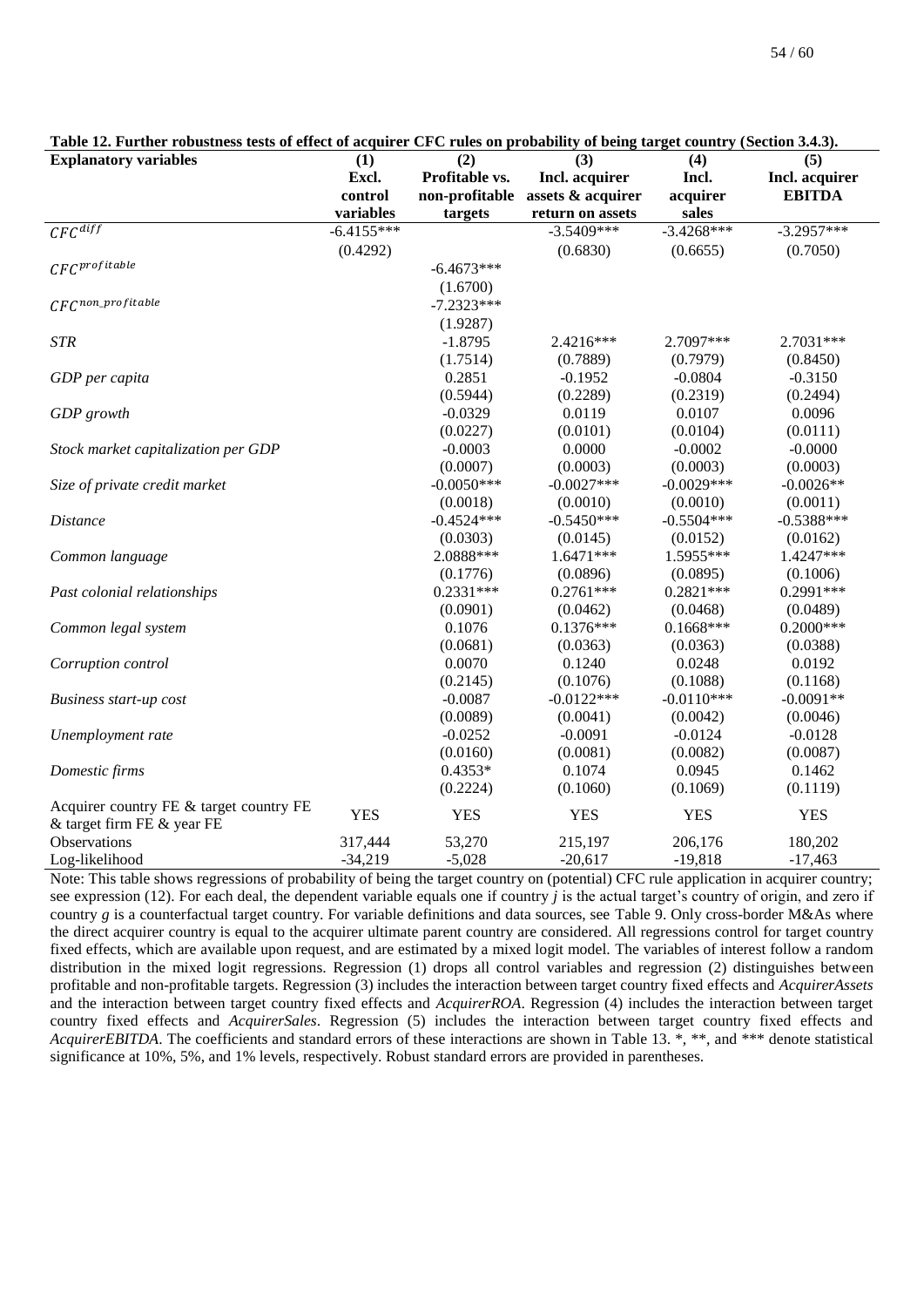<span id="page-55-0"></span>**Table 13. Supplemental regression results for candidate target country fixed effects interacted with acquirer-specific financial data.**

| Regression (3) of Table 12       |              | таже тэлэприентентагтедгевмөн гезинь ня санинаас тагдегсөйни у нлей енесть нисгасией мин асquirer-specific типанстагиата.<br>Regression (4) of Table 12 |              | Regression (5) of Table 12       |              |
|----------------------------------|--------------|---------------------------------------------------------------------------------------------------------------------------------------------------------|--------------|----------------------------------|--------------|
| Australia*AcquirerAssets         | $-0.0867***$ | Australia*AcquirerSales                                                                                                                                 | $-0.0542***$ | Australia*AcquirerEBITDA         | $-0.0819***$ |
|                                  |              |                                                                                                                                                         |              |                                  |              |
|                                  | (0.0194)     |                                                                                                                                                         | (0.0199)     |                                  | (0.0230)     |
| Belgium*AcquirerAssets           | $-0.0737**$  | Belgium*AcquirerSales                                                                                                                                   | $-0.0633**$  | Belgium*AcquirerEBITDA           | $-0.1133***$ |
|                                  | (0.0302)     |                                                                                                                                                         | (0.0301)     |                                  | (0.0389)     |
| Brazil*AcquirerAssets            | 0.0321       | Brazil*AcquirerSales                                                                                                                                    | $0.1174***$  | Brazil*AcquirerEBITDA            | $0.1288***$  |
|                                  | (0.0301)     |                                                                                                                                                         | (0.0373)     |                                  | (0.0361)     |
| Canada*AcquirerAssets            | $-0.1900***$ | Canada*AcquirerSales                                                                                                                                    | $-0.1707***$ | Canada*AcquirerEBITDA            | $-0.1391***$ |
|                                  | (0.0244)     |                                                                                                                                                         | (0.0245)     |                                  | (0.0298)     |
| China*AcquirerAssets             | $-0.1894***$ | China*AcquirerSales                                                                                                                                     | $-0.1697***$ | China*AcquirerEBITDA             | $-0.1784***$ |
|                                  | (0.0212)     |                                                                                                                                                         | (0.0201)     |                                  | (0.0279)     |
| Denmark*AcquirerAssets           | $-0.0393$    | Denmark*AcquirerSales                                                                                                                                   | $-0.0148$    | Denmark*AcquirerEBITDA           | $-0.0599$    |
|                                  | (0.0754)     |                                                                                                                                                         | (0.0855)     |                                  | (0.0968)     |
| Finland*AcquirerAssets           | $-0.0406$    |                                                                                                                                                         | 0.0486       |                                  | $-0.1441$    |
|                                  |              | Finland*AcquirerSales                                                                                                                                   |              | Finland*AcquirerEBITDA           |              |
|                                  | (0.0725)     |                                                                                                                                                         | (0.0660)     |                                  | (0.1023)     |
| France*AcquirerAssets            | $-0.0699***$ | France*AcquirerSales                                                                                                                                    | $-0.0638***$ | France*AcquirerEBITDA            | $-0.1531***$ |
|                                  | (0.0168)     |                                                                                                                                                         | (0.0174)     |                                  | (0.0216)     |
| Germany*AcquirerAssets           | $-0.0929***$ | Germany*AcquirerSales                                                                                                                                   | $-0.0944***$ | Germany*AcquirerEBITDA           | $-0.1481***$ |
|                                  | (0.0156)     |                                                                                                                                                         | (0.0160)     |                                  | (0.0196)     |
| HongKongSARChina*AcquirerAssets  | $-0.2496***$ | HongKongSARChina*AcquirerSales                                                                                                                          | $-0.2166***$ | HongKongSARChina*AcquirerEBITDA  | $-0.2576***$ |
|                                  | (0.0345)     |                                                                                                                                                         | (0.0277)     |                                  | (0.0399)     |
| India*AcquirerAssets             | 0.0178       | India*AcquirerSales                                                                                                                                     | $0.0684*$    | India*AcquirerEBITDA             | 0.0444       |
|                                  | (0.0334)     |                                                                                                                                                         | (0.0371)     |                                  | (0.0420)     |
| Ireland*AcquirerAssets           | $-0.0215$    | Ireland*AcquirerSales                                                                                                                                   | $-0.0067$    | Ireland*AcquirerEBITDA           | $-0.0489$    |
|                                  | (0.0349)     |                                                                                                                                                         | (0.0344)     |                                  | (0.0421)     |
| Italy*AcquirerAssets             | 0.0233       | Italy*AcquirerSales                                                                                                                                     | 0.0241       | Italy*AcquirerEBITDA             | $-0.0159$    |
|                                  | (0.0291)     |                                                                                                                                                         | (0.0300)     |                                  | (0.0359)     |
|                                  |              |                                                                                                                                                         |              |                                  |              |
| Japan*AcquirerAssets             | 0.0125       | Japan*AcquirerSales                                                                                                                                     | $-0.0390$    | Japan*AcquirerEBITDA             | $-0.0462$    |
|                                  | (0.0403)     |                                                                                                                                                         | (0.0456)     |                                  | (0.0554)     |
| KoreaRep*AcquirerAssets          | 0.0294       | KoreaRep*AcquirerSales                                                                                                                                  | 0.0095       | KoreaRep*AcquirerEBITDA          | 0.0552       |
|                                  | (0.0504)     |                                                                                                                                                         | (0.0494)     |                                  | (0.0542)     |
| Malaysia*AcquirerAssets          | $-0.2115***$ | Malaysia*AcquirerSales                                                                                                                                  | $-0.1429***$ | Malaysia*AcquirerEBITDA          | $-0.2109***$ |
|                                  | (0.0426)     |                                                                                                                                                         | (0.0421)     |                                  | (0.0558)     |
| Mexico*AcquirerAssets            | $-0.3658***$ | Mexico*AcquirerSales                                                                                                                                    | $-0.1508***$ | Mexico*AcquirerEBITDA            | $-0.0526$    |
|                                  | (0.0316)     |                                                                                                                                                         | (0.0437)     |                                  | (0.0550)     |
| Netherlands*AcquirerAssets       | $-0.0799***$ | Netherlands*AcquirerSales                                                                                                                               | $-0.0567***$ | Netherlands*AcquirerEBITDA       | $-0.1291***$ |
|                                  | (0.0209)     |                                                                                                                                                         | (0.0215)     |                                  | (0.0259)     |
| NewZealand*AcquirerAssets        | $-0.1727***$ | NewZealand*AcquirerSales                                                                                                                                | $-0.1197***$ | NewZealand*AcquirerEBITDA        | $-0.3288***$ |
|                                  | (0.0307)     |                                                                                                                                                         | (0.0266)     |                                  | (0.0381)     |
| Norway*AcquirerAssets            | $-0.1155***$ | Norway*AcquirerSales                                                                                                                                    | $-0.0915***$ | Norway*AcquirerEBITDA            | $-0.1021***$ |
|                                  | (0.0273)     |                                                                                                                                                         |              |                                  | (0.0340)     |
|                                  |              |                                                                                                                                                         | (0.0262)     |                                  |              |
| Poland*AcquirerAssets            | $-0.0356$    | Poland*AcquirerSales                                                                                                                                    | $-0.0602$    | Poland*AcquirerEBITDA            | $-0.0928*$   |
|                                  | (0.0452)     |                                                                                                                                                         | (0.0441)     |                                  | (0.0500)     |
| RussianFederation*AcquirerAssets | $-0.0841$    | RussianFederation*AcquirerSales                                                                                                                         | $-0.1421**$  | RussianFederation*AcquirerEBITDA | $-0.0242$    |
|                                  | (0.0558)     |                                                                                                                                                         | (0.0607)     |                                  | (0.0884)     |
| Singapore*AcquirerAssets         | $-0.1589***$ | Singapore*AcquirerSales                                                                                                                                 | $-0.1096***$ | Singapore*AcquirerEBITDA         | $-0.1836***$ |
|                                  | (0.0315)     |                                                                                                                                                         | (0.0268)     |                                  | (0.0356)     |
| SouthAfrica*AcquirerAssets       | $-0.1952***$ | SouthAfrica*AcquirerSales                                                                                                                               | $-0.1524***$ | SouthAfrica*AcquirerEBITDA       | $-0.1421***$ |
|                                  | (0.0376)     |                                                                                                                                                         | (0.0371)     |                                  | (0.0543)     |
| Spain*AcquirerAssets             | $-0.0371$    | Spain*AcquirerSales                                                                                                                                     | $-0.0328$    | Spain*AcquirerEBITDA             | $-0.0454$    |
|                                  | (0.0317)     |                                                                                                                                                         | (0.0312)     |                                  | (0.0358)     |
| Switzerland*AcquirerAssets       | $-0.0841***$ | Switzerland*AcquirerSales                                                                                                                               | $-0.0741***$ | Switzerland*AcquirerEBITDA       | $-0.0619*$   |
|                                  | (0.0264)     |                                                                                                                                                         | (0.0285)     |                                  | (0.0350)     |
| UnitedKingdom*AcquirerAssets     | $-0.0884***$ | UnitedKingdom*AcquirerSales                                                                                                                             | $-0.0762***$ | UnitedKingdom*AcquirerEBITDA     | $-0.1113***$ |
|                                  | (0.0174)     |                                                                                                                                                         | (0.0179)     |                                  | (0.0214)     |
| Australia*AcquirerROA            | $-0.0370$    |                                                                                                                                                         |              |                                  |              |
|                                  | (0.0295)     |                                                                                                                                                         |              |                                  |              |
|                                  | $0.0158***$  |                                                                                                                                                         |              |                                  |              |
| Belgium*AcquirerROA              |              |                                                                                                                                                         |              |                                  |              |
|                                  | (0.0057)     |                                                                                                                                                         |              |                                  |              |
| Brazil*AcquirerROA               | $-0.0375$    |                                                                                                                                                         |              |                                  |              |
|                                  | (0.0277)     |                                                                                                                                                         |              |                                  |              |
| Canada*AcquirerROA               | $-0.0413$    |                                                                                                                                                         |              |                                  |              |
|                                  | (0.0390)     |                                                                                                                                                         |              |                                  |              |
| China*AcquirerROA                | $-0.0043$    |                                                                                                                                                         |              |                                  |              |
|                                  | (0.0112)     |                                                                                                                                                         |              |                                  |              |
| Denmark*AcquirerROA              | 0.0424       |                                                                                                                                                         |              |                                  |              |
|                                  | (0.5075)     |                                                                                                                                                         |              |                                  |              |
| Finland*AcquirerROA              | $-0.1937$    |                                                                                                                                                         |              |                                  |              |
|                                  | (0.1496)     |                                                                                                                                                         |              |                                  |              |
| France*AcquirerROA               | 0.0021       |                                                                                                                                                         |              |                                  |              |
|                                  | (0.0058)     |                                                                                                                                                         |              |                                  |              |
|                                  | $0.0108**$   |                                                                                                                                                         |              |                                  |              |
| Germany*AcquirerROA              |              |                                                                                                                                                         |              |                                  |              |
|                                  | (0.0053)     |                                                                                                                                                         |              |                                  |              |
| HongKongSARChina*AcquirerROA     | $-0.0648*$   |                                                                                                                                                         |              |                                  |              |
|                                  | (0.0355)     |                                                                                                                                                         |              |                                  |              |
| India*AcquirerROA                | $-0.0484$    |                                                                                                                                                         |              |                                  |              |

(0.0374)

(0.0453)

(0.0254)

 $I$ *reland\*AcquirerROA* 

 $Italy*AcquirerROA$ 

 $Japan*AcquirerROA$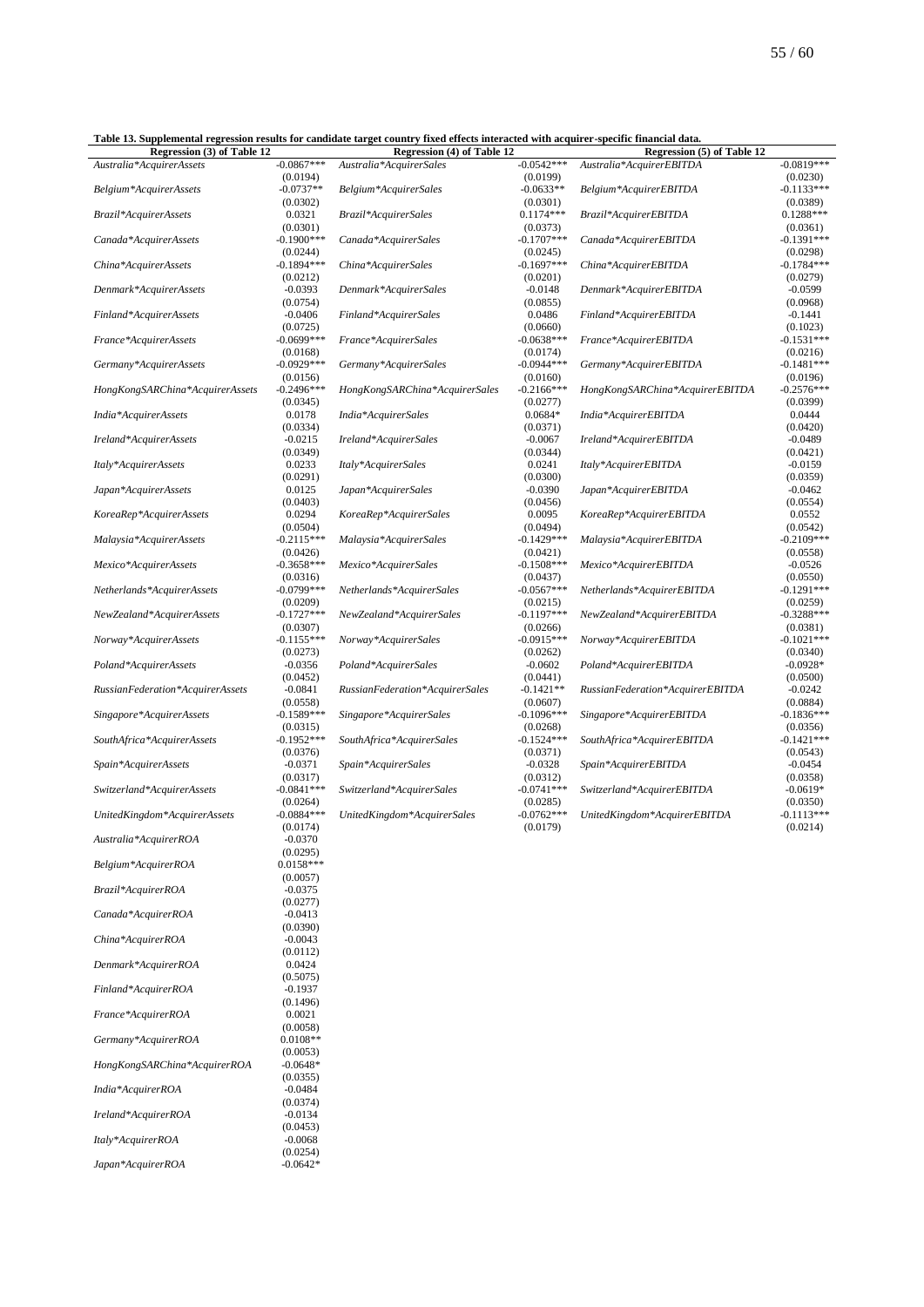|                               | (0.0346)   |
|-------------------------------|------------|
| KoreaRep*AcquirerROA          | $-0.0577*$ |
|                               | (0.0337)   |
| Malaysia*AcquirerROA          | 0.0007     |
|                               | (0.0079)   |
| Mexico*AcquirerROA            | $-0.0010$  |
|                               | (0.0081)   |
| Netherlands*AcquirerROA       | $-0.0154$  |
|                               | (0.0531)   |
| NewZealand*AcquirerROA        | 0.0195     |
|                               | (0.0137)   |
| Norway*AcquirerROA            | $-0.0151$  |
|                               | (0.0344)   |
| Poland*AcquirerROA            | $-0.0394$  |
|                               | (0.0410)   |
| RussianFederation*AcquirerROA | $-0.0564*$ |
|                               | (0.0339)   |
| Singapore*AcquirerROA         | $-0.0539$  |
|                               | (0.0349)   |
| SouthAfrica*AcquirerROA       | 0.0006     |
|                               | (0.0076)   |
| Spain*AcquirerROA             | $-0.0365$  |
|                               | (0.0386)   |
| Switzerland*AcquirerROA       | 0.0027     |
|                               | (0.0058)   |
| UnitedKingdom*AcquirerROA     | $-0.0098$  |
|                               | (0.0196)   |

Note: Table reports supplemental results of regressions (3), (4) and (5) of [Table 12.](#page-54-0) In particular, the coefficient of the interaction between candidate target country fixed effects with acquirer-specific consolidated financial data (acquirer total assets, acquirer return on assets, acquirer net sales and acquirer earnings before interest, taxes, depreciation and amortization) are shown. In all regressions, the US represent the base category \*, \*\*, and \*\*\* denote statistical significance at 10%, 5%, and 1% levels, respectively. Robust standard errors are provided in parentheses.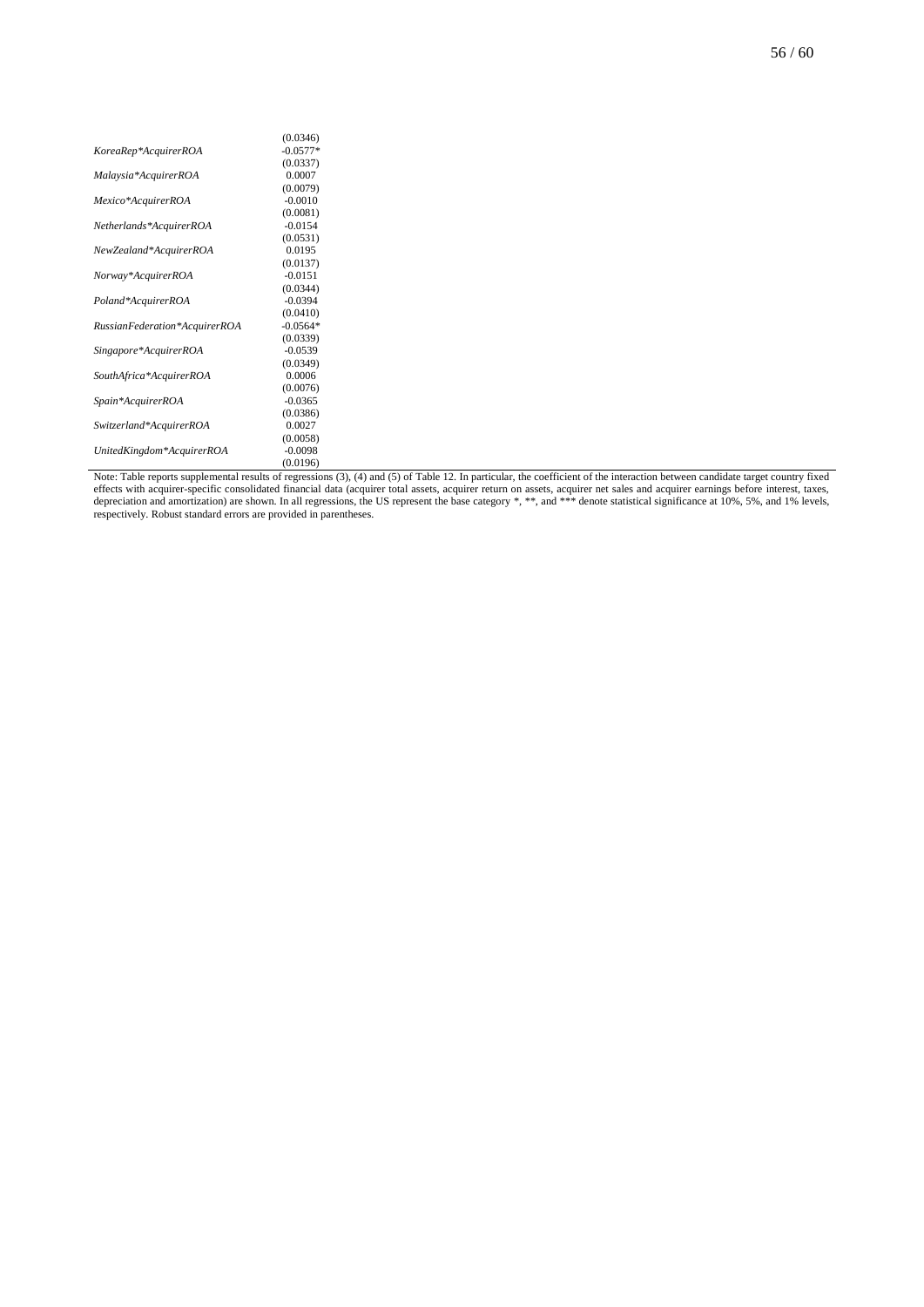60

| <b>Explanatory Variables</b> | (1)                | (2)                | (3)                | (4)                | $\frac{1}{2}$ and $\frac{1}{2}$ and $\frac{1}{2}$ and $\frac{1}{2}$ and $\frac{1}{2}$ and $\frac{1}{2}$ and $\frac{1}{2}$ and $\frac{1}{2}$ and $\frac{1}{2}$ and $\frac{1}{2}$ and $\frac{1}{2}$ and $\frac{1}{2}$ and $\frac{1}{2}$ and $\frac{1}{2}$ and $\frac{1}{2}$ and $\frac{1}{2}$ a<br>(5) | (6)                | (7)                | (8)                |
|------------------------------|--------------------|--------------------|--------------------|--------------------|------------------------------------------------------------------------------------------------------------------------------------------------------------------------------------------------------------------------------------------------------------------------------------------------------|--------------------|--------------------|--------------------|
|                              | Acquirer           | <b>Target</b>      | Acquirer           | <b>Target</b>      | Acquirer                                                                                                                                                                                                                                                                                             | <b>Target</b>      | Acquirer           | <b>Target</b>      |
|                              | <b>Perspective</b> | <b>Perspective</b> | <b>Perspective</b> | <b>Perspective</b> | <b>Perspective</b>                                                                                                                                                                                                                                                                                   | <b>Perspective</b> | <b>Perspective</b> | <b>Perspective</b> |
| $CFC$ <sup>dummy</sup>       | $-0.0118***$       | $-0.0182***$       | 0.0021             | 0.0001             |                                                                                                                                                                                                                                                                                                      |                    |                    |                    |
|                              | (0.0021)           | (0.0012)           | (0.0044)           | (0.0023)           |                                                                                                                                                                                                                                                                                                      |                    |                    |                    |
| $\mathcal{C}FC^{diff}$       |                    |                    |                    |                    | 0.0008                                                                                                                                                                                                                                                                                               | $-0.0458*$         | 0.0063             | $-0.0323*$         |
|                              |                    |                    |                    |                    | (0.0374)                                                                                                                                                                                                                                                                                             | (0.0262)           | (0.0265)           | (0.0193)           |
| <i>Distance</i>              | $-0.0352***$       | $-0.0328***$       |                    |                    |                                                                                                                                                                                                                                                                                                      |                    |                    |                    |
|                              | (0.0007)           | (0.0007)           |                    |                    |                                                                                                                                                                                                                                                                                                      |                    |                    |                    |
| Common language              | $0.0963***$        | $0.1303***$        |                    |                    |                                                                                                                                                                                                                                                                                                      |                    |                    |                    |
|                              | (0.0041)           | (0.0049)           |                    |                    |                                                                                                                                                                                                                                                                                                      |                    |                    |                    |
| Past colonial relationships  | $0.0132***$        | $0.0053***$        |                    |                    |                                                                                                                                                                                                                                                                                                      |                    |                    |                    |
|                              | (0.0019)           | (0.0018)           |                    |                    |                                                                                                                                                                                                                                                                                                      |                    |                    |                    |
| Common legal system          | $0.0045***$        | $0.0023**$         |                    |                    |                                                                                                                                                                                                                                                                                                      |                    |                    |                    |
|                              | (0.0010)           | (0.0012)           |                    |                    |                                                                                                                                                                                                                                                                                                      |                    |                    |                    |
| Target Country-Year FE       | <b>YES</b>         | <b>YES</b>         | YES                | <b>YES</b>         | <b>YES</b>                                                                                                                                                                                                                                                                                           | <b>YES</b>         | <b>YES</b>         | <b>YES</b>         |
| Acquirer Country-Year FE     | <b>YES</b>         | <b>YES</b>         | YES                | <b>YES</b>         | <b>YES</b>                                                                                                                                                                                                                                                                                           | YES                | <b>YES</b>         | <b>YES</b>         |
| Country-Pair FE              |                    |                    | <b>YES</b>         | <b>YES</b>         | <b>YES</b>                                                                                                                                                                                                                                                                                           | <b>YES</b>         | <b>YES</b>         | <b>YES</b>         |
| <b>Observations</b>          | 317,835            | 318,666            | 317,826            | 318,545            | 317,826                                                                                                                                                                                                                                                                                              | 318,545            | 471,474            | 497,147            |
| R squared adjusted           | 0.1374             | 0.1321             | 0.1805             | 0.1800             | 0.1805                                                                                                                                                                                                                                                                                               | 0.1801             | 0.1617             | 0.1575             |

**Table 14. Further robustness tests of acquirer CFC rules in the form of OLS regressions for acquirer and target country probabilities (Section [3.4.4\)](#page-23-1).**

<span id="page-57-0"></span>Note: This table shows ordinary least squares (OLS) regressions with various fixed effects as robustness checks. For each deal, the dependent variable equals one if country  $i(j)$  is the actual acquirer's (target's) country of origin, and zero if country  $h(g)$  is a counterfactual acquirer (target) country in the relevant perspective shown alternately. For variable definitions and data sources, see [Table 3](#page-42-1) and [Table 9.](#page-49-1) Only cross-border M&As where the direct acquirer country is equal to the acquirer ultimate parent country are considered. All regressions control for target country-year and acquirer country-year fixed effects. In regressions (1) and (2), some countrypair specific control variables are included. In the following regressions (3) to (8), country-pair fixed effects are included to account for these effects even stricter. In regressions (5) to (8), another variable of interest with more heterogeneity is used. The sample base of regressions (7) and (8) is set to its initial size as in these fixed effects regressions no observations have to be deleted due to potential missing control variables as in the former logistic regressions above. \*, \*\*, and \*\*\* denote statistical significance at 10%, 5%, and 1% levels, respectively. Robust standard errors are provided in parentheses.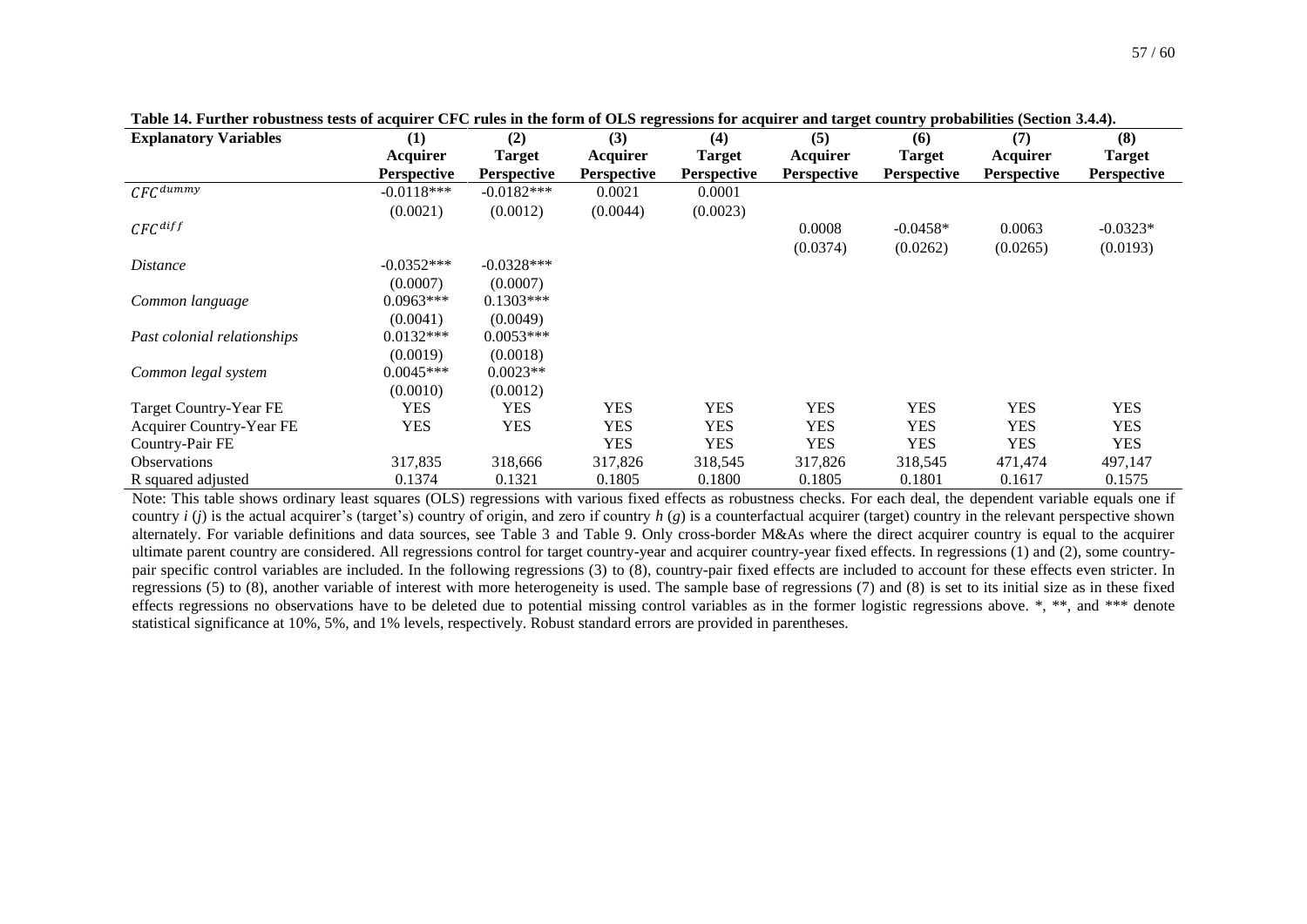| Country       | <b>CFC</b> |           | Number of Number of Country |                           | CFC  |           | Number of Number of |
|---------------|------------|-----------|-----------------------------|---------------------------|------|-----------|---------------------|
|               | rule       | acquirers | targets                     |                           | rule | acquirers | targets             |
| Australia     |            | 43        | 57                          | Luxembourg                |      |           |                     |
| Austria       |            |           | 3                           | Mexico                    |      |           |                     |
| Belgium       | 0          | 21        | 27                          | <b>Netherlands</b>        |      | 41        | 19                  |
| <b>Brazil</b> |            | 3         | 24                          | New Zealand               |      |           | 4                   |
| Canada        |            | 70        | 101                         | Norway                    |      | 9         | 24                  |
| Chile         |            | 2         | 6                           | Poland                    |      |           |                     |
| China         |            | 14        | 6                           | Portugal                  |      |           |                     |
| Denmark       |            |           | 9                           | <b>Russian Federation</b> | 0    | 6         |                     |
| France        |            | 64        | 83                          | South Africa              |      | 20        | 10                  |
| Germany       |            | 55        | 65                          | Spain                     |      | 29        | 40                  |
| India         |            | 32        | 12                          | Sweden                    |      | 5.        | 5                   |
| Ireland       | 0          | 32        | 14                          | Switzerland               |      | 40        | 18                  |
| Israel        |            | 21        | 16                          | United Kingdom            |      | 156       | 338                 |
| Italy         |            | 30        | 21                          | <b>United States</b>      |      | 411       | 260                 |
| Japan         |            | 55        | 9                           |                           |      |           |                     |
| Korea, Rep.   |            | 9         | 9                           | Total                     |      | 1,199     | 1,199               |

<span id="page-58-0"></span>**Table 15. Cross-border M&A sample (2002-2014) for analyzing effect of CFC rules on direction of cross-border M&As (Section [4.4\)](#page-28-0).**

Note: This table shows the number of acquirer ultimate parents and target ultimate parents per country in our cross-border M&A sample to investigate Hypothesis 2. In this context, cross-border M&As are defined as acquirer ultimate parent and target ultimate parent residing in different countries; the direct acquirer and acquirer ultimate parent reside in the same country and also the direct target and target ultimate parent reside in the same country. CFC rule takes the value one if the country has implemented CFC rules in 2014. Each country has at least one acquiring firm and one target firm to ensure that maximum likelihood estimation yields finite likelihood.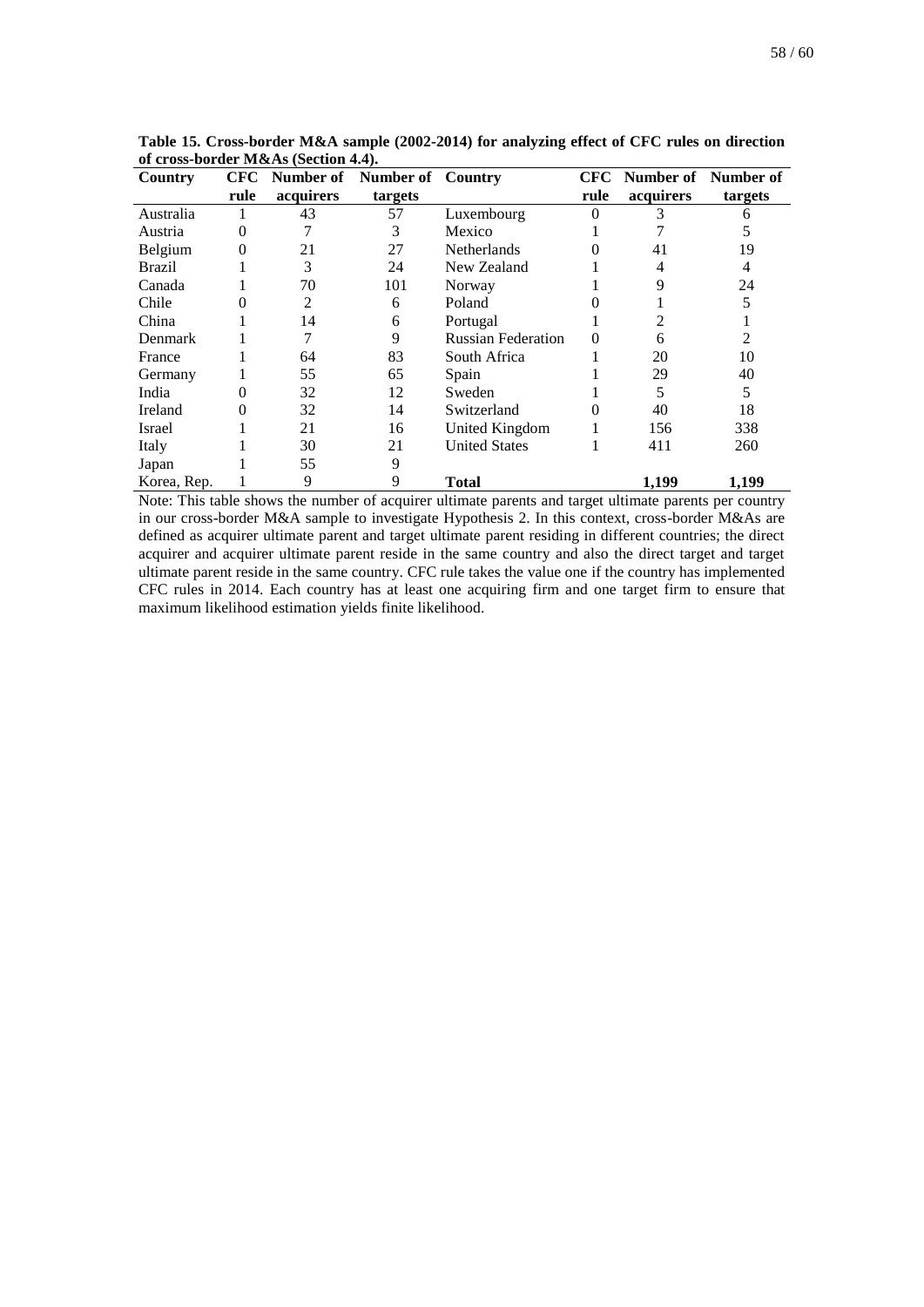| <b>Variable</b>     | <b>Definition</b>                                                                                                                                                                                                | Data source                                                                    | Obs.  | <b>Mean</b> | Std. Dev. | Min              | <b>Max</b> |
|---------------------|------------------------------------------------------------------------------------------------------------------------------------------------------------------------------------------------------------------|--------------------------------------------------------------------------------|-------|-------------|-----------|------------------|------------|
| $\Delta CFC\_value$ | Difference in CFC value of the two firms (see Section 4.2)                                                                                                                                                       | Tax guides                                                                     | 1,199 | 0.059       | 1.536     | $-3$             | 3          |
| $\Delta CFC\_dummy$ | Difference in CFC rule of the two firms (see Section 4.2)                                                                                                                                                        | Tax guides                                                                     | 1,580 | $-0.069$    | 0.466     | -1               |            |
| $\triangle STR$     | Difference in STRs, including typical local taxes, of the two firms (in %)                                                                                                                                       | Tax guides                                                                     | 1,199 | 1.149       | 9.233     | $-26.706$        | 26.823     |
| $\Delta D T M$      | Difference in method to avoid double taxation on foreign dividends of two firms<br>where $0(1)$ represents the credit (exemption) method                                                                         | Tax guides                                                                     | 1,199 | $-0.008$    | 0.690     | $-1$             |            |
| $\Delta Size$       | Difference in total assets of the two firms divided by the sum of the firms' total<br>assets                                                                                                                     | SDC Platinum;<br>Compustat North<br>America;<br>Compustat Global               | 1,199 | 0.799       | 0.301     | $-0.990$         | 1.000      |
| $\triangle PTI$     | Difference in pre-tax incomes of the two firms divided by the sum of the firms' pre-<br>tax incomes, where non-positive values of pre-tax income are replaced by 0.001 to<br>avoid low values in the denominator | <b>SDC</b> Platinum                                                            | 1,199 | 0.645       | 0.550     | $-1.000$         | 1.000      |
| $\Delta$ Leverage   | Difference in leverage ratios of the two firms (total liabilities/total assets, in %)                                                                                                                            | <b>SDC</b> Platinum;<br><b>Compustat North</b><br>America;<br>Compustat Global | 1,199 | $-0.082$    | 0.942     | $-22.413$        | 4.314      |
| $\Delta StockMrk$   | Difference in stock market capitalizations of the two countries divided by the sum<br>of the countries' stock market capitalization volume                                                                       | World Bank                                                                     | 1,199 | 0.104       | 0.783     | $-1.000$         | 1.000      |
| $\Delta C$ reditMrk | Difference in domestic credits to private sector of the two countries divided by the World Bank<br>sum of the countries' domestic credit volume                                                                  |                                                                                | 1,199 | 0.089       | 0.732     | $-0.997$         | 0.998      |
| $\Delta Inflation$  | Difference in inflation rates of the two countries (in $\%$ )                                                                                                                                                    | World Bank                                                                     | 1,199 | 0.037       | 2.106     | $-13.352$ 11.742 |            |

**Table 16. Definition, data sources and summary statistics of variables for analyzing effect of CFC rules on direction of cross-border M&As (Section [4.4\)](#page-28-1).**

<span id="page-59-0"></span>Note: Data on country fixed effects are not reported but are available upon request. These statistics show relative values of the variables when firm *a* acquires firm *b*, see expression (11). For example, if firm *a* has a leverage ratio of 0.45 and firm *b* has a leverage ratio of 0.50, then *∆Leverage* takes the value -0.05 (=0.45-0.50).